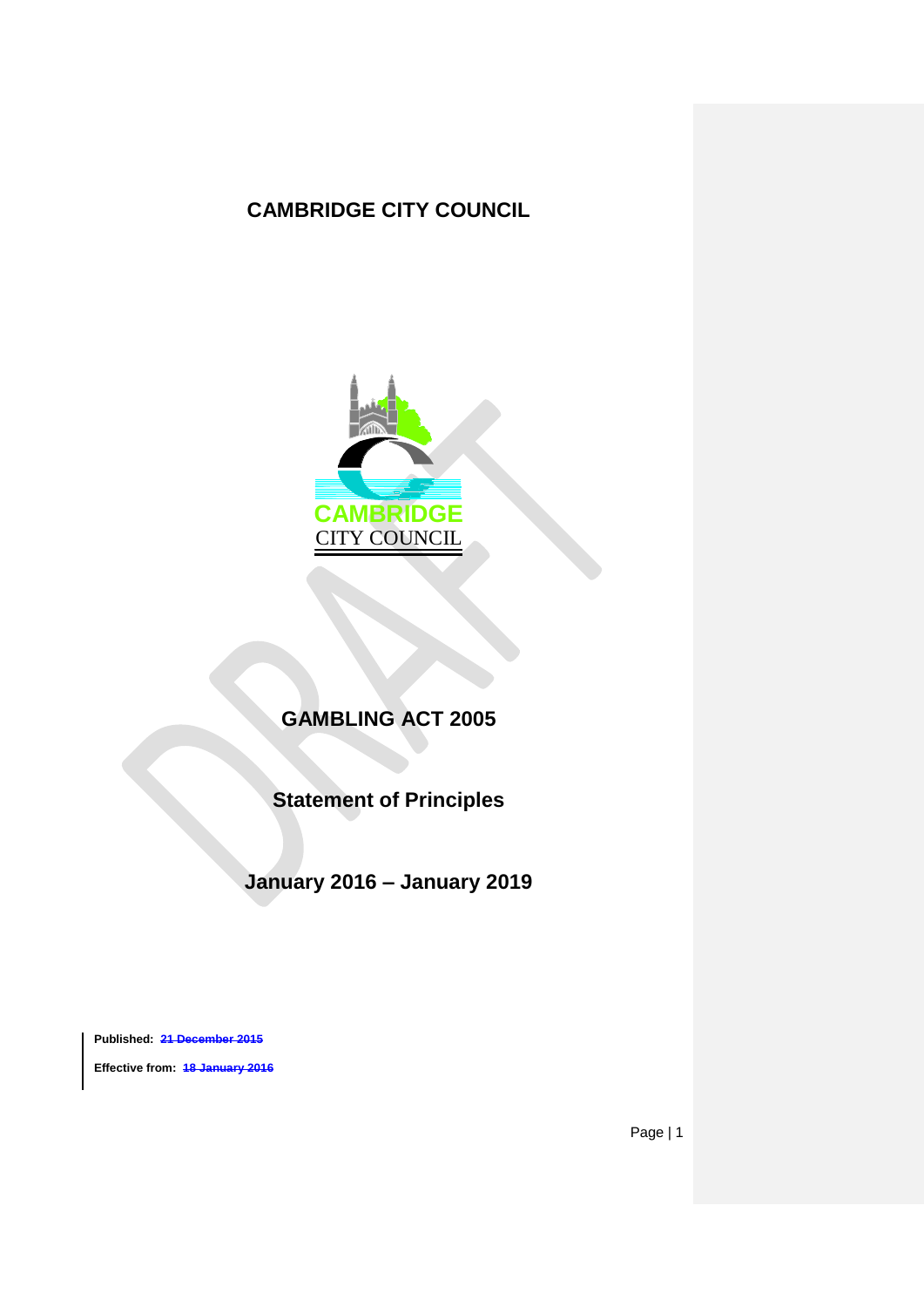# **CONTENTS**

| <b>Section</b>          | <b>Item</b>                                                   | Page |
|-------------------------|---------------------------------------------------------------|------|
|                         |                                                               |      |
|                         | Introduction                                                  |      |
|                         |                                                               |      |
| <b>PARTA</b>            |                                                               |      |
| 1                       | The Licensing Objectives                                      | 6    |
| $\mathbf{2}$            | Cambridge City                                                | 8    |
| 3                       | <b>Authorised Activities</b>                                  | 9    |
| 4                       | Licences under the Gambling Act 2005                          | 9    |
| 5                       | The Gambling Commission                                       | 10   |
| 6                       | <b>Responsible Authorities</b>                                | 10   |
| 7                       | <b>Interested Parties</b>                                     | 11   |
| 8                       | Exchange of Information                                       | 12   |
| 9                       | Enforcement                                                   | 13   |
| 10                      | <b>Licensing Authority Functions</b>                          | 14   |
| 11                      | <b>Public Register</b>                                        | 14   |
|                         |                                                               |      |
| <b>PART B</b>           | <b>Premises Licences</b>                                      |      |
| 1                       | <b>General Principles</b>                                     | 15   |
| $\mathbf{2}$            | <b>Access Provisions</b>                                      | 16   |
| 3                       | Location                                                      | 18   |
| 4                       | Planning                                                      | 18   |
| 5                       | Duplication with other Regulatory Regimes                     | 19   |
| $\overline{\mathbf{6}}$ | <b>Licensing Objectives</b>                                   | 19   |
| 7                       | <b>Licence Conditions</b>                                     | 20   |
| 8                       | Door Supervisors                                              | 22   |
| 9                       | <b>Adult Gaming Centres</b>                                   | 22   |
| 10                      | <b>Licensed Family Entertainment Centre</b>                   | 23   |
| 11                      | Casinos                                                       | 23   |
| 12                      | <b>Bingo Premises</b>                                         | 23   |
| 13                      | <b>Betting Premises</b>                                       | 24   |
| 14                      | Credit/ ATM's                                                 | 24   |
| 15                      | <b>Tracks</b>                                                 | 25   |
| 16                      | <b>Travelling Fairs</b>                                       | 26   |
| 17                      | <b>Provisional Statements</b>                                 | 27   |
| 18                      | <b>Reviews</b>                                                | 28   |
|                         |                                                               |      |
| <b>PART C</b>           | Permits/ Temporary & Occasional Use Notices                   |      |
| 1                       | Unlicensed Family Entertainment Centre Gaming Machine Permits | 29   |
| $\mathbf 2$             | <b>Statement of Principles</b>                                | 29   |
| $\mathbf 3$             | (Alcohol) Licensed Premises Gaming Machine Permits            | 29   |
| $\overline{\mathbf{4}}$ | <b>Prize Gaming Permits</b>                                   | 31   |
| $\overline{\mathbf{5}}$ | Club Gaming and Club Machine Permits                          | 31   |
| 6                       | Cancellation of Permits                                       | 33   |
| $\overline{\mathbf{7}}$ | <b>Small Society Lotteries</b>                                | 33   |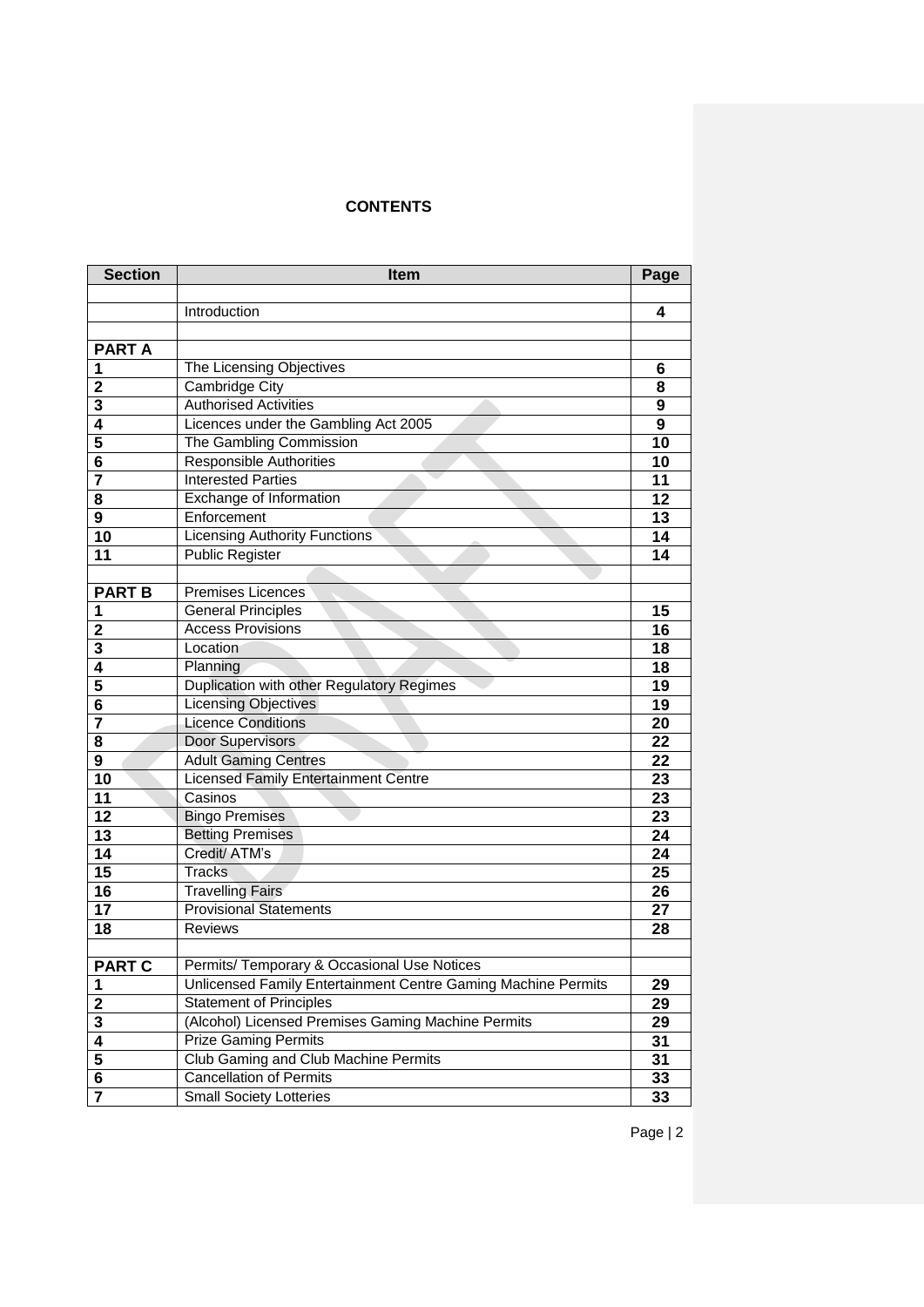| 8                       | <b>Exempt Gambling</b>                                        | 34 |  |  |
|-------------------------|---------------------------------------------------------------|----|--|--|
| 8.1                     | Non-commercial Gaming                                         | 34 |  |  |
| 8.2                     | Non-commercial Prize Gaming                                   |    |  |  |
| 8.3                     | Non-commercial Equal Chance Gaming                            | 34 |  |  |
| 8.4                     | <b>Private Gaming</b>                                         | 35 |  |  |
| 8.5                     | Domestic Gaming                                               | 35 |  |  |
| 8.6                     | <b>Residential Gaming</b>                                     | 35 |  |  |
| 8.7                     | Non-commercial & Private Betting                              |    |  |  |
| 8.8                     | Incidental Non-commercial Lottery                             |    |  |  |
| 9                       | <b>Exempt Gambling in Pubs</b>                                |    |  |  |
| 9.1                     | Equal Chance Gaming in Pubs                                   | 36 |  |  |
| 9.2                     | <b>Bingo in Pubs</b>                                          | 36 |  |  |
| 10                      | <b>Exempt Gambling in Clubs</b>                               | 36 |  |  |
| 10.1                    | <b>Equal Chance Gaming in Clubs</b>                           |    |  |  |
| 10.2                    | <b>Bingo in Clubs</b>                                         | 37 |  |  |
| 10.3                    | Bridge & Whist Clubs                                          | 37 |  |  |
| 11                      | <b>Temporary Use Notices</b>                                  | 37 |  |  |
| 12                      | Occasional Use Notices                                        | 37 |  |  |
|                         |                                                               |    |  |  |
|                         | Appendices                                                    |    |  |  |
| A                       | Plan                                                          | 39 |  |  |
| B                       | <b>List of Consultees</b>                                     | 40 |  |  |
| $\overline{\textbf{c}}$ | List of Responsible Authorities                               | 46 |  |  |
| $\overline{\mathsf{D}}$ | List of Authorisation                                         | 48 |  |  |
| Ē                       | <b>Glossary of Terms</b>                                      | 50 |  |  |
| E                       | <b>Local Area Profile</b>                                     |    |  |  |
| G                       | <b>Guidance on Undertaking Local Gambling Risk Assessment</b> |    |  |  |
| Н                       | <b>Risk Assessment Template</b>                               |    |  |  |
|                         |                                                               |    |  |  |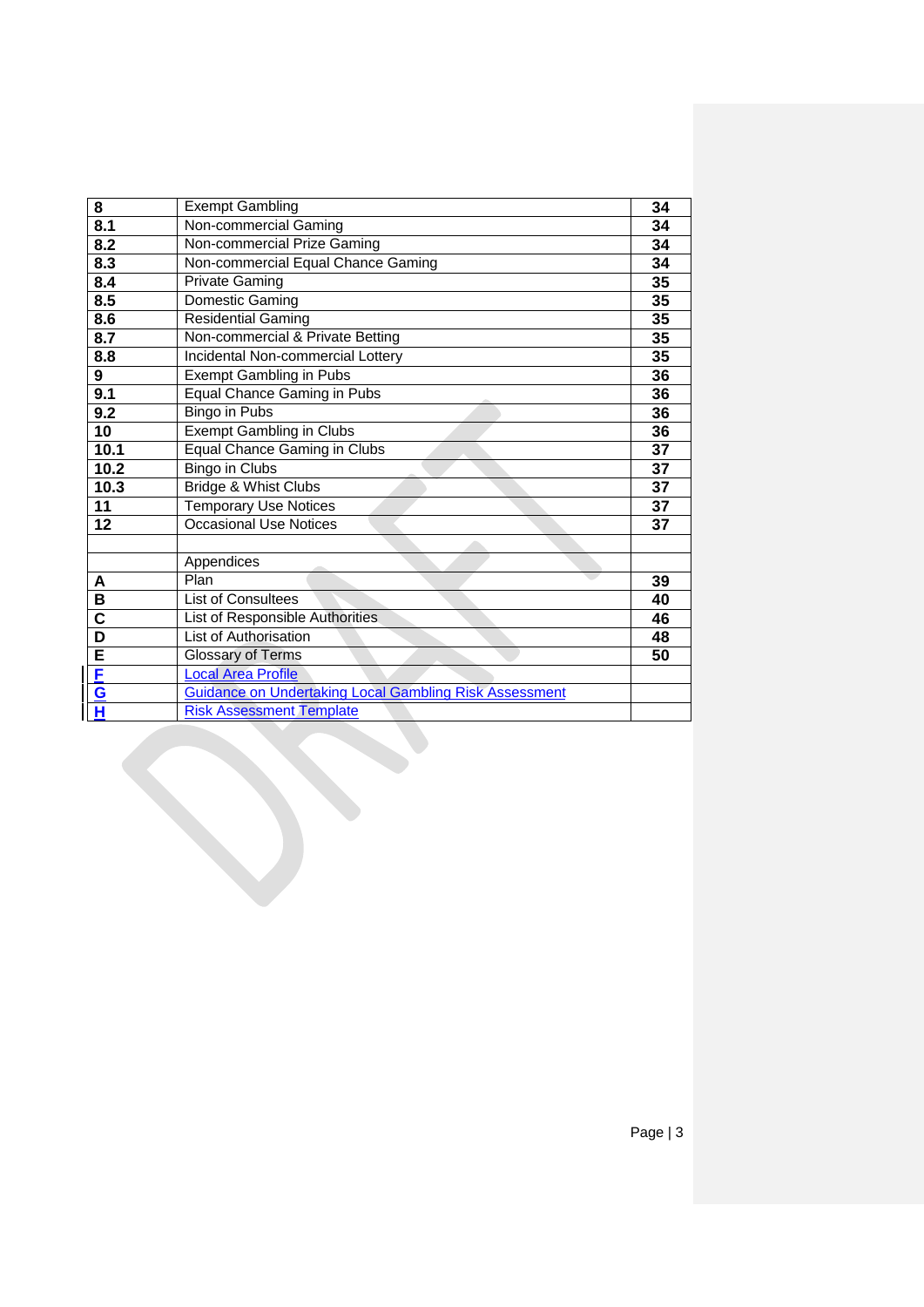#### **Introduction**

Under the Gambling Act 2005 ("the 2005 Act" a regime for regulating gambling and betting was introduced throughout the United Kingdom from 1 September 2007. Apart from the National Lottery and spread betting, gambling and betting is regulated by the Gambling Commission whose duties include licensing the operators and individuals involved in the provision of gambling and betting.

Cambridge City Council Licensing Authority recognises the potential impact of gambling and in adopting this policy; the Licensing Authority will seek to work with communities and partners. It will address the concerns of the public to maintain safe and high quality environments making Cambridge an even better place to live, work and visit. It wishes to work together with premises licence operators/ holders to assist the thriving and growing local economy whilst seeking to protect vulnerable persons from harm.

Cambridge City Council ("the Council"), along with other licensing authorities, has a duty under the 2005 Act to licence premises where gambling is taking place. The Council is also required to licence certain other activities (such as registering small society lotteries). This document sets out how Cambridge City Council intends to carry out these duties.

Licensing authorities are required by Section 349 of the 2005 Act to publish a statement of principles that they propose to apply when exercising their functions in accordance with the legislation. This statement must be published every 3 years and this is the second revision. If any part of the document is amended, further consultation and re-publication is required.

The 2005 Act requires that the following parties are consulted by licensing authorities:

- **The Chief Officer of Police**
- One or more persons who appear to the authority to represent the interests of persons carrying on gambling businesses in the authority's area; and
- One or more persons who appear to the authority to represent the interests of persons who are likely to be affected by the exercise of the authority's functions under the Gambling Act 2005.

A full list of those persons/ organisations consulted is detailed at Appendix B.

**The latest draft of this statement of principles contains the minimum of**  amendments and no changes to the intent or direction of the policy. **producing the final statement, the Council declares that it has regard to the**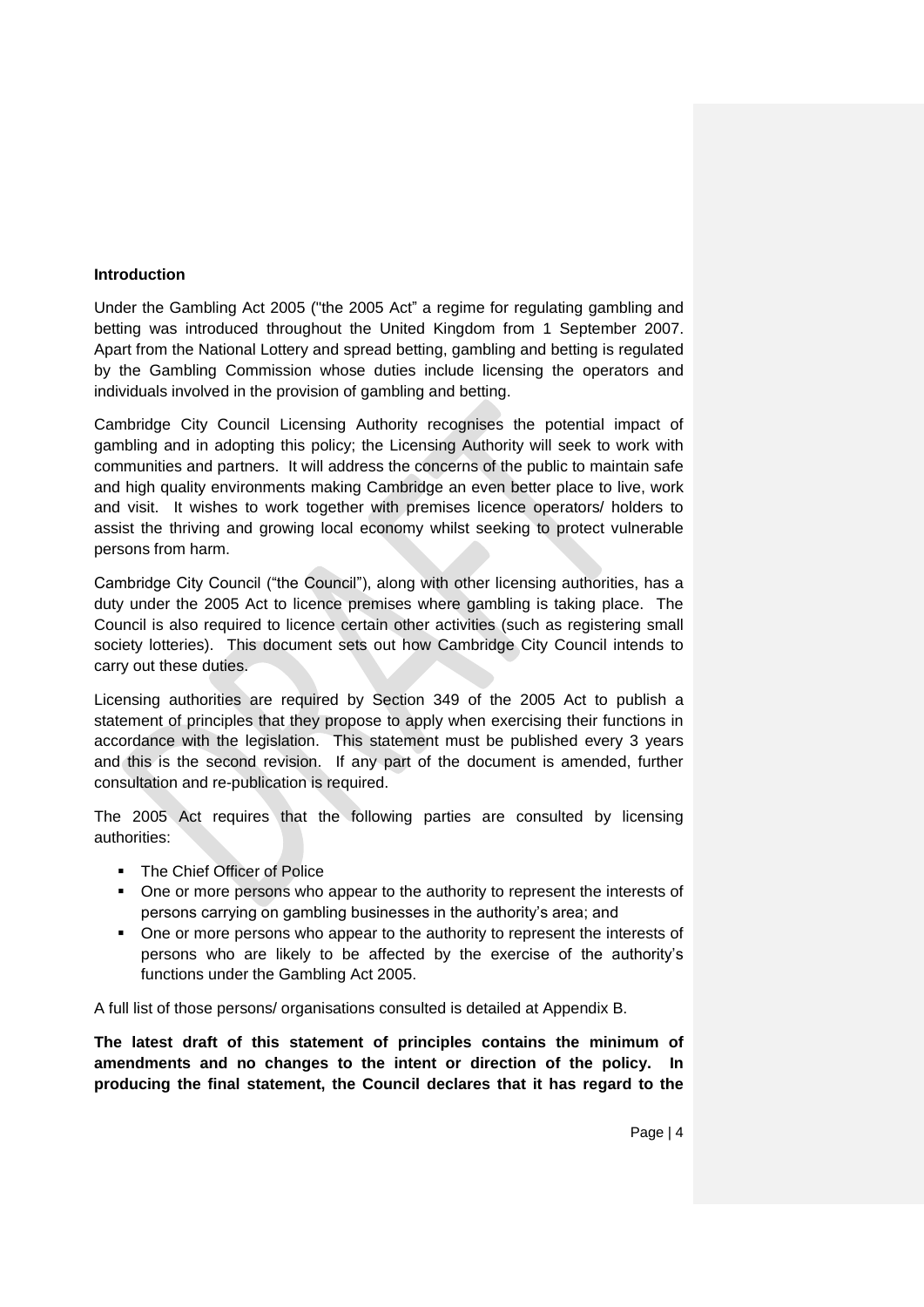## **Licensing objectives of the Gambling Act 2005, the guidance issued by the Gambling Commission and any response from those consulted on this statement.**

This statement of principles was approved at a meeting of the Full Council on (date to be inserted). It was then published via Cambridge City Council's website on (date to be inserted).

It should be noted that this policy statement does not override any right of any person to make an application, make representation about an application or apply for review of a licence, as each will be considered on its own merits and according to the statutory requirements of the Gambling Act 2005.

The full list of comments made and the consideration by the Council of these comments is available by request to the Licensing & Enforcement Team, Refuse & Environment Department.

Should you have any comments in regard to this statement of principles, please send them to:

The Licensing & Enforcement Manager

Environmental Health Service

Cambridge City Council

PO Box 700

Cambridge, CB1 0JH

Email: [licensing@cambridge.gov.uk](mailto:licensing@cambridge.gov.uk)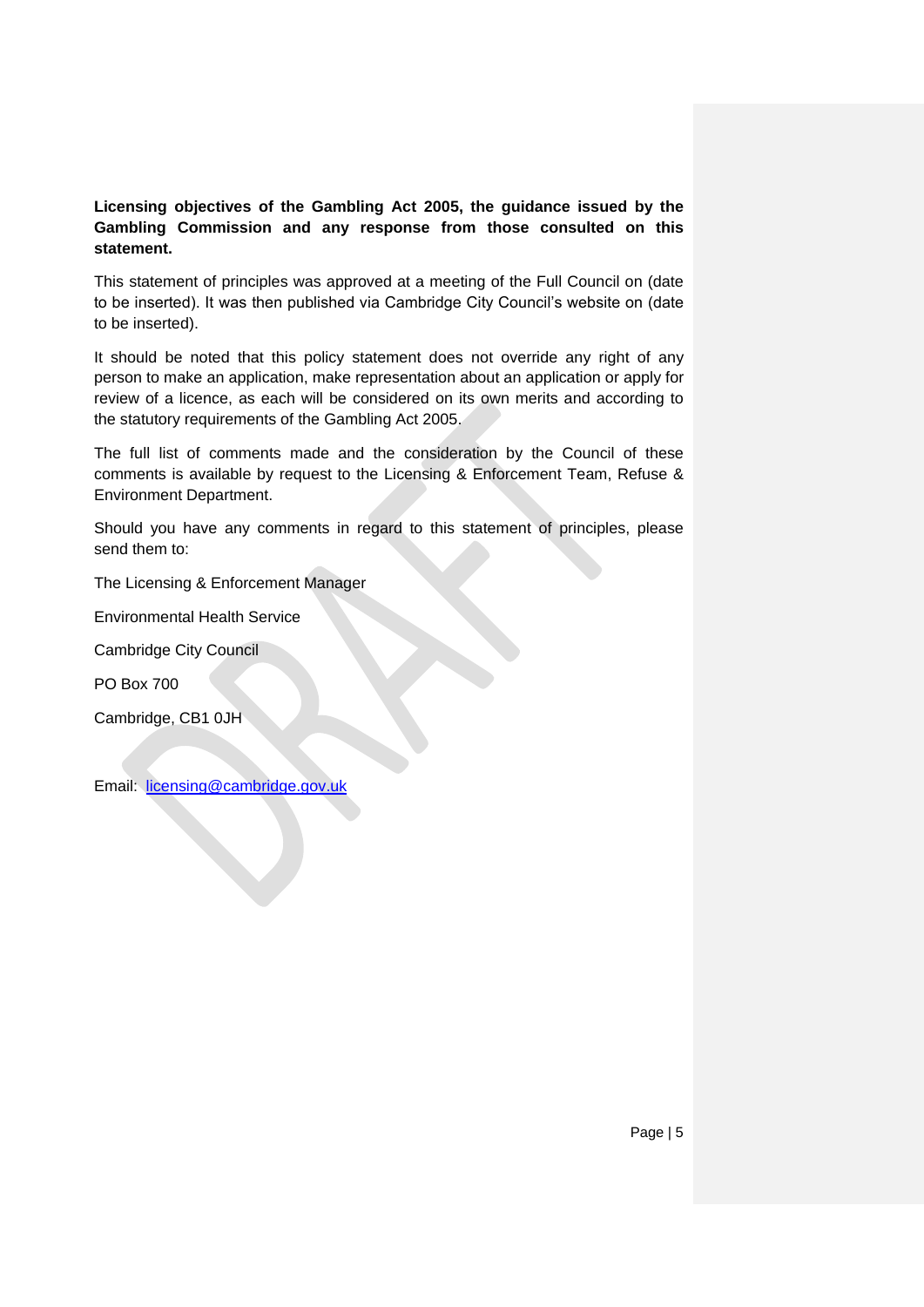# PART A

## **1. The Licensing Objectives**

In exercising most of its functions under the Gambling Act 2005, the Council as the Licensing Authority must have regard to the Licensing Objectives as set out in Section 1 of the 2005 Act. The objectives are:

## **Preventing gambling from being a source of crime or disorder, being associated with crime or disorder or being used to support crime.**

The Gambling Commission will be taking a lead role in preventing gambling from being a source of crime. Cambridge City Council is aware that it falls to the Gambling Commission to ensure the suitability of an operator before issuing an operator licence.

However, this Licensing Authority will bring to the attention of the Gambling Commission any information that is brought to its attention during the course of processing a premises licence application or at any other time, which could question the appropriateness of an applicant.

Where an area has known high levels of crime, this Licensing Authority will consider carefully whether gambling premises are suitable to be located there. If there are concerns over a premises location, in order to prevent that premises from becoming a source of crime, certain conditions could be considered by the Council to be attached to the licence.

#### **Ensuring that gambling is conducted in a fair and open way.**

The Gambling Commission is concerned to ensure that not only is gambling fair in the way it is played, but also that the rules are transparent to players and they know what to expect. It achieves this by working to ensure that: -

- Operating and personal licences are issued only to those who are suitable to offer gambling facilities or work in the industry;
- Easily understandable information is made available by operators to players about, for example, the rules of the game, the probability of losing or winning, and the terms and conditions on which business is conducted;
- $-$  The rules are fair;
- Advertising is not misleading;
- The results of events and competitions on which commercial gambling takes place are made public;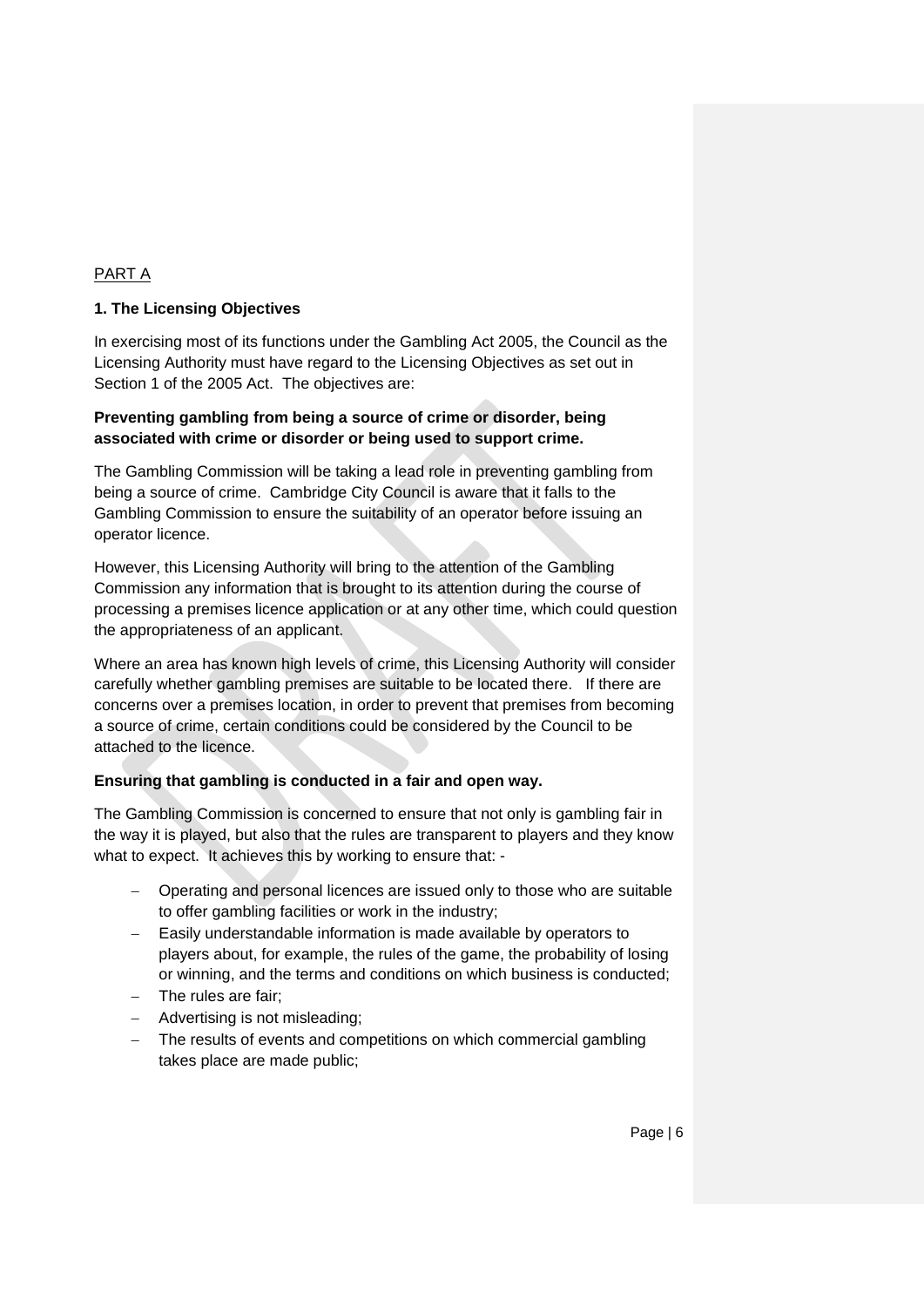Machines, equipment and software used to produce the outcome of games meet standards set by the Gambling Commission and operate as advertised.

The Gambling Commission would not expect licensing authorities to become concerned with ensuring that gambling is conducted in a fair and open way. This is because they will either be concerned with the management of the gambling business (and therefore subject to the operating licence), or the suitability and actions of an individual (and therefore subject to a personal licence). These permissions both fall within the remit of the Gambling Commission.

#### **Protecting children and other vulnerable persons from being harmed or exploited by gambling.**

The Gambling Act 2005 is intended to ensure that children and vulnerable persons should not be allowed to gamble and should be prohibited from entering those gambling premises which are adult-only environments.

This licensing objective refers to protecting children from being 'harmed or exploited by gambling'; meaning that they should be prevented from taking part in gambling and for there to be restrictions on advertising so that gambling products are not aimed at children or advertised in such a way that makes them particularly attractive to children, with the exception of Category D gaming machines.

It does not however seek to disallow particular groups of adults from gambling in the same way that it does children. The Gambling Commission has not sought to define 'vulnerable persons', but it does for regulatory purposes assume that this group includes people who gamble more than they want to; people who gamble beyond their means; and people who may not be able to make informed or balanced decisions about gambling due to mental health needs, learning disability or substance misuse relating to alcohol or drugs.

This Licensing Authority will consider this licensing objective on a case by case basis. In order to protect vulnerable persons, this Licensing Authority will consider whether any special considerations apply to a particular premises. These considerations could include self-barring schemes or providing information in the form of leaflets or helpline information from relevant organisations.

The Gambling Commission has stated (5.2) *"The requirement in relation to children is explicitly to protect them from being harmed or exploited by gambling"*

From 6 April 2016 premises licence holders must conduct a local risk assessment for each of their current premises. This applies to Additional statements on new mandatory requirements to follow:-

Social Responsibilities/Assessing Local Risk Comes into force on 6 April 2016 *Wording to follow from Gambling Commission*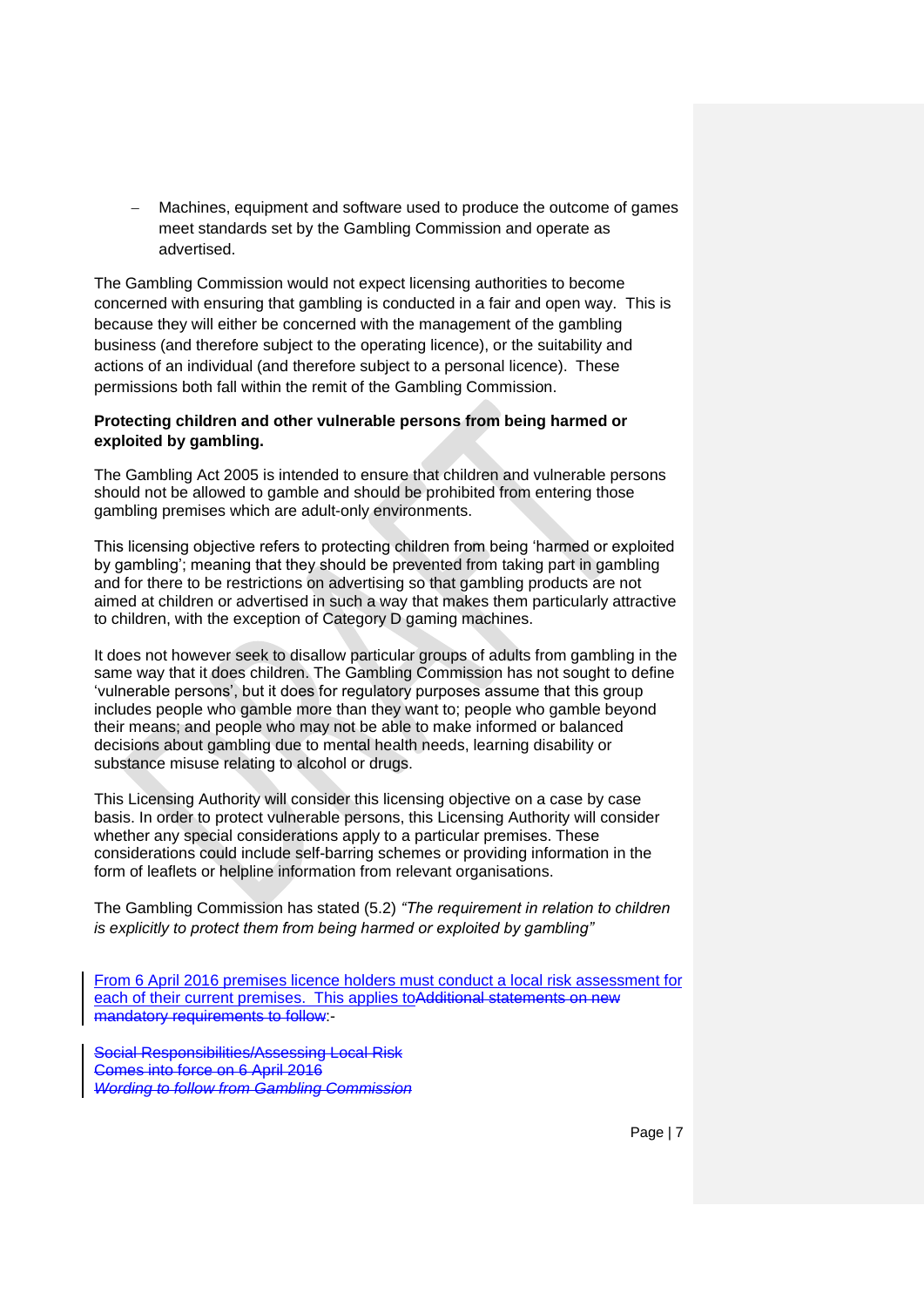Social Responsibilities/Sharing Local Risk Assessments Comes into force on 6 April 2016 *Wording to follow from Gambling Commission* – Adult Gaming Centres

- Family Entertainment Centres
- Non-Remote Betting
- Non-Remote Bingo
- Non-Remote Casinos
- Remote Betting Intermediary (trading room only)

There is also a requirement to conduct or update a risk assessment when:

- Applying for a new gambling premises licence
- Applying for a variation to a gambling premises licence
- Changes in the local environment, or the premises, warrant a risk assessment to be conducted again.

The Council will be looking at the Local Area Profile and Assessing Local Risk in a further review of the Statement of Principles during 2016.

This licensing authority is aware that, as per section 153, in making decisions about premises licences and temporary use notices it should "aim to permit" the use of premises for gambling in so far as it is satisfied the application is *"in accordance with any code of practice issued by the Gambling Commission in accordance with any relevant guidance issued by the Gambling Commission reasonably consistent wit h the licensing objectives and in accordance with the authority's statement of licensing principles".*

As a means of assisting Licensing Authorities in determining whether the provision of gambling facilities at premises will be, and will remain, consistent with the licensing objectives, the Gambling Commission that premises licence holders should have policies and procedures in place to mitigate the local risks to the licensing objectives arising from the provision of gambling at their premises.

Following the Gambling Commission's review of the social responsibility elements of the Licence Conditions and Codes of Practice (LCCP), the Commission have introduced a social responsibility code (SR code 10.1.1) requiring operators to conduct local risk assessments of their premises to demonstrate how they aim to address the local risks to the licensing objectives.

The Council notes the Gambling Commission's Guidance (5.28) to local authorities that *"In deciding to reject an application, a licensing authority should rely on reasons that demonstrate that the licensing objectives are not being, or are unlikely to be,* 

**Formatted:** Font: (Default) Arial, 12 pt **Formatted:** Indent: Left: 0.11 cm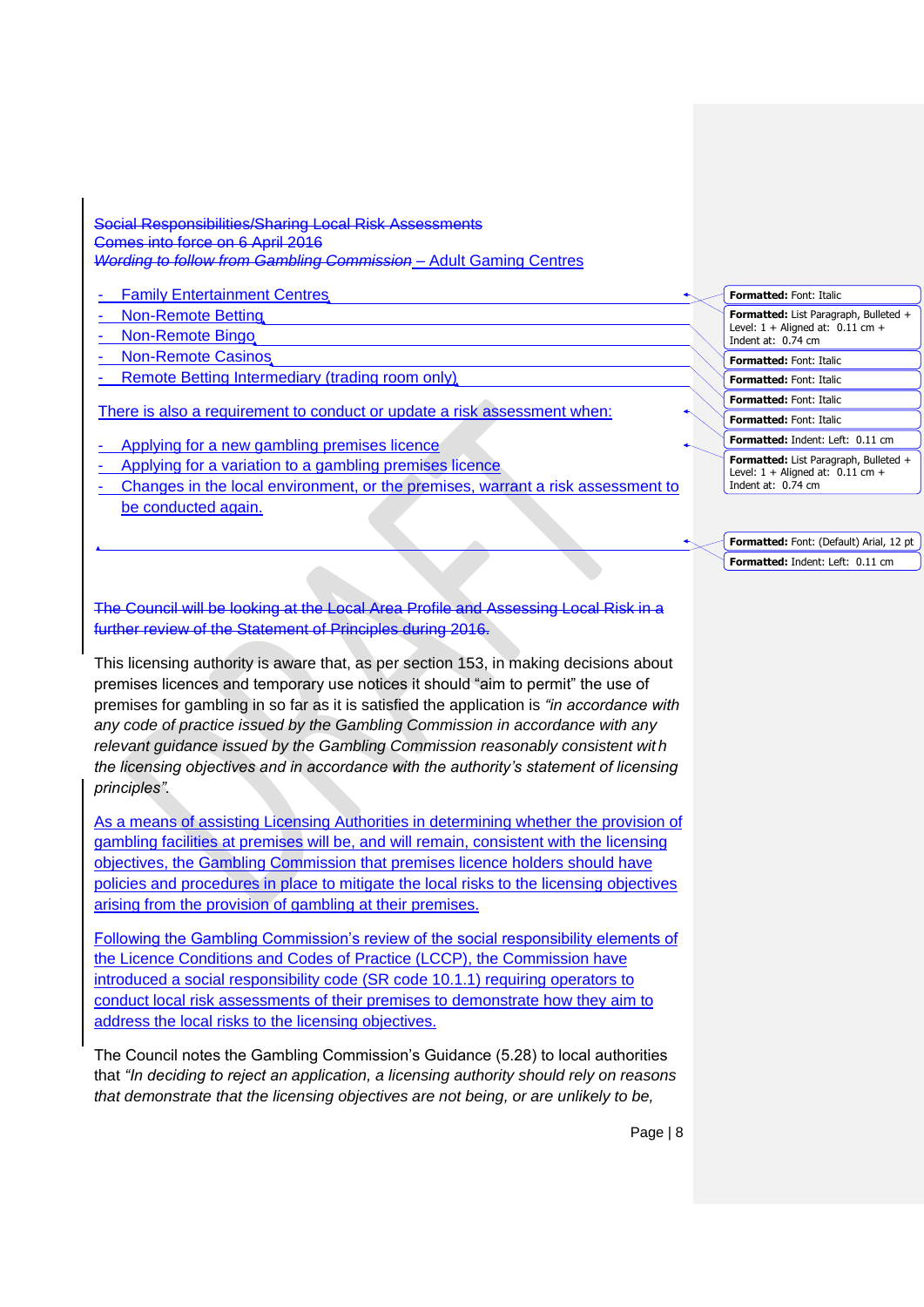*met. Licensing authorities should be aware that other considerations such as moral or ethical objections to gambling are not a valid reason to reject applications for premises licences. This is because such objections do not relate to the Licensing Objectives. An Authority's decision cannot be based on dislike of gambling or a general notion that it is undesirable to allow gambling premises in an area (with the exception of the casino resolution powers)".*

## **2. Cambridge City**

Cambridge City Council is situated in Cambridgeshire, which contains a total of 5 District Councils. Cambridge combines a rich history with the vibrancy and prosperity of outstanding educational institutions and modern businesses. It is an inspiring and attractive place in which to live and work. It is at the heart of a buoyant sub-region which is an area designated for major growth in employment and housing.

The City of Cambridge is in the east of England, 50 miles north of London. A beautiful place to live and work, Cambridge is an historic University City and market town with high quality architecture and attractive open spaces. It is also a city of national importance, being a world leader in higher education and many 21st century industries – information technology, telecommunications and commercial research, particularly the biotechnology sector.

The population of Cambridge is over 125,000. This is forecast to increase to 151,800 in 2031 as a result of new developments

At present 23% of the City's population are aged 15–24. A significant characteristic of the City's population is its large and diverse student population, totaling almost 27,000 (including post graduates). This is swollen further by language students attending "summer schools", which adds to a high "churn" in our population. The proportion of older people in the City has not grown in the past 10 years.

The daytime population of the City increases significantly, with high levels of commuting into the City and very large numbers of tourists and visitors. Last year nearly 4 million people visited the City. The high day time population places pressure on the City's infrastructure and heavy demands on basic Council services such as street cleaning.

Cambridge has one of the highest qualified work forces in the East of England with 65.8% of people having NVQ4 qualifications and above, and relatively speaking, the City is affluent.

This area is shown in the map at Appendix A.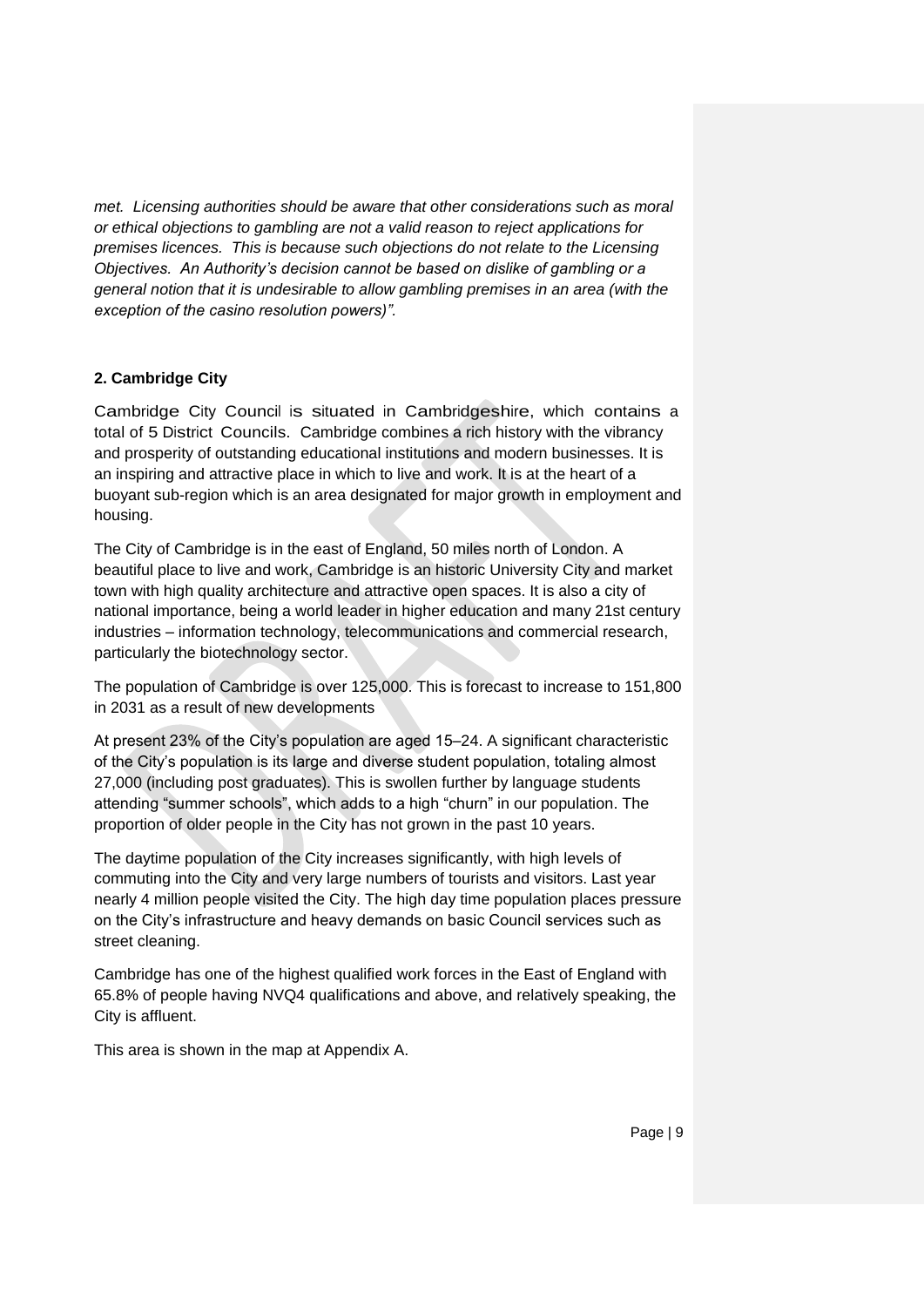#### **3. Authorised Activities**

'Gambling' is defined in the 2005 Act as either gaming, betting or taking part in a lottery.

**Gaming** - means playing a game of chance for a prize

**Betting** – means making or accepting a bet on the outcome of a race, competition or any other event, the likelihood of anything occurring or not occurring, or whether anything is true or not true.

**Lottery** – is where persons are required to pay in order to take part in an arrangement, during the course of which one or more prizes are allocated by a process, which relies wholly on chance.

**Private Gaming** – in private dwellings and on domestic occasions is exempt from licensing or registration providing that no charge is made for participating; only equal chance gaming takes place; and it does not occur in a place to which the public have access.

**Domestic Betting** – between inhabitants of the same premises or between employees of the same employer is also exempt.

**Non-commercial gaming and betting** – where no part of the proceeds are for private gain may be subject to certain exemptions.

# **4. Licences under the Gambling Act 2005**

The 2005 Act provides for 3 categories of licence as detailed below:

- **Operating Licences**
- **Personal Licence**
- **Premises Licences**

The Council is responsible for the issue of Premises Licences. The Gambling Commission is responsible for the issue of Operating and Personal Licences.

# **5. The Gambling Commission**

The Gambling Commission regulates gambling in the public interest. It does so by keeping crime out of gambling, by ensuring that gambling is conducted in a fair and open way ad by protecting children and vulnerable people. The Commission provides independent advice to the Government about the manner in which gambling is carried out, the effects of gambling and the regulation of gambling generally.

The Commission has issued guidance in accordance with Section 25 of the 2005 Act about the manner in which Licensing Authorities exercise their functions under the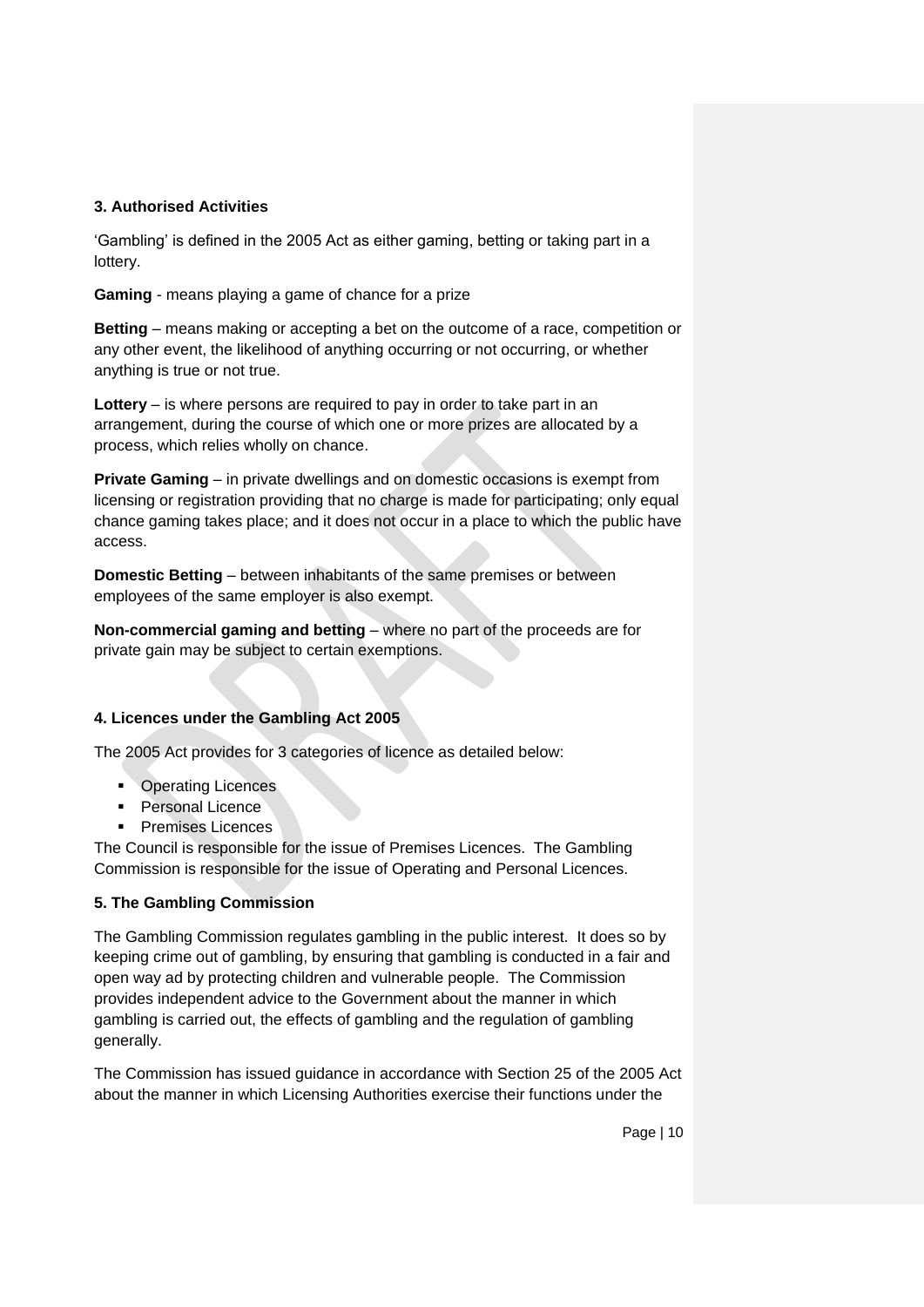Act and, in particular, the principles to be applied.

The Commission will also issue Codes of Practice under Section 24 about the way in which facilities for gambling is provided, which may also include provisions about the advertising of gambling facilities.

The Gambling Commission can be contacted at:

Gambling Commission

Victoria Square House

Victoria Square

Birmingham

B2 4BP

Website [www.gamblingcommission.gov.uk](http://www.gamblingcommission.gov.uk/)

Email [info@gamblingcommission.gov.uk](mailto:info@gamblingcommission.gov.uk)

#### **6. Responsible Authorities**

The licensing authority is required by regulations to state the principles it will apply in exercising its powers under Section 157(h) of the Act to designate, in writing, a body which is competent to advise the authority about the protection of children from harm.

The principles are:

- The need for the body to be responsible for an area covering the whole of the licensing authority's area; and
- The need for the body to be answerable to democratically elected persons, rather than any particular vested interest group.

In accordance with the suggestion in the Gambling Commission's Guidance for local authorities, this licensing authority designates the Local safeguarding Children's Board for this purpose.

The contact details of all the Responsible Authorities under the Gambling Act 2005 are set out in Appendix C.

#### **7. Interested Parties**

Interested parties can make representations about licence applications, or apply for a review of an existing licence. These parties are defined in the Gambling Act 2005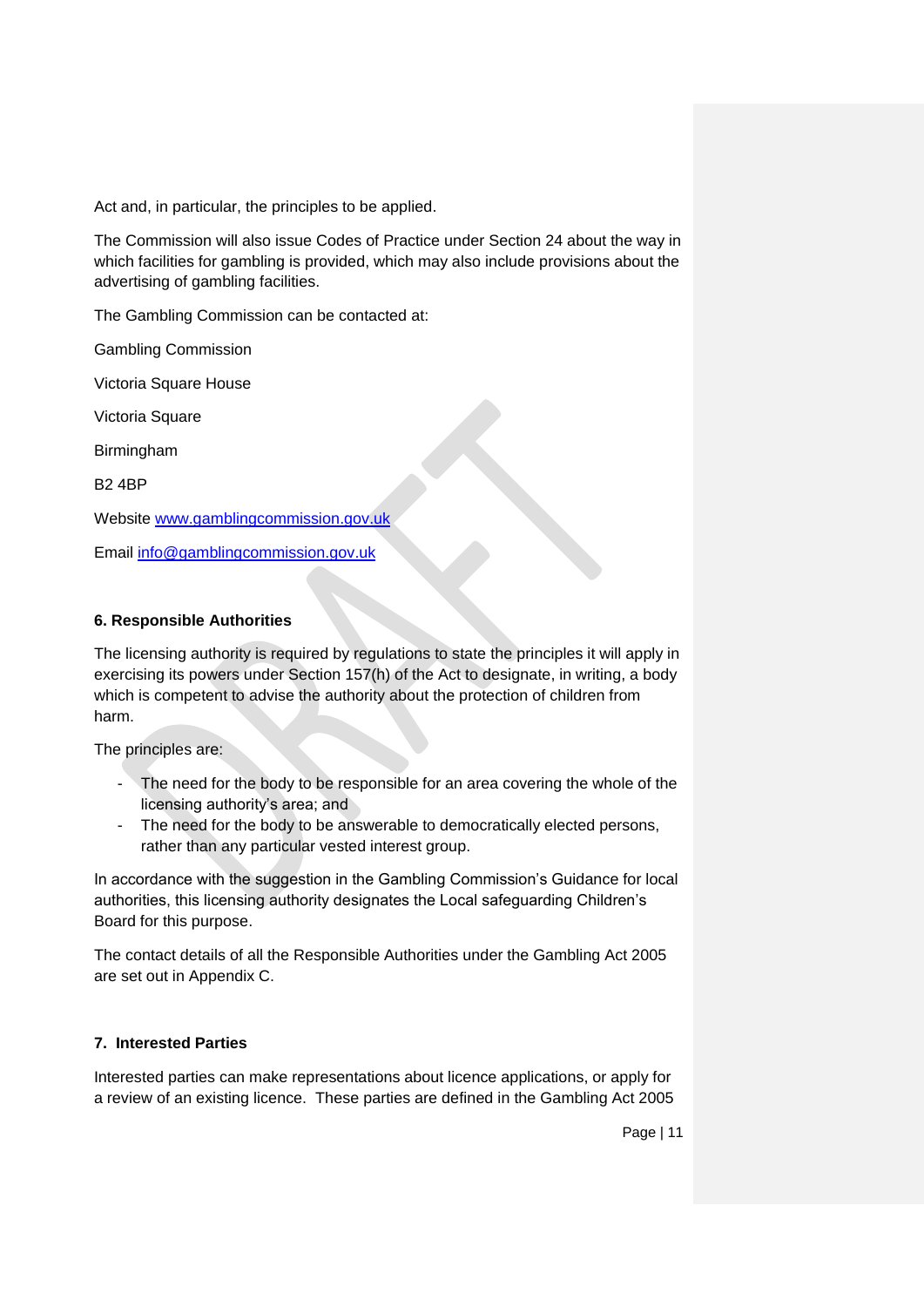#### as follows:

*"For the purposes of this Part a person is an interested party in relation to an application for or in respect of a premises licence if, in the opinion of the licensing authority which issues the licence or to which the application is made, the person –*

- *a) Lives sufficiently close to the premises to be likely affected by the authorized activities, and/ or*
- *b) Has business interests that might be affected by the authorized activities, or*
- *c) Represents persons who satisfy paragraph a) or b)".*

The licensing authority is required by regulations to state the principles it will apply in exercising its powers under the Gambling Act 2005 to determine whether person is an interested party. The principles are:

- Each case will be decided upon its merits. The authority will not apply a rigid rule to its decision making.
- It will have regard to the examples of considerations provided in the Gambling Commissions Guidance to licensing authorities at 8.11 to 8.19
- It will also consider the Gambling Commission's Guidance that "business interests" should be given the widest possible interpretation and where appropriate include organisations such as, but not limited to, partnerships, charities, faith groups and medical practices.

Interested parties can be people who are democratically elected such as Councillors and MP's. Where appropriate, this will include county, parish and town Councillors. Other than these persons, authorities should require written evidence that a person 'represents' someone who either lives sufficiently close to the premises likely to be affected by the authorized activities and/ or business interests that might be affected by the authorized activities. A letter from one of these persons requesting the representation is sufficient.

Further advice on how licensing authorities can determine whether someone is an interested party is detailed below:

- i) The approach taken by licensing authorities in determining who is an interested party is also a function that is dealt with in the Licensing Statement of Policy.
- ii) The factors that should be taken into account when determining what 'sufficiently close to the premises' means (in each case) might include:
	- The size of the premises
	- The nature of the premises
	- The distance of the premises from the location of the person making the representation
	- The potential impact of the premises (number of customers, routes likely to be taken by those visiting the establishment); and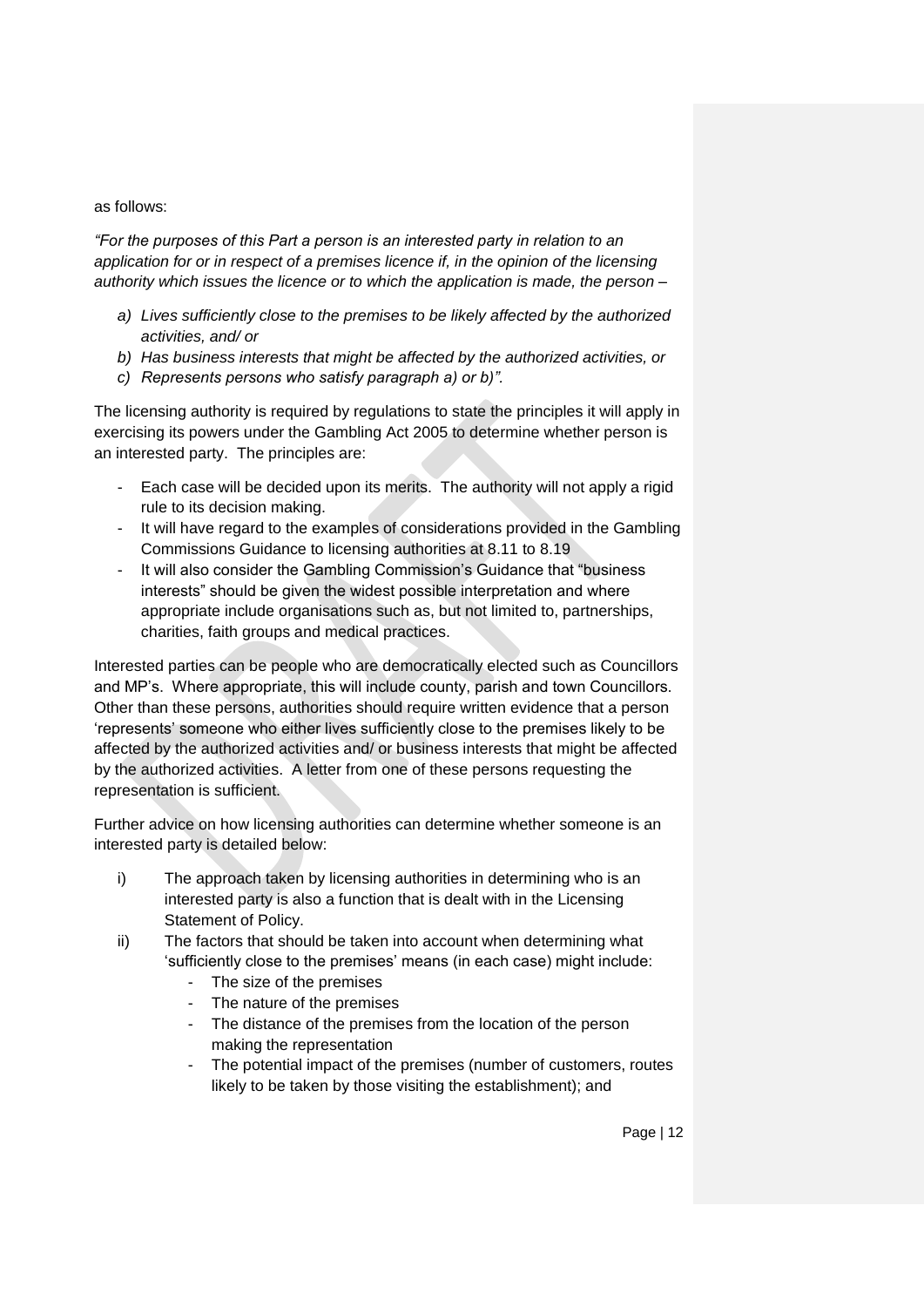The circumstances/ interests of the complainant which may be relevant to the distance from the premises.

## **8. Exchange of Information**

Licensing authorities are required to include in their statements, the principles to be applied by the authority in exercising the functions under sections 29 and 30 of the Act with respect to the exchange of information between it and the Gambling Commission. It is also required to include the principles it will apply in exercising its functions under section 350 of the Act with respect to the exchange of information between it and the other persons listed in Schedule 6 to the Act.

The principle that the Council applies is that it will act in accordance with the provisions of the Gambling Act 2005 in its exchange of information which includes the provision that the Data Protection Act 1998 will not be contravened. The Council will also have regard to any guidance issued by the Gambling Commission on this matter, as well as any relevant regulations issued by the Secretary of State under the powers provided in the Gambling Act 2005.

Details of applications and representations which are referred to a Licensing Sub-Committee for determination will be detailed in the reports that are made publicly available in accordance with the Local Government Act 1972 and the Freedom of Information Act 2000. Personal details of people making representations will be disclosed to applicants and only be withheld from publication on the grounds of personal safety where the Licensing Authority is asked to do so.

Should any protocols be established as regards information exchange with other bodies then they will be made available. The Council has various policies relating to the sharing of information which will be considered when deciding what information to share and the process of doing so.

# **9. Enforcement**

Licensing authorities are required by regulation under the Gambling Act 2005 to state the principles to be applied by the authority in exercising the functions under Part 15 of the Act with respect to the inspection of premises; and under the powers of Section 346 of the Act to instigate criminal proceedings in respect of offences specified.

This Licensing Authority's principles are that it will be guided by the Gambling Commission's Guidance to licensing authorities and will endeavor to be: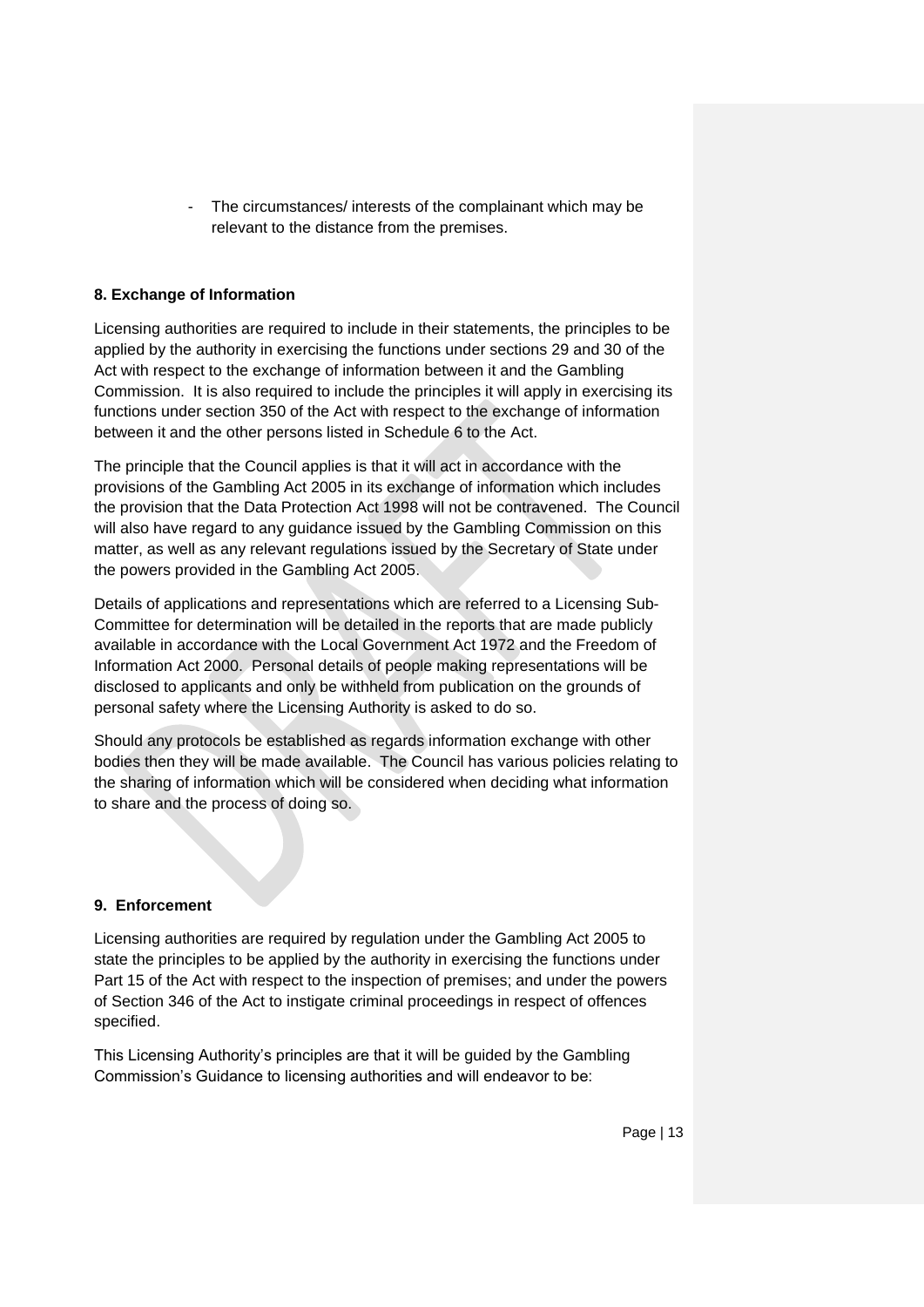- **Proportionate** regulators should only intervene when necessary. Remedies should be appropriate to the risk posed and costs identified and minimized;
- **Accountable** regulators must be able to justify decisions and be subject to public scrutiny;
- **Consistent** rules and standards must be coherent and implemented fairly;
- **Transparent** regulators should be open and keep regulations simple and user friendly; and
- **Targeted** regulation should be focused on the problem and minimize side effects.

In accordance with the Gambling Commission's Guidance, the Council will endeavor to avoid duplication with other regulatory regimes so far as possible.

Cambridge City Council has adopted and implemented a risk-based inspection programme based on:

- **The Licensing Objectives**
- Relevant Codes of Practice
- Guidance issued by the Gambling Commission (in particular Part 36)
- The principles set out in this Statement of Licensing Policy

The main enforcement and compliance role for the Council in terms of the Gambling Act 2005 is to ensure compliance with the premises licences and other permissions which it authorizes. The Gambling Commission is the enforcement body for the operating and personal licences. It is also worth noting that concerns about manufacture, supply or repair of gaming machines will not be dealt with by the licensing authority but will be notified to the Gambling Commission.

The Council shall have regard to the principles of "Better Regulation" as outlined by the Department for Business Innovation and Skills.

Bearing in mind the principle of transparency, the Council's enforcement/ compliance protocols and written agreements are available upon request.

The Corporate Enforcement Policy can be found online here:

<https://www.cambridge.gov.uk/enforcement-policy>

# **10. Licensing Authority Functions**

Licensing Authorities are required under the Act to:

- Be responsible for the licensing of premises where gambling activities are to take place by issuing Premises Licences
- **In Issue Provisional Statements**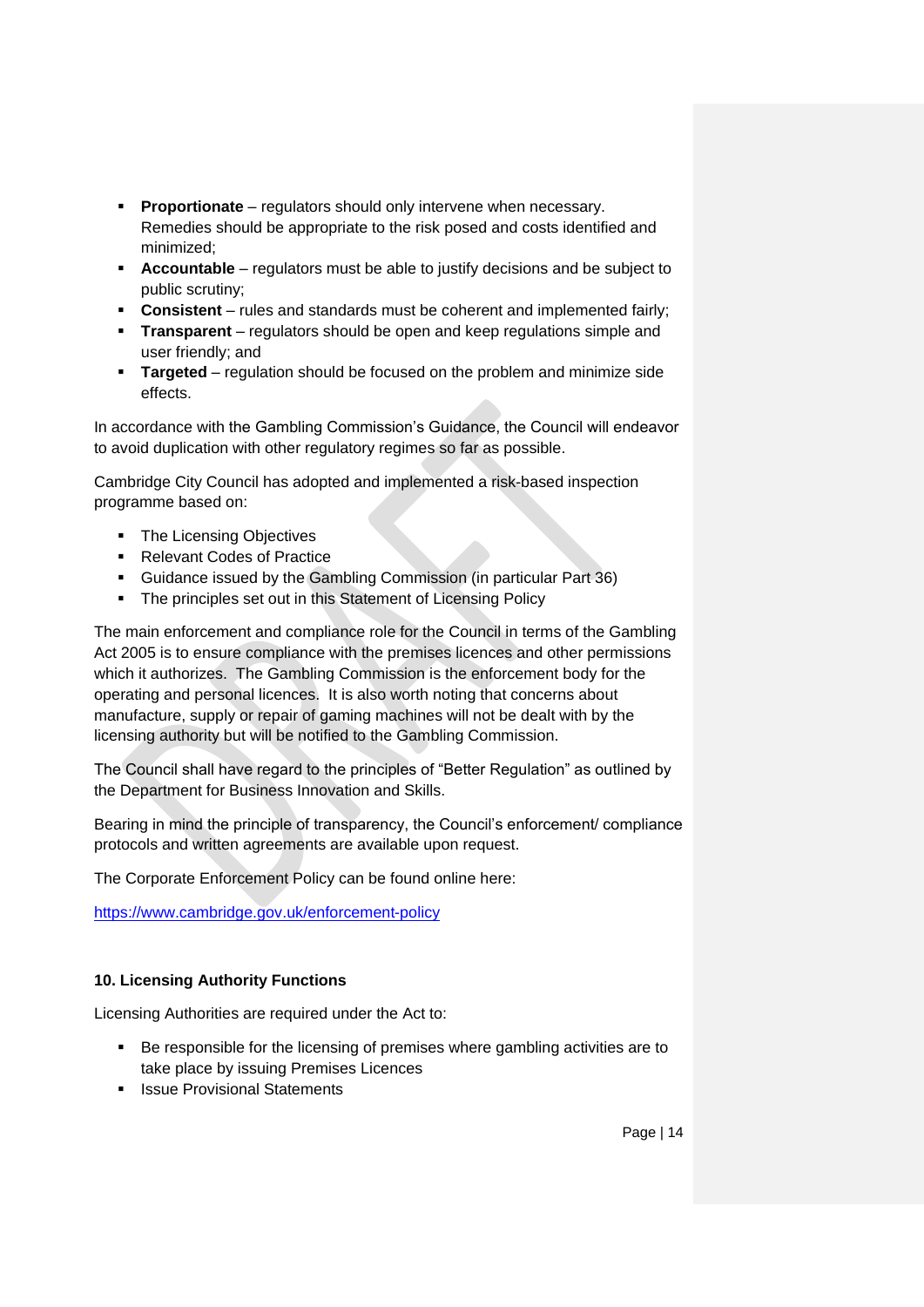- Regulate members' clubs and miners' welfare institutes who wish to undertake certain gaming activities via issuing Club Gaming Permits and/ or Club Machine Permits
- **EXECUTE:** Issue Club Machine Permits to Commercial Clubs
- Grant permits for the use of certain lower stake gaming machines at unlicensed Family Entertainment Centres
- Receive notifications from alcohol licensed premises (under the Licensing Act 2003) for the use of two or fewer gaming machines
- **In Italye 2 issue Licensed Premises Gaming Machine Permits for premises licensed to** sell/ supply alcohol for consumption on the licensed premises, under the Licensing Act 2003, where there are more than two machines
- **Register small society lotteries below prescribed thresholds**
- **In Issue Prize Gaming Permits**
- **Receive and endorse Temporary Use Notices**
- **Receive Occasional Use Notices**
- **Provide information to the Gambling Commission regarding details of licences** issued
- Maintain registers of the permits and licences that are issued under these functions

It should be noted that local licensing authorities will not be involved in licensing remote gambling at all, which is regulated by the Gambling Commission via operating licenses.

#### **11. Public Register**

Section 156 of the Act requires licensing authorities to maintain a register of the premises licences that it has issued. The register must be made available, at any reasonable time, to the public who may request copies of the entries. The Council achieves this requirement through the use of an online register which is accessible via the Council's website.

# PART B PREMISES LICENCES

#### **1. General Principles**

Premises licences are subject to the requirements set out in the Gambling Act 2005 and regulations, as well as specific mandatory and default conditions which are detailed in regulations issued by the Secretary of State. Licensing authorities are able to exclude default conditions and also attach others where it is believed to be necessary.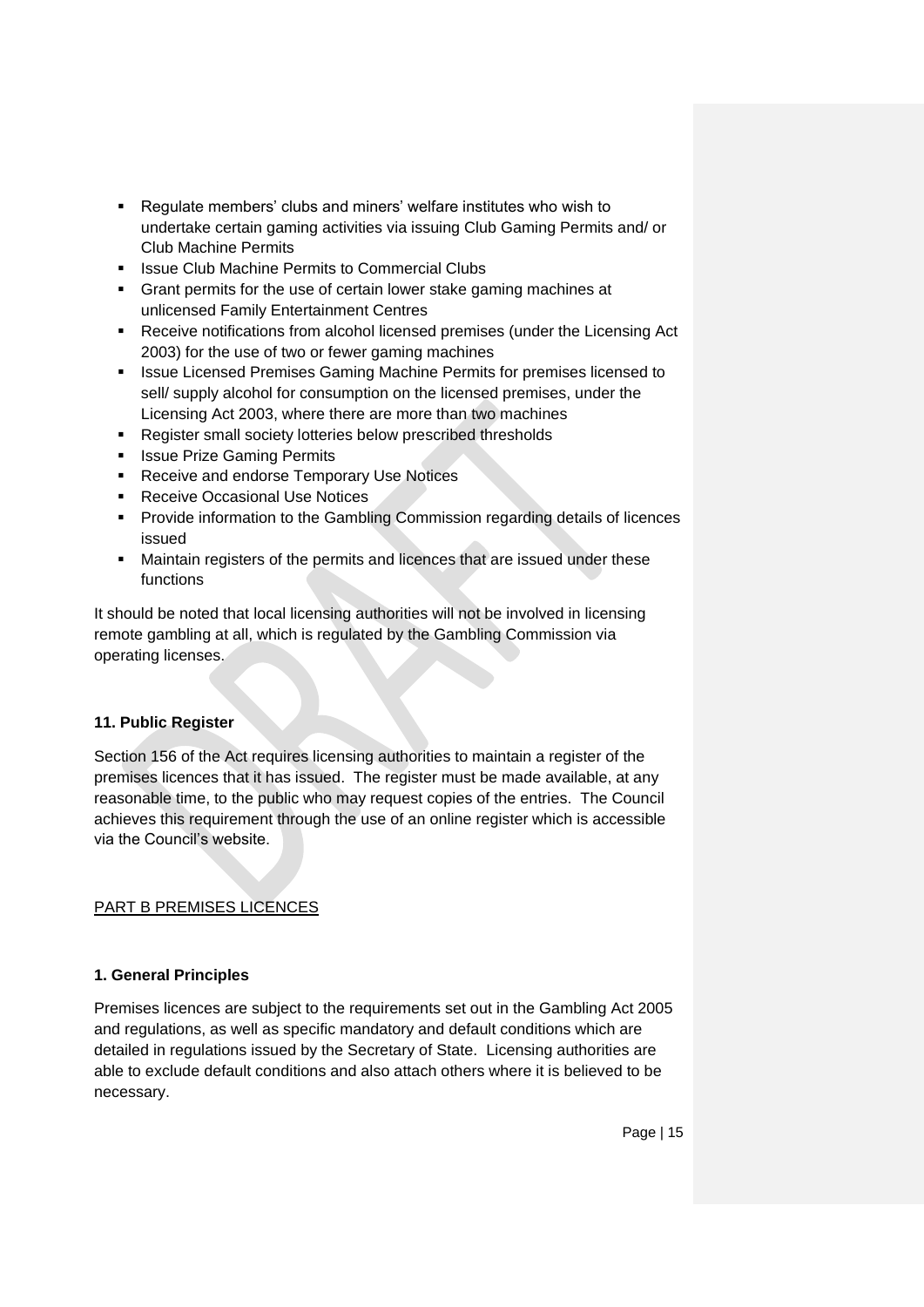The Council is aware that in making decisions about premises licences it should aim to permit the use of premises for gambling in so far as it thinks it is:

- In accordance with any relevant code of practice issued by the Gambling Commission;
- **IF** In accordance with any relevant guidance issued by the Gambling Commission;
- Reasonably consistent with the licensing objectives; and
- In accordance with the authority's statement of licensing principles

It is appreciated that as per the Gambling Commission's Guidance to Licensing Authorities "moral objections to are not a valid reason to reject applications for premises licences" (except as regards as any 'no casino resolution') and also unmet demand is not a criterion for a licensing authority.

Premises are defined in the Act as including "any place". Section 152 therefore prevents more than one premises licence applying to any place. However, a single building could be subject to more than one premises licence, provided they are for different parts of the building and the different parts of the building can be reasonably regarded as being different premises.

This approach has been taken to allow large, multiple unit premises such as pleasure parks, piers, tracks or shopping malls to obtain discrete premises licences where appropriate safeguards are in place. However, licensing authorities should pay particular attention if there are issues about sub-divisions of a single building or plot and should ensure that mandatory conditions relating to access between premises are observed.

The Gambling Commission states in the fourth edition of its Guidance to Licensing Authorities that "*In most cases the expectation is that a single building/ plot will be the subject of an application for a licence, for example 32 High Street. But, that does not mean 32 High Street cannot be the subject of separate premises licences for the basement and ground floor, if they are configured acceptably.*

*Whether different parts of a building can properly be regarded as being separate premises will depend on the circumstances. The location of the premises will clearly be an important consideration and the suitability of the division is likely to be a matter for discussion between the operator and the licensing officer. However, the Commission does not consider that areas of a building that are artificially or temporarily separated, for example by ropes or moveable partitions, can properly be regarded as different premises".*

The Council takes particular note of the Gambling Commission's Guidance to Licensing Authorities which states that "*Licensing Authorities should take particular care in considering applications for multiple licences for a building and those relating to a discrete part of a building used for other (non-gambling) purposes. In particular*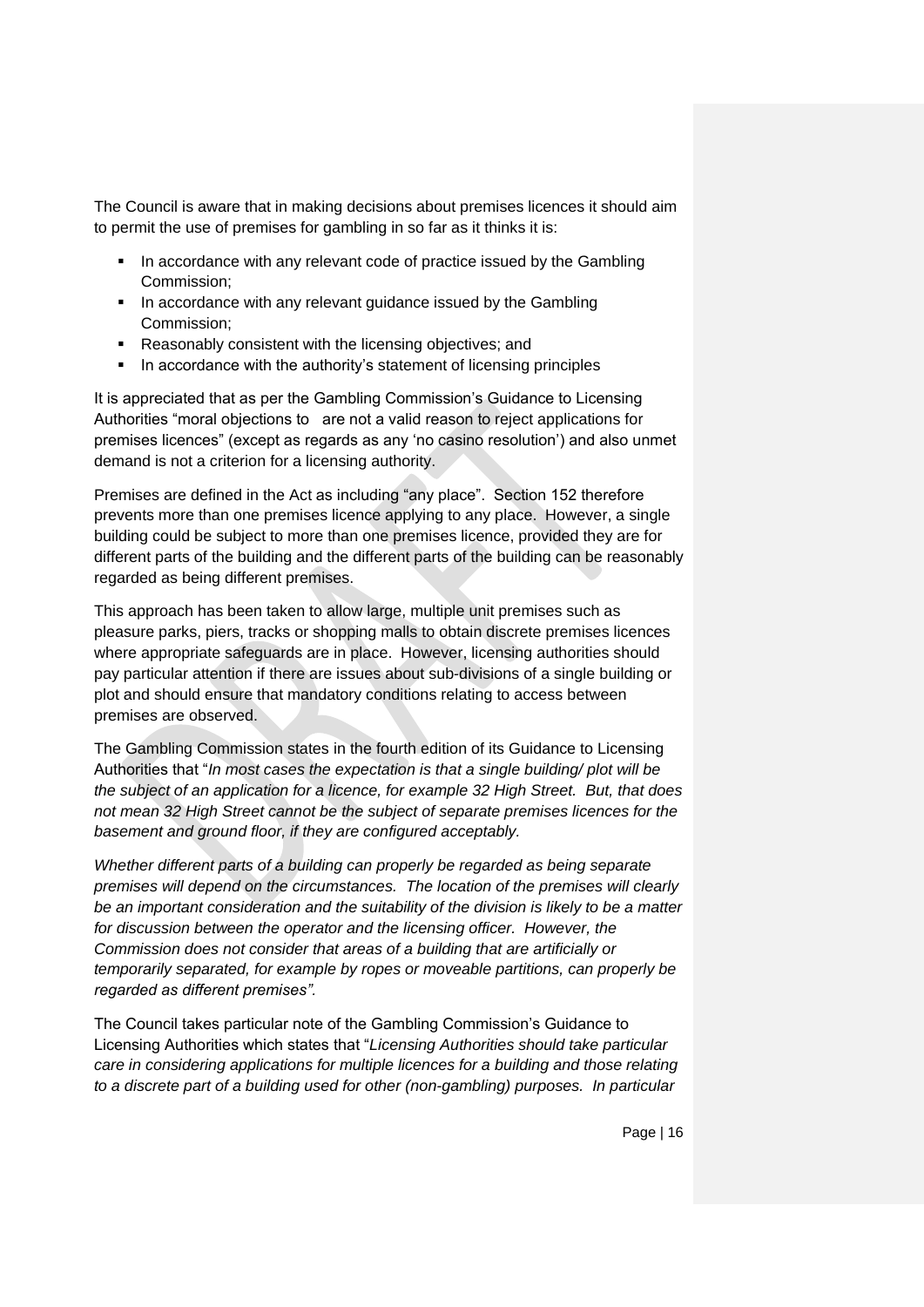*they should be aware of the following:*

- *The third licensing objective seeks to protect children from being harmed by gambling. In practice that means not only preventing them from taking part in gambling but also preventing them from being in close proximity to gambling. Therefore premises should be configured so that children are not invited to participate in, have accidental access to or closely observe gambling where they are prohibited from participating.*
- **Entrances to and exits from parts of a building covered by one or more** *premises licences should be separate and identifiable so that the separation of different premises is not compromised and people do no 'drift' into a gambling area. In this context it should normally be possible to access the premises without going through another licensed premises or premises with a permit.*
- *Customers should be able to participate in the activity named on the premises licence"*

The Guidance also gives a list of factors which the licensing authority should be aware of, which may include:

- Do the premises have a separate registration for business rates?
- **IS the premises neighbouring premises owned by the same person or** someone else?
- Can each of the premises be accessed from the street or a public passageway?
- Can the premises only be access from any other gambling premises?

The Council will consider these and other relevant factors in making its decision, depending on all the circumstances of the case.

#### **2. Access Provisions**

The Gambling Commissions relevant access provisions for each premises type are below:

Casinos

- The principal access entrance to the premises must be from a street (as defined at 7.23 of the guidance)
- No entrance to a casino must be from premises that are used wholly or mainly by children and/ or young persons
- No customer must be able to enter a casino directly from any other premises which hold a gambling premises licence

Adult Gaming Centre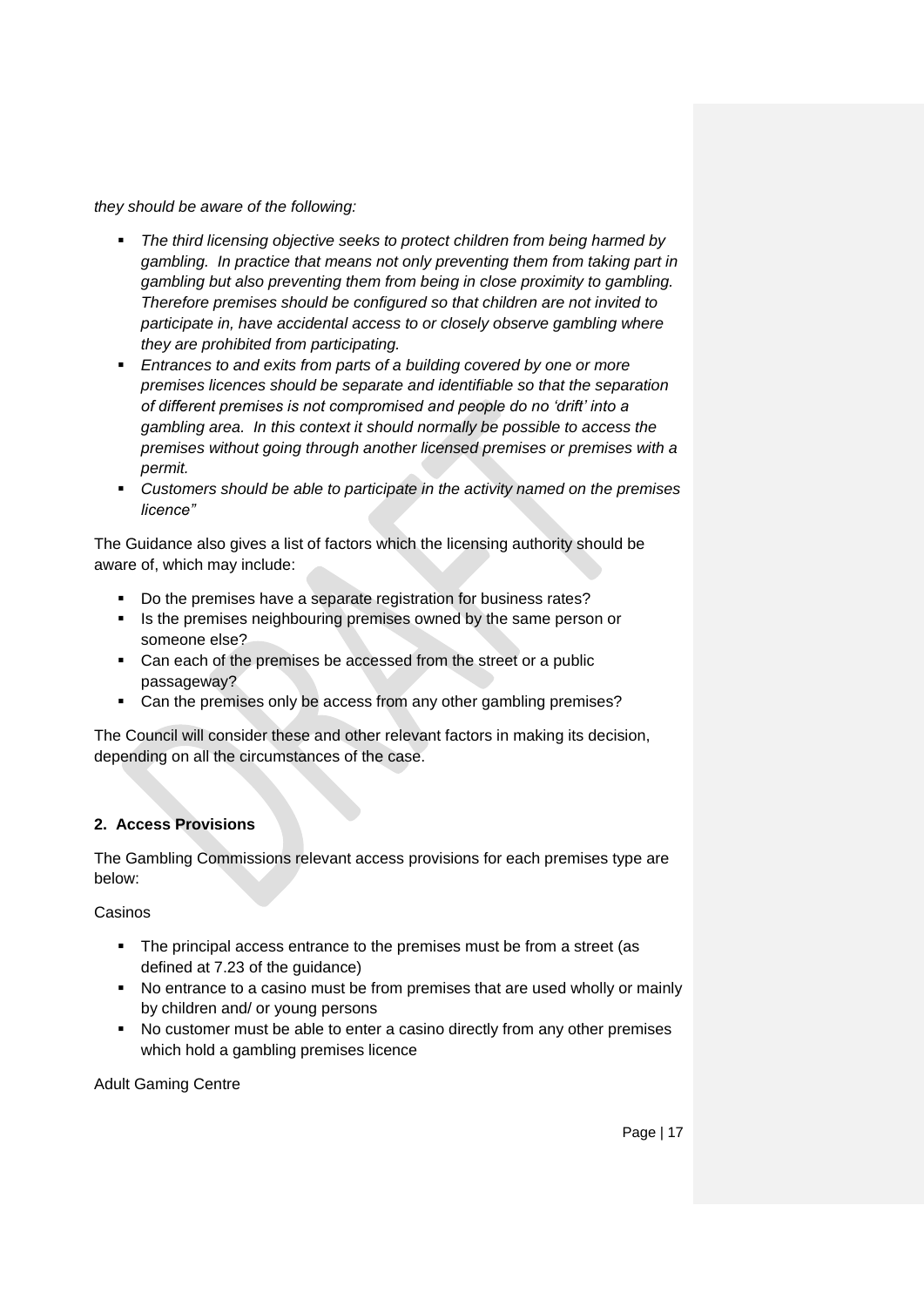• No customer must be able to access the premises directly from any other licensing gambling premises

## Betting Shops

- Access must be from a street (as per paragraph 7.23 of the guidance) or from another premises with a betting premises licence
- No direct access from a betting shop to another premises used for the retail sale of merchandise or services. In effect there cannot be an entrance to a betting shop from a shop of any kind and you could not have a betting shop at the back of a café, the whole area would have to be licensed

## **Tracks**

- No customer should be able to access the premises from:
	- i) a casino
	- ii) an adult gaming centre

## Bingo Premises

- No customer must be able to access the premises directly from:
	- i) a casino
	- ii) an adult gaming centre
	- iii) a betting premises, other than a track

# Family Entertainment Centre

- No customer must be able to access the premises directly from:
	- i) a casino
	- ii) an adult gaming centre
	- iii) a betting premises, other than a track

Part 7 of the Gambling Commission's Guidance to Licensing Authorities contains further information on this issue, which the Council will also take into account in its decision making.

The guidance states that a license to use premises for gambling should only be issued in relation to premises that the licensing authority can be satisfied are going to be ready to be used for gambling in the reasonably near future, consistent with the scale of building or alterations required before the premises are brought into use.

If the construction of a premises is not yet complete, or if they need alteration, or if the applicant does not yet have a right to occupy them, then an application for a provisional statement should be made instead.

In deciding whether a premises licence can be granted where there is outstanding construction or alteration works at the premises, the Council will determine applications on their merits, applying a two stage consideration process: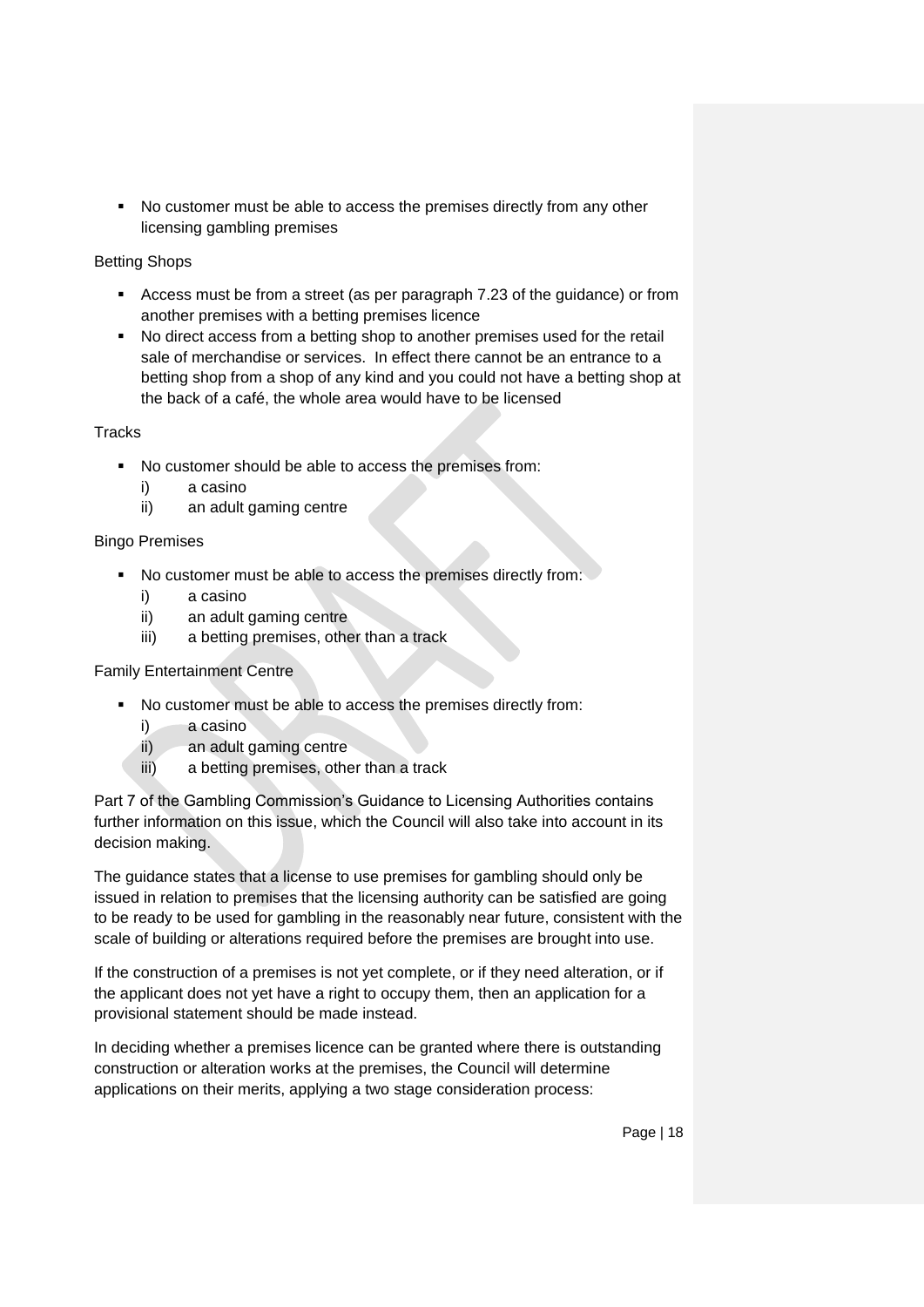- 1. First, whether the premises ought to be permitted to be used for gambling
- 2. Second, whether the appropriate conditions can be put in place to cater for the situation that the premises are not yet in the state in which they ought to be before gambling takes place

Applicants should note that the Council is entitled to decide that it is appropriate to grant a licence subject to conditions, but it not obliged to grant such a licence.

More detailed examples of the circumstances in which such a licence may be granted can be found at paragraphs 7.58-7.67 of the Guidance.

#### **3. Location**

The Council is aware that demand issues cannot be considered with regard to the location of the premises but that considerations in terms of the licensing objectives are relevant to its decision making. As per the guidance, the Council will pay particular attention to the protection of children and vulnerable persons from being harmed or exploited by gambling, as well as issues of crime and disorder.

Should any specific policy be decided upon as regards areas where gambling premises should not be located, this statement will be updated. It should be noted that any such policy does not preclude any application being made and each application will be decided on its own merits, with the onus upon the applicant showing how potential concerns can be overcome.

#### **4. Planning**

The Gambling Commission Guidance to Licensing Authorities states "*In determining applications the licensing authority has a duty to take into consideration all relevant matters and not to take into consideration any irrelevant matters, i.e. those not related to gambling and the licensing objectives. One example of an irrelevant matter would be the likelihood of the applicant obtaining planning permission or building regulations approval for their proposal. This authority will not take into account irrelevant matters as per the above guidance*".

In addition the Council notes the following exception from the guidance: "*When dealing with a premises licence application for finished buildings, the licensing authority should not take into account whether those buildings have or comply with the necessary planning or building consents. Those matters should be dealt with under relevant planning control and building regulation powers, and not form part of the consideration for the premises licence. Section 210 of the 2005 Act prevents licensing authorities taking into account the likelihood of the proposal by the applicant obtaining planning or building consent when considering a premises*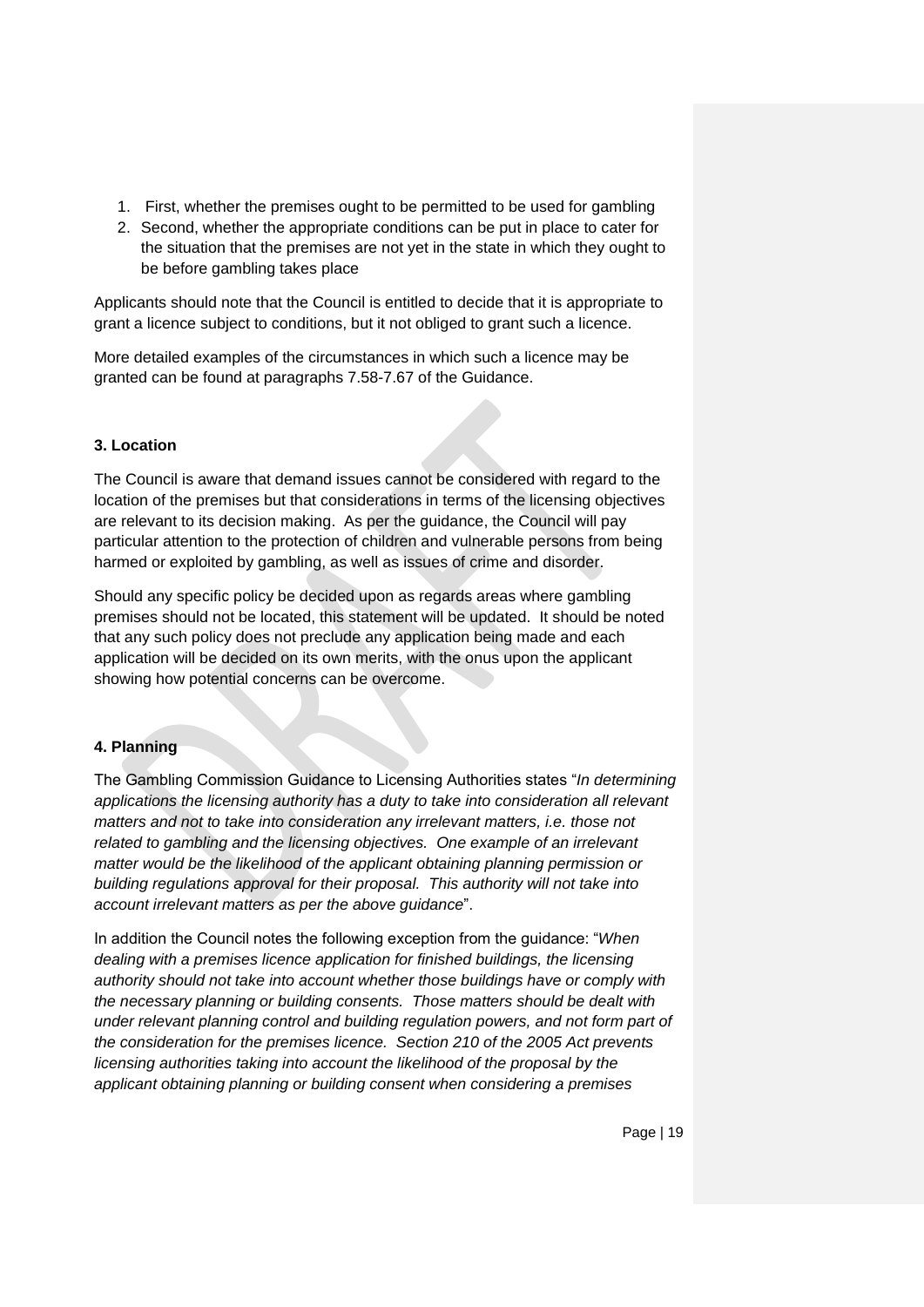*licence application. Equally, the grant of a gambling premises licence does not prejudice or prevent any action that may be appropriate under the law relating to planning or building control*".

#### **5. Duplication with other Regulatory regimes**

The Council will seek to avoid any duplication with other statutory/ regulatory systems where possible, including planning. This authority will not consider whether a licence application is likely to be awarded planning permission or building regulations approval in its consideration of it. It will though, listen to and consider carefully any concerns about conditions, which are not able to be met by licensees due to planning restrictions, should such a situation arise.

When dealing with a premises licence application for finished building, the Council will not take into account whether those buildings have to comply with the necessary planning or buildings consents. Fire or health and safety risks will not be taken into account, as these matters are dealt with under relevant planning control, buildings and other regulations and must not form part of the consideration for the premises licence.

# **6. Licensing Objectives**

Premises licences granted must be reasonably consistent with the licensing objectives. With regard to these objectives, the Council has considered the Gambling Commission's Guidance to Licensing Authorities:

# **Preventing gambling from being a source of crime or disorder, being associated with crime or disorder or being used to support crime.**

The Gambling Commission takes a leading role in preventing gambling from being a source of crime. The Gambling Commission's guidance does however envisage that licensing authorities should pay attention to the proposed location of gambling premises in terms of this licensing objective. Thus, where an area has known high levels of organised crime the Council will consider carefully whether gambling premises are suitable to be located there and whether conditions may be suitable such as the provision of door supervisors. The Council is aware of the distinction between disorder and nuisance and will consider factors such as whether police assistance was required and how threatening the behavior was to those who could see it, so as to make that distinction.

**Ensuring that gambling is conducted in a fair and open way**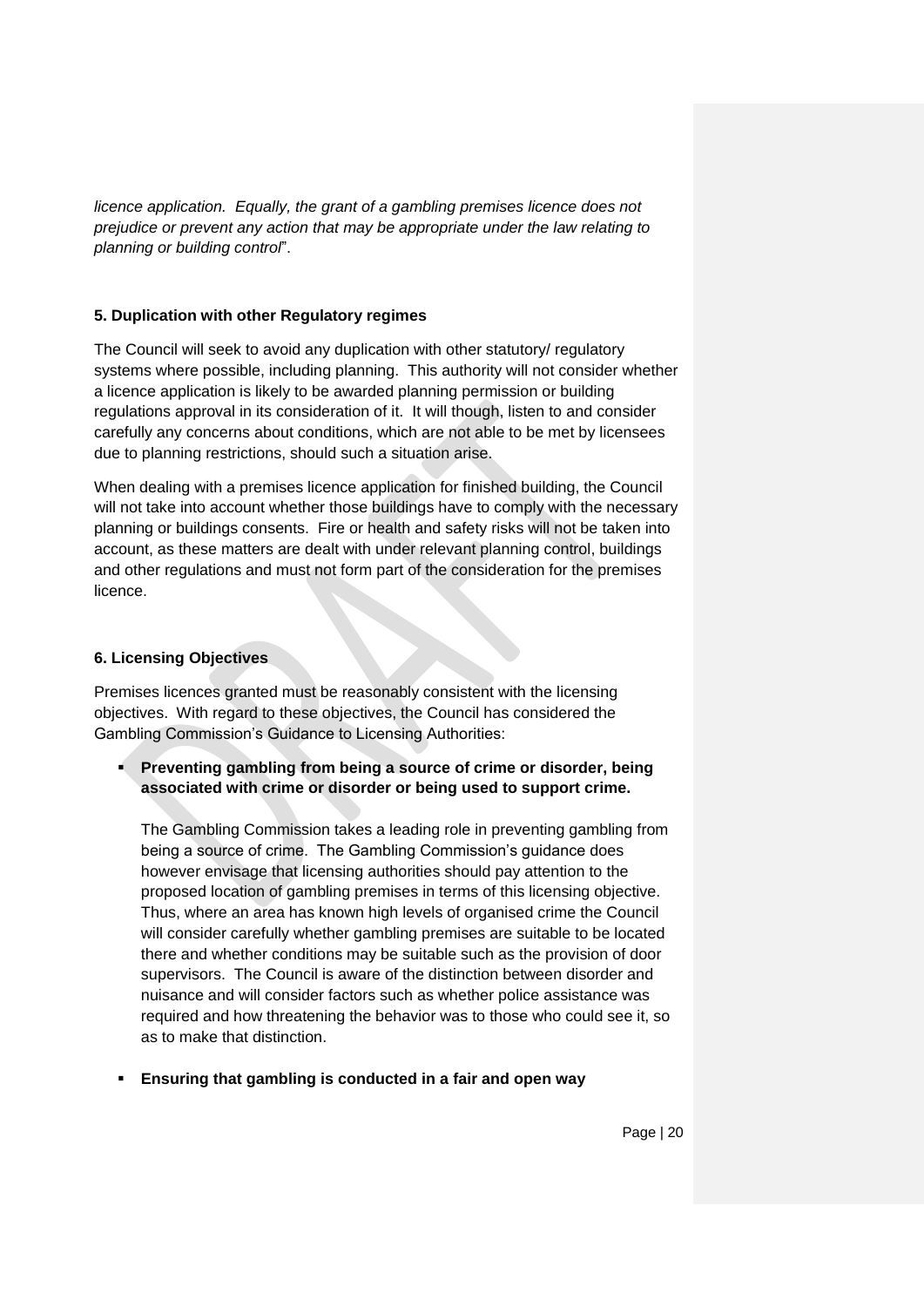The Gambling Commission has stated that it generally does not expect licensing authorities to become concerned with ensuring that gambling is conducted in a fair and open way, as this will be addressed via operating and personal licences. There is however, more of a role with regard to tracks.

## **Protecting children and other vulnerable persons from being harmed or exploited by gambling**

The Gambling Commission's Guidance to Licensing Authorities states that this objective means preventing children from taking part in gambling (as well as restriction of advertising so that gambling products are not aimed at, or are, particularly attractive to children). The Council will therefore consider, as suggested in the guidance, whether specific measures are required at particular premises with regard to this licensing objective. Appropriate measures may include supervision of entrances/ machines, segregation of areas etc.

The Council is also aware of the Gambling Commission Codes of Practice, which the Gambling Commission issues as regards this licensing objective, in relation to specific premises.

With regard to the term 'vulnerable persons' it is noted that the Gambling Commission does not seek to offer a definition but states that "*it will for regulatory purposes assume that this group includes people who gamble more than they want to; people who gamble beyond their means; and people who may not be able to make informed or balanced decisions about gambling due to a mental impairment, alcohol or drugs*". The Council will consider this licensing objective on a case by case basis.

#### **7. Licence Conditions**

Any conditions attached to licences will be proportionate and will be:

- Relevant to the need to make the proposed building suitable as a gambling facility;
- Directly related to the premises and the type of licence applied for;
- **Fairly and reasonable related to the scale and type of premises; and**
- Reasonable in all other aspects

Decisions upon individual conditions will be made on a case by case basis, although there will be a number of measures this licensing authority will consider utilising should there be a perceived need, such as the use of supervisors, appropriate signage for adult only areas etc. The Council will also expect the licence applicant to offer his/ her own suggestions as to the way in which the licensing objectives can be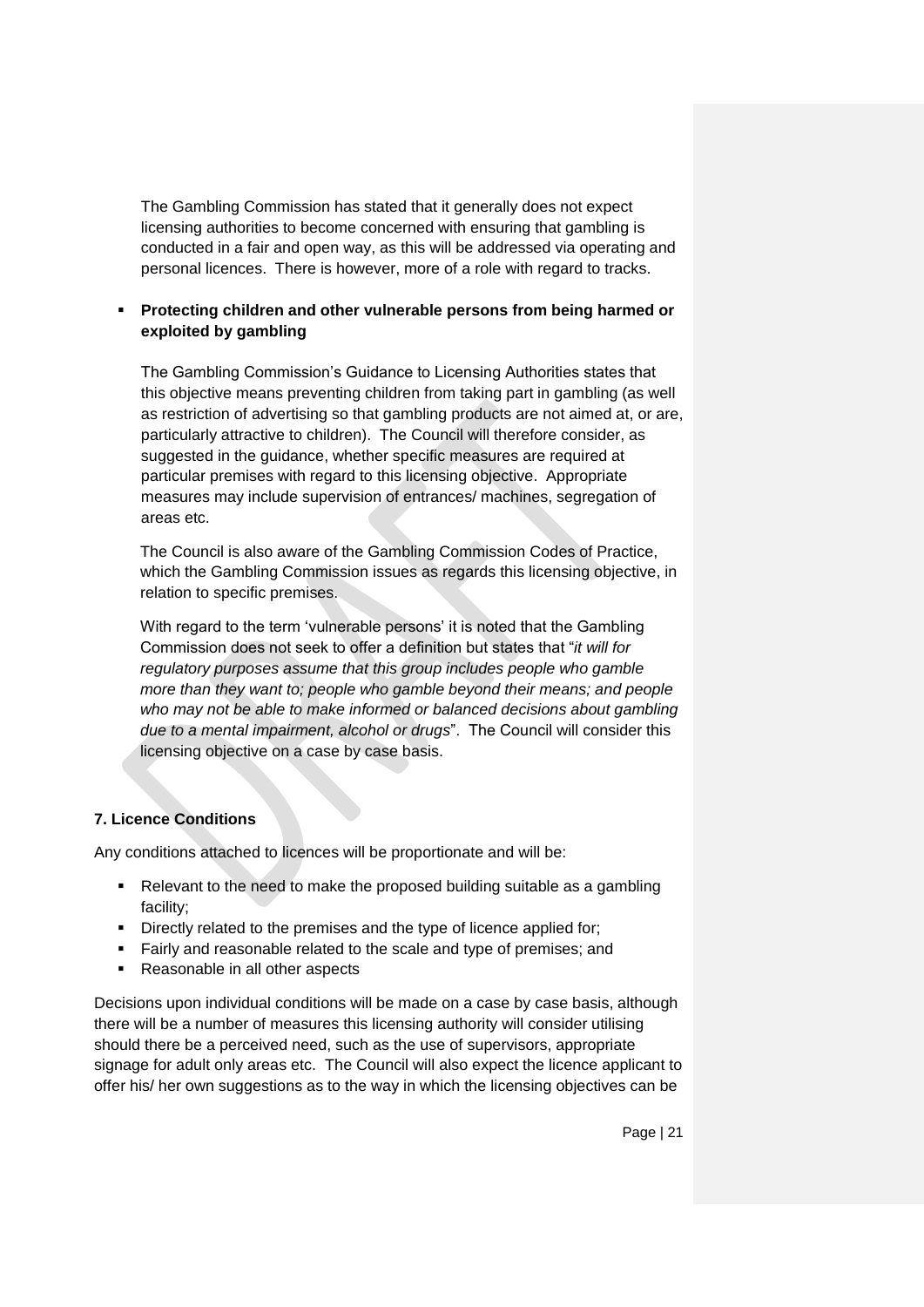met effectively.

The Council will also consider specific measures which may be required for buildings which are subject to multiple premises licences. Such measures may include the supervision of entrances; segregation of gambling from non-gambling areas frequented by children; and the supervision of gaming machines in non-adult gambling specific premises in order to pursue the licensing objectives. These matters are in accordance with the Gambling Commission's Guidance.

The Council will also ensure that where category C or above machines are on offer in premises to which children are admitted:

- All such machines are located in an area of the premises which is separated from the remainder of the premises by a physical barrier which is effective to prevent access other than through a designated entrance;
- Only adults are admitted to the area where these machines are located;
- Access to the area where the machines are located is supervised;
- The area where these machines are located is arranged so that it can be observed by the staff or the licence holder; and
- At the entrance to and inside any such areas there are prominently displayed notices indicating that access to the area is prohibited to persons under 18

These considerations will apply to premises including buildings where multiple premises licences are applicable.

The Council is aware that tracks may be subject to one or more than one premises licence, provided each licence relates to a specified area of the track. As per the Gambling Commission's Guidance, the Council will consider the impact upon the third licensing objective and the need to ensure that entrances to each type of premises are distinct and that children are excluded from gambling areas where they are not permitted to enter.

It is noted that there are conditions that the licensing authority cannot attach to premises licences, which are:

- Any condition on the premises licence which makes it impossible to comply with an operating licence condition;
- Conditions relating to gaming machine categories, numbers or method of operation;
- Conditions which provide that membership of a club or body be required. The Gambling Act 2005 specifically removes the membership requirement for casino and bingo clubs and this provision prevents it being reinstated; and
- **Conditions in relation to stakes, fees, winning or prizes.**

#### **8. Door Supervisors**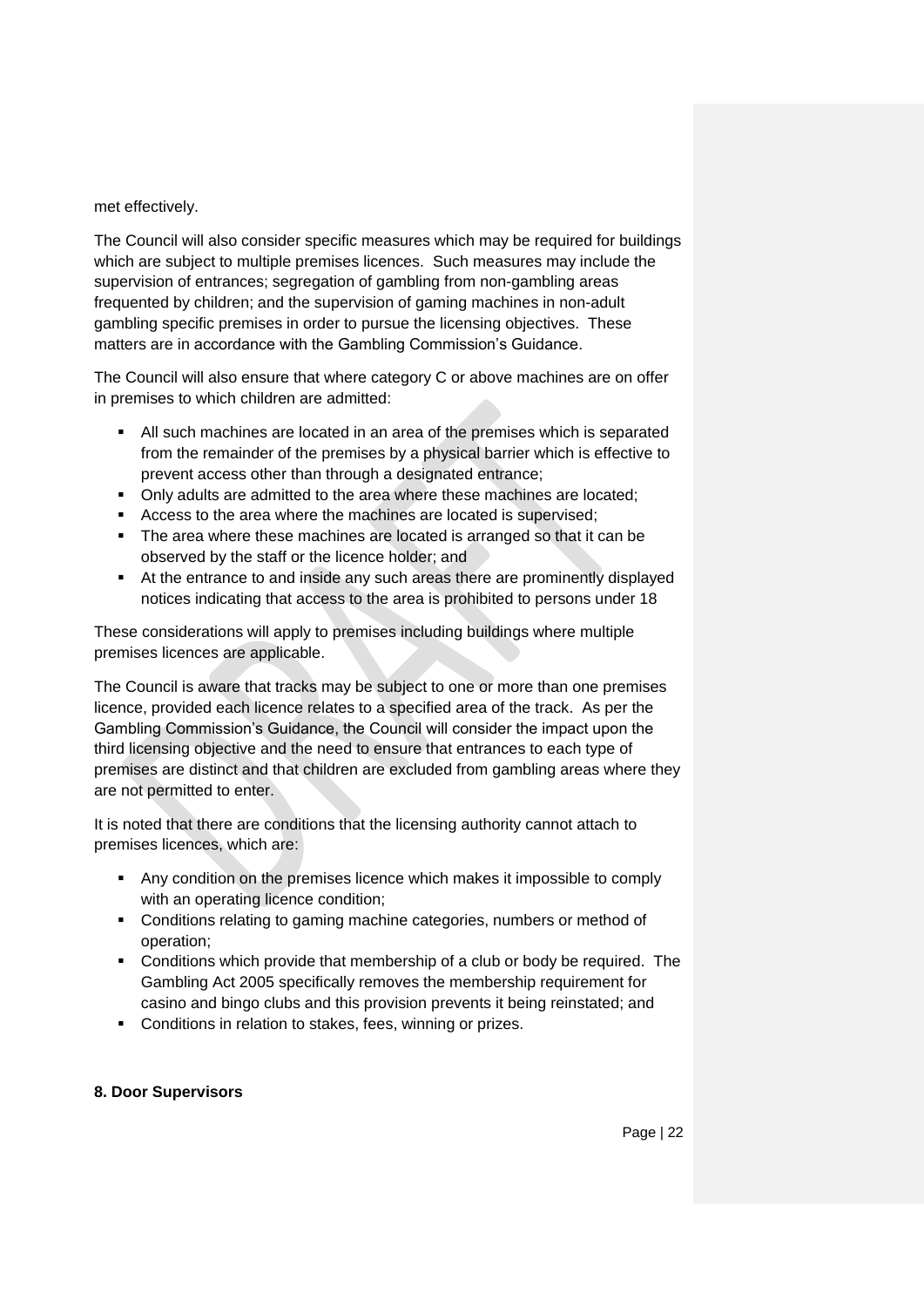The Gambling Commission advises in its guidance that if a licensing authority is concerned that a premises may attract disorder or be subject to attempts at unauthorised access (for example by children and young persons) then it may require that the entrances to the premises are controlled by a door supervisor, and is entitled to impose a premises licence to this effect.

Where it is decided that supervision of entrances/ machines is appropriate for particular cases, a consideration of whether these need to be SIA licenced or not will be necessary. It will not be automatically assumed that they need to be licensed, as the statutory requirements for different types of premises vary.

## **9. Adult Gaming Centres**

The Council will specifically have regard to the need to protect children and vulnerable persons from harm or being exploited by gambling and will expect the applicant to satisfy the authority that there will be sufficient measures to, for example, ensure that under 18 year olds do not have access to the premises.

The Council may consider measures to meet the licensing objectives such as:

- $-$  Proof of age schemes
- $-$  CCTV
- Supervision of entrances/ machine areas
- Physical separation of areas
- Location of entry
- Notices/ signage
- Specific opening hours
- Self-exclusion schemes
- Provision of information leaflets/ helpline numbers for organisations such as **GamCare**

This list is not mandatory, nor exhaustive, and is merely indicative of example measures.

#### **10. Licensed Family Entertainment Centres**

The Council will specifically have regard to the need to protect children and vulnerable persons from harm or being exploited by gambling and will expect the applicant to satisfy the authority, for example, that there will be sufficient measures to ensure that under 18 year olds do not have access to the adult only gaming machine areas.

The Council may consider measures to meet the licensing objectives such as:

 $-$  Proof of age schemes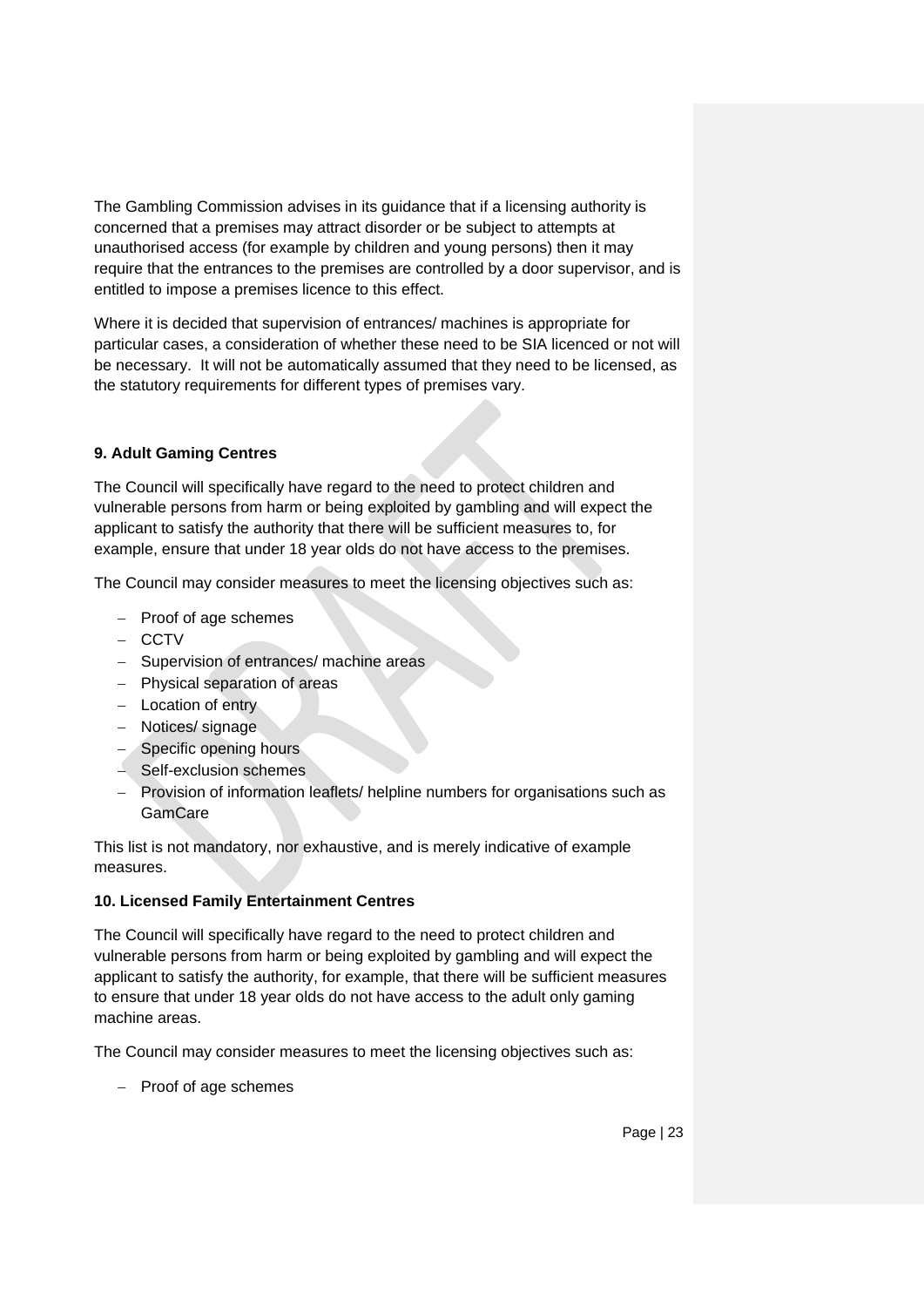- $-$  CCTV
- Supervision of entrances/ machine areas
- Physical separation of areas
- $-$  Location of entry
- Notices/ signage
- $-$  Specific opening hours
- Self-exclusion schemes
- Provision of information leaflets/ helpline numbers for organisations such as **GamCare**
- Measures/ training for staff on how to deal with suspected truant school children on the premises

This list is not mandatory, nor exhaustive, and is merely indicative of example measures.

The Council will, as per the Gambling Commission's Guidance, refer to the Commission's website to see any conditions that apply to operating licences covering the way in which the area containing category C machines should be delineated. The Council will also make itself aware of any mandatory or default conditions on these premises licences, when they have been published.

#### **11. Casinos**

The Council has not passed a 'no casino' resolution under Section 166 of the Gambling Act 2005, but is aware that it has the power to do so. Should the Council decide in the future to pass such a resolution, it will update this statement of principles with details of that resolution. Any such decision will be made by the Full Council.

#### **12. Bingo Premises**

The Council notes that the Gambling Commission's Guidance states in 18.4 "*Licensing authorities will need to satisfy themselves that bingo can be played in any bingo premises for which they issue a premises licence. This will be a relevant consideration where the operator of an existing bingo premises applies to vary their licence to exclude an area of the existing premises from its ambit and then applies for a new premises licence, or multiple licences, for that or those excluded areas*".

The Council also notes the Guidance at paragraph 18.7 where the the holder of a bingo premises licence may make available for use a number of category B gaming machines not exceeding 20% of the total number of gaming machines which are available for use on the premises.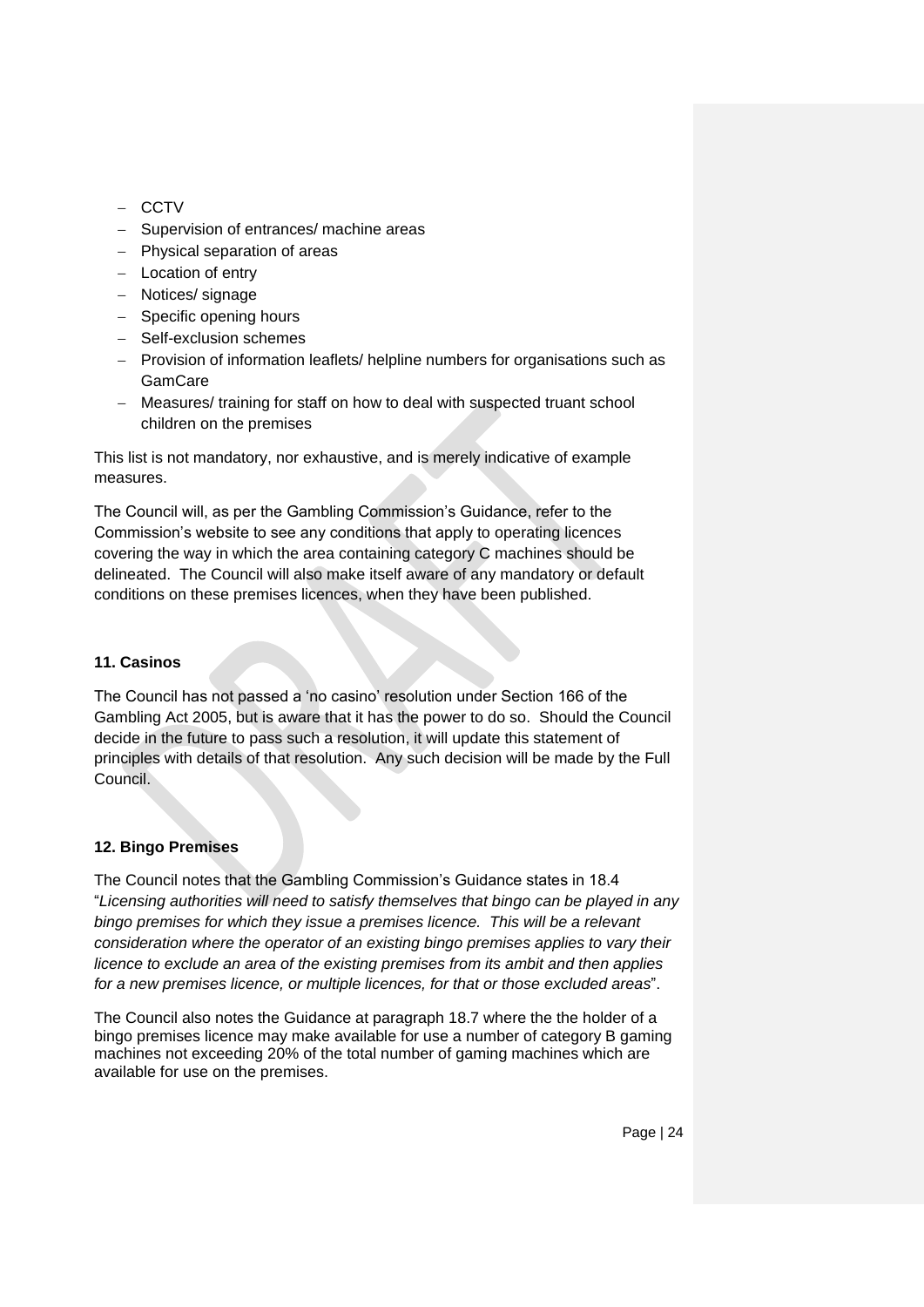Premises in existence before 13 July 2011 are entitled to make available eight category B gaming machines, or 20% of the total number of gaming machines, whichever is the greater. The holder of bingo premises licence granted on or after 13 July 2011 but before 1 April 2014 is entitled to make available a maximum of eight category B gaming machines or 20% of the total number of gaming machines, whichever is the greater; from 1 April 2014 these premises will be entitled to 20% of the total number of gaming machines only.

Regulations state that category B machines at bingo premises should be restricted to sub-category B3 and B4 machines, but not B3A lottery machines.

"*Children and young people are allowed into bingo premises; however they are not permitted to participate in the bingo and if category B or C machines are made available for use these must be separate from areas where children and young people are allowed*".

#### **13. Betting Premises**

The Council will, as per the Gambling Commission's Guidance, take into account the size of the premises, the number of counter positions available for person-to-person transactions, and the ability of staff to monitor the use of machines by children and young persons (it is an offence for those under 18 to bet) or by vulnerable people, when considering the number/ nature/ circumstances of betting machines an operator wants to offer.

#### **14. Credit/ ATM's**

Section 177 of the 2005 Act requires, in relation to casino and bingo premises licences, that a condition be placed on the licence prohibiting the provision of credit in connection with gambling authorised by the licence or any involvement with the procision of credit.

Section 177 does not, however, prevent the licensee from permitting the installation of cash dispensers (ATM's) on the premises. Such machines may accept credit cards (and debit cards) providing the arrangement is subject to a requirement that the licensee has no other commercial connection with the machine provider in relation to gambling (aside from the agreement to site the machines) and does not profit from the arrangement, nor make any payment in connection with the machines.

#### **15. Tracks**

The Council is aware that tracks may be subject to one or more than one premises licence, provided each licence relates to a specified area of the track. As per the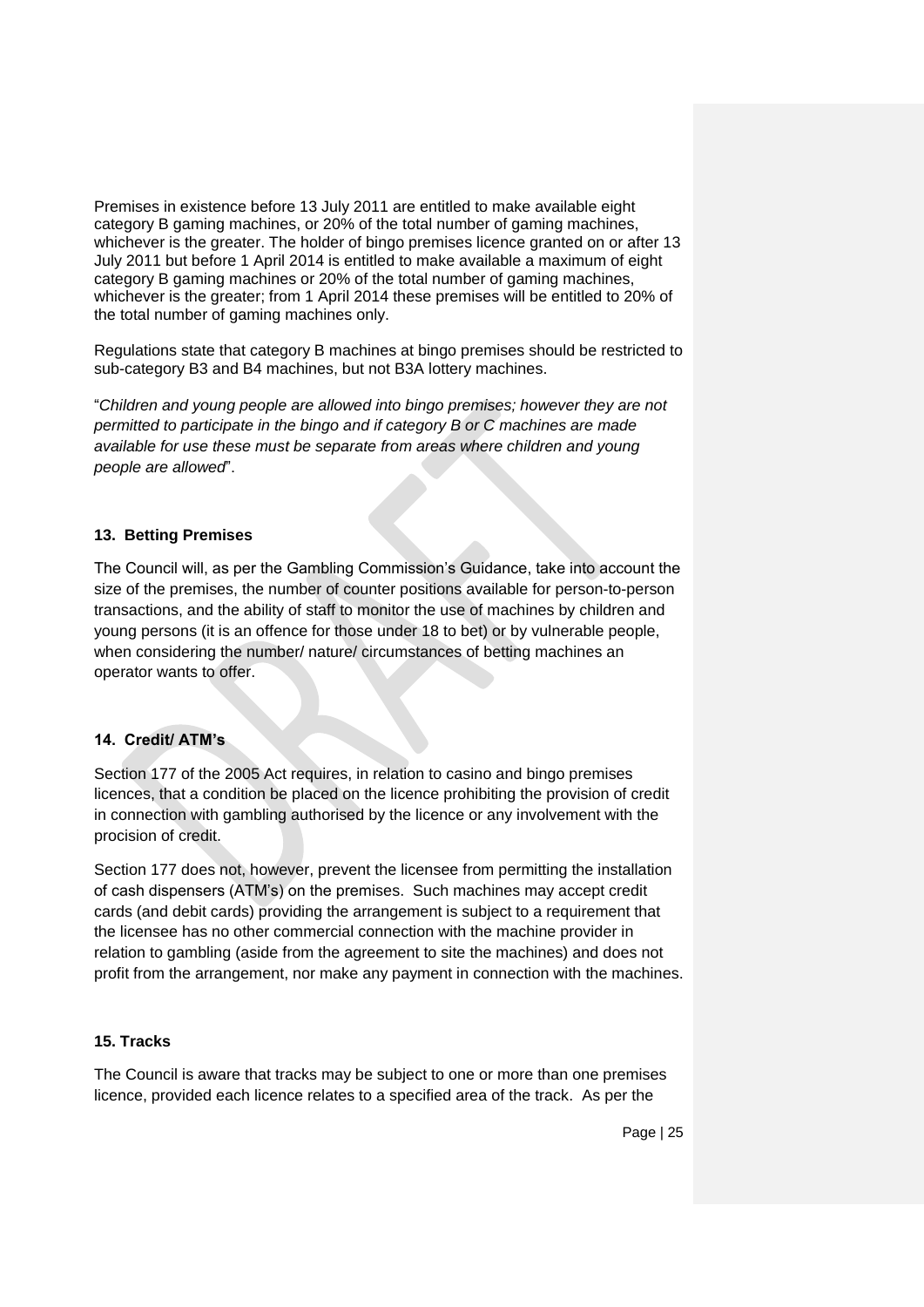Gambling Commission's Guidance, the Council will especially consider the impact upon the third licensing objective (i.e the protection of children and vulnerable persons from being harmed or exploited by gambling) and the need to ensure that entrances to each type of premises are distinct and that children are excluded from gambling areas where they are not permitted to enter.

The Council will therefore expect the premises licence applicant to demonstrate suitable measures to ensure that children do not have access to adult only gaming facilities. It is noted that children and young persons will be permitted to enter track areas where facilities for betting are provided on days when dog-racing and/ or horse racing takes place, but that they are still prevented from entering areas where gaming machines (other than category D machines) are provided.

The Council may consider measures to meet the licensing objectives such as:

- $-$  Proof of age schemes
- CCTV
- Supervision of entrances/ machine areas
- Physical separation of areas
- Location of entry
- Notices/ signage
- Specific opening hours
- Self-exclusion schemes
- Provision of information leaflets/ helpline numbers for organisations such as GamCare

This list is not mandatory, nor exhaustive, and is merely indicative of example measures.

#### Gaming Machines

Where the applicant holds a pool betting operating licence and is going to use his entitlement to four gaming machines (other than category D machines), these machines should be located in areas from which children are excluded.

#### Betting Machines

The Council will take into account the size of the premises and the ability of staff to monitor the use of the machines by children and young persons (it is an offence for those under 18 to bet) or by vulnerable people, when considering the number/ nature/ circumstances of betting machines an operator wants to offer.

#### Applications and Plans

The Gambling Act (Section 51) requires applicants to submit plans of the premises with their application, in order to ensure that the licensing authority has the necessary information to make an informed judgement about whether the premises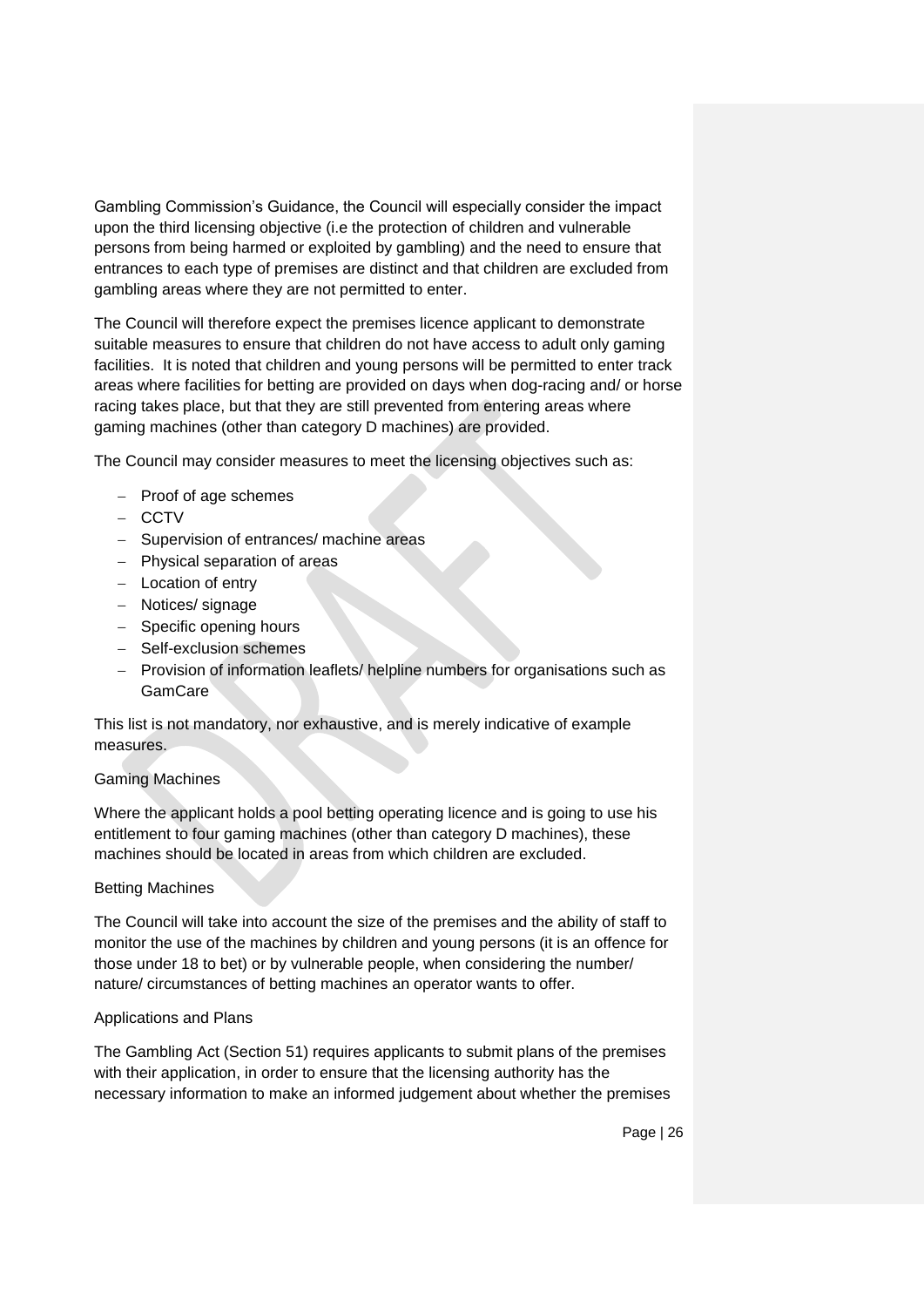are fit for gambling. The plan will also be used for the Council to plan future premises inspection activity.

Plans for tracks do not need to be in a particular scale, but should be drawn to scale and should be sufficiently detailed to include the information required by regulations.

Some tracks may be situated on agricultural land where the perimeter is not defined by virtue of an outer wall or fence, such as point-to point race tracks. In such instances, where an entry fee is levied, track premises licence holders may erect temporary structures to restrict access to premises.

In the rare cases where the outer perimeter cannot be defined, it is likely that the track in question will not be specifically designed for the frequent holding of sporting events or races. In such cases betting facilities may be better provided through occasional use notices where the boundary premises do not need to be defined.

The Council appreciates that it is sometimes difficult to define the precise location of betting areas on tracks. The precise location of where betting facilities are provided is not required to be shown on track plans, both by virtue of the fact that betting is permitted anywhere on the premises and because difficulties associated with pinpointing exact locations for some types of track. Applicants should provide sufficient information that this authority can satisfy itself that the plan indicates the main areas where betting might take place. For racecourses in particular, any betting areas subject to the 'five times rule' (commonly known as betting rings) must be indicated on the plan.

#### **16. Travelling Fairs**

It will fall to the Council to decide whether, where category D machines and/ or equal chance prize gaming without a permit is to be made available for use at travelling fairs, the statutory requirement that the facilities for gambling amount to no more than an ancillary amusement at the fair is met.

The Council will also consider whether the applicant falls within the statutory definition of a travelling fair.

It is noted that the 27 day statutory maximum for the land being used as a fair, is per calendar year, and that it applies to the piece of land on which the fairs are held regardless of whether it is the same or different travelling fairs occupying the land. The Council will work with its neighbouring authorities to ensure that land which crosses our boundaries is monitored so that the statutory limits are not exceeded.

#### **17. Provisional Statements**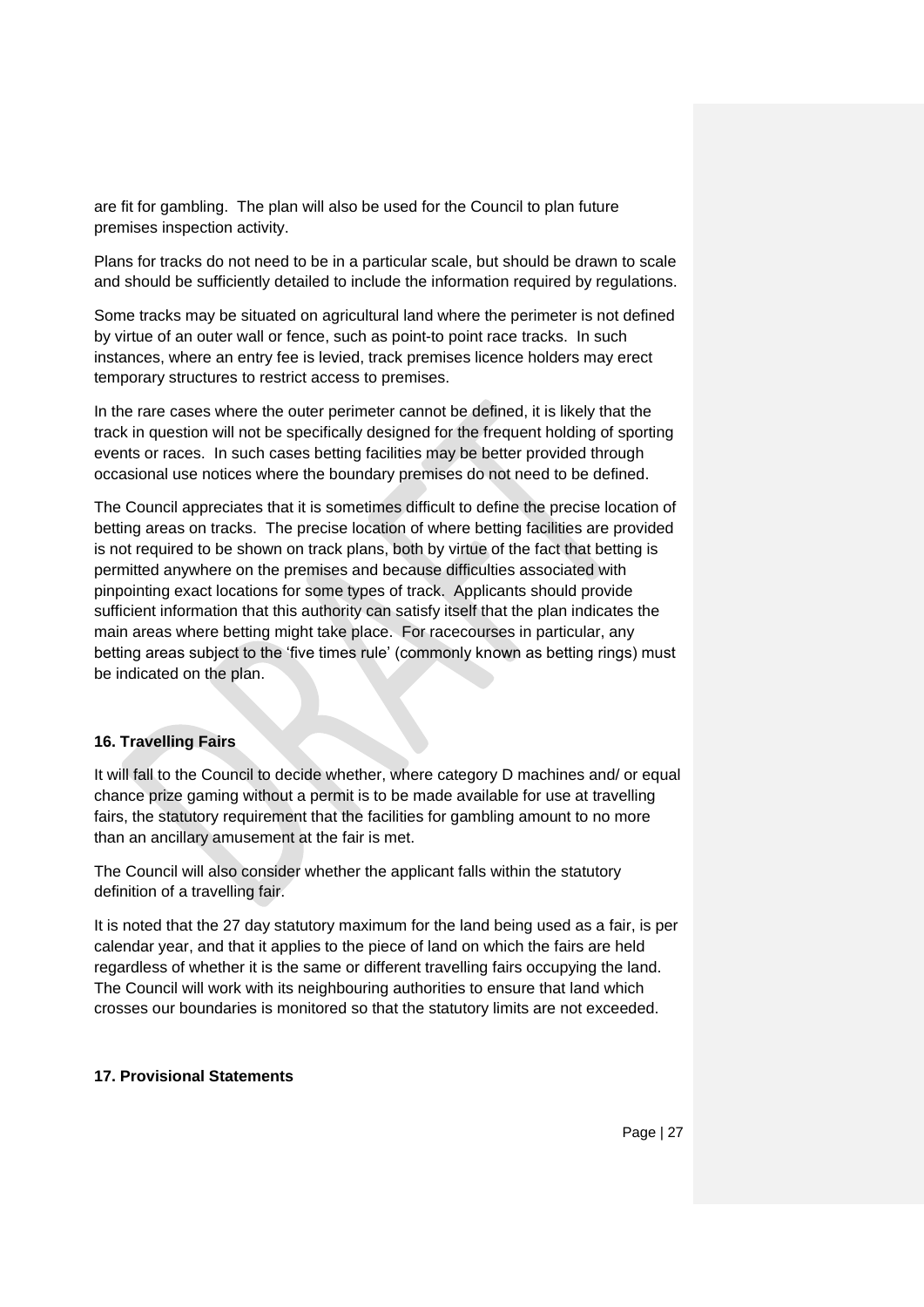Developers may wish to apply to the Council for provisional statements before entering into a contract to buy or lease property or land to judge whether a development is worth taking forward in light of the need to obtain a premises licence. There is no need for the applicant to hold an operating licence in order to apply for a provisional statement.

Section 204 of the Gambling Act 2005 provides for a person to make an application to the licensing authority for a provisional statement in respect of premises that he or she:

- a) Expects to be constructed;
- b) Expects to be altered; or
- c) Expects to acquire a right to occupy

The process for considering an application for a provisional statement is the same as that for a premises licence application. The applicant is obliged to give notice of the application in the same way as applying for a premises licence. Responsible authorities and interested parties may make representations and there are rights of appeal.

In contrast to the premises licence application, the applicant does not have to hold or have applied for an operating licence from the Gambling Commission (except in the case of a track) and they do not have a right to occupy the premises in respect of which their provisional application is made.

The holder of a provisional statement may then apply for a premises licence once the premises are constructed, altered or acquired. The Council will be constrained in the matters it can consider when determining the premises licence application, and in terms of representations about premises licence applications that follow the grant of a provisional statement, no further representations from relevant authorities or interested parties can be taken into account unless:

- They concern matters which could not have been addresses at the provisional statement stage, or
- They reflect a change in the applicant's circumstances.

In addition, the Council may refuse the premises licence (or grant it on terms different to those attached to the provisional statement) only by reference to matters:

- Which could not have been raised by objectors at the provisional statement stage;
- Which in the authority's opinion reflect a change in the operator's circumstances; or
- Where the premises has not been constructed in accordance with the plan submitted with the application. This must be a substantial change to the plan and the Council notes that it can discuss any concerns it has with the applicant before making a decision.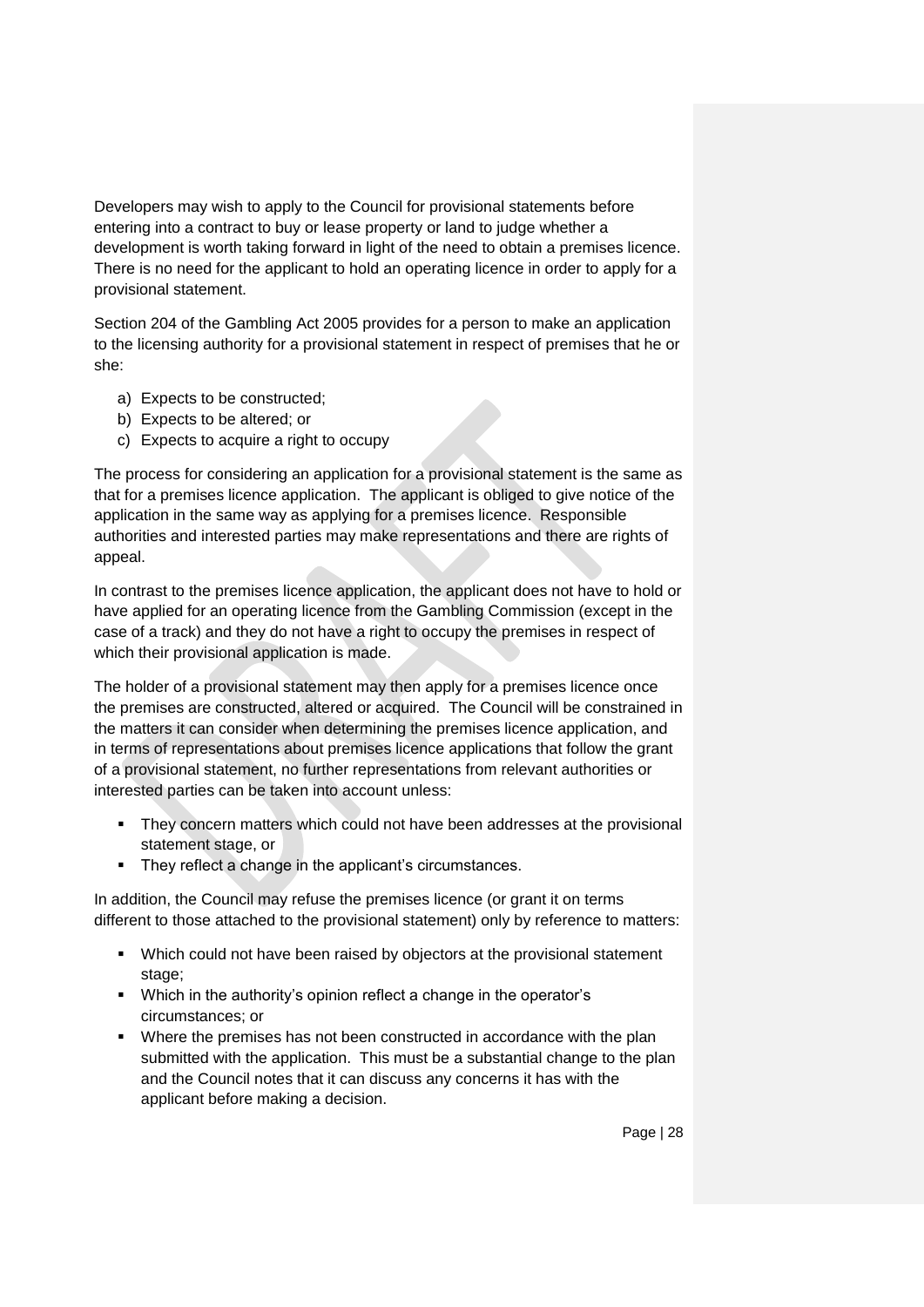#### **18. Reviews**

Requests for a review of a premises licence can be made by interested parties or responsible authorites (it should be noted that there is no mechanism to review any permit or notice). However, it is for the Licensing Authority to decide whether such a request will result in a review. Such a decision will be taken by considering, amongst other matters, the following:

- **Any relevant code of practice or guidance issued by the Gambling** Commission;
- The licensing objectives
- The Licensing Authority's Statement of Policy
- Whether the request is considered frivolous, vexatious, or whether it will certainly not cause the authority to wish to alter or revoke or suspend the licence; and
- Whether the request is substantially the same as previous representations or requests for a review.

The Council, as the licensing authority, may also initiate a review of a premises licence. The purpose of such a review would be to determine whether the Council, as the licensing authority, should take any action in relation to the licence.

Following a review, the actions open to the licensing authority are:

- Add, remove or amend a licence condition imposed by the licensing authority;
- Exclude a default condition imposed by the Secretary of State or Scottish Ministers to remove or amend such an exclusion;
- Suspend the licence for any period not exceeding three months; and
- Revoke the licence.

In considering what action, if any, should be taken following a review the Council must have regard to the principles set out under Section 153 of the Act as well as any relevant representations.

# PART C PERMITS/ TEMPORARY & OCCASIONAL USE NOTICES

# **1. Unlicensed Family Entertainment Centre Gaming Machine Permits**

Unlicensed family entertainment centres will be able to offer category D machines if granted a permit by the Council. If an operator of a family entertainment centre wishes to make category C machines available in addition to category D machines, they will need to apply for an operating licence from the Gambling Commission and a Premises Licence from the Council.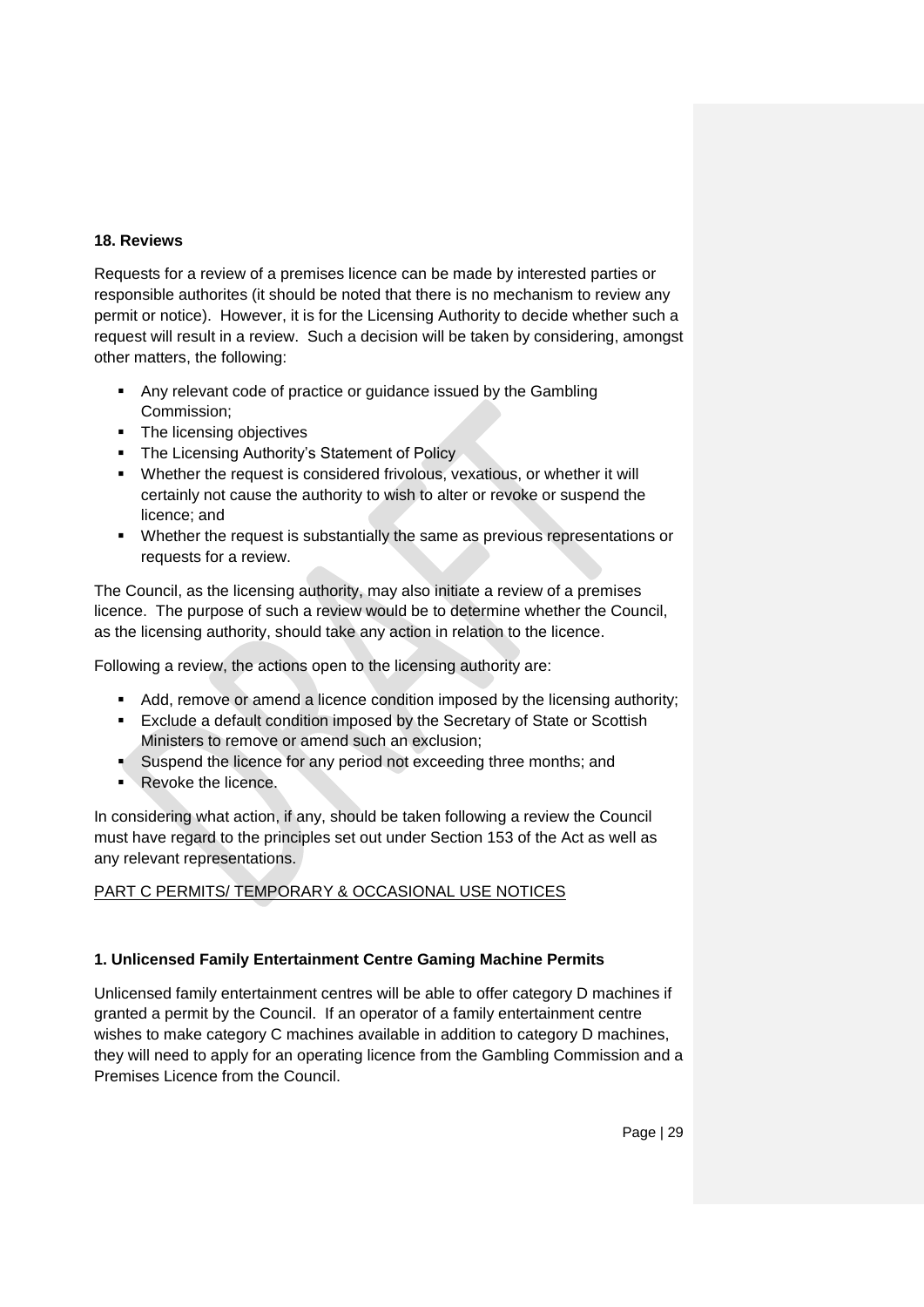The Council can grant or refuse an application for a permit, but cannot attach conditions.

## **2. Statement of Principles**

As unlicensed family entertainment centres will particularly appeal to children and young persons, weight shall be given to child protection issues.

The Council will expect the applicant to show that there are policies and procedures in place to protect children from harm. Harm in this context is not limited to harm from gambling but includes wider child protection considerations. The efficiency of such policies and procedures will each be considered on their merits.

The policies and procedures are expected to include:

- What staff should do if they suspect that truant children are on the premises
- **How staff should deal with unsupervised young children on the premises**
- **How staff should deal with children causing perceived problems on or around** the premises

The Council will also expect applicants to demonstrate:

- A full understanding of the maximum stakes and prizes of the gambling that is permissible in unlicensed family entertainment centres;
- That the applicant has no relevant convictions (those that are set out in Schedule 7 to the Act);
- **That staff are trained to have a full understanding of the maximum stakes and** prizes

# **3. Alcohol Licensed Premises Gaming Machine Permits**

Premises licensed to sell alcohol for consumption on the premises, can automatically have 2 gaming machines, of categories C and/or D. The holder of a Premises Licence under the Licensing Act 2003, authorising the sale of alcohol, will simply need to notify the Council, and pay the prescribed fee.

The Council may remove the automatic authorisation in respect of any particular premises if;

- **•** provision of the machines is not reasonably consistent with the pursuit of the licensing objectives;
- gaming has taken place on the premises that breaches a condition of section 282 of the Act;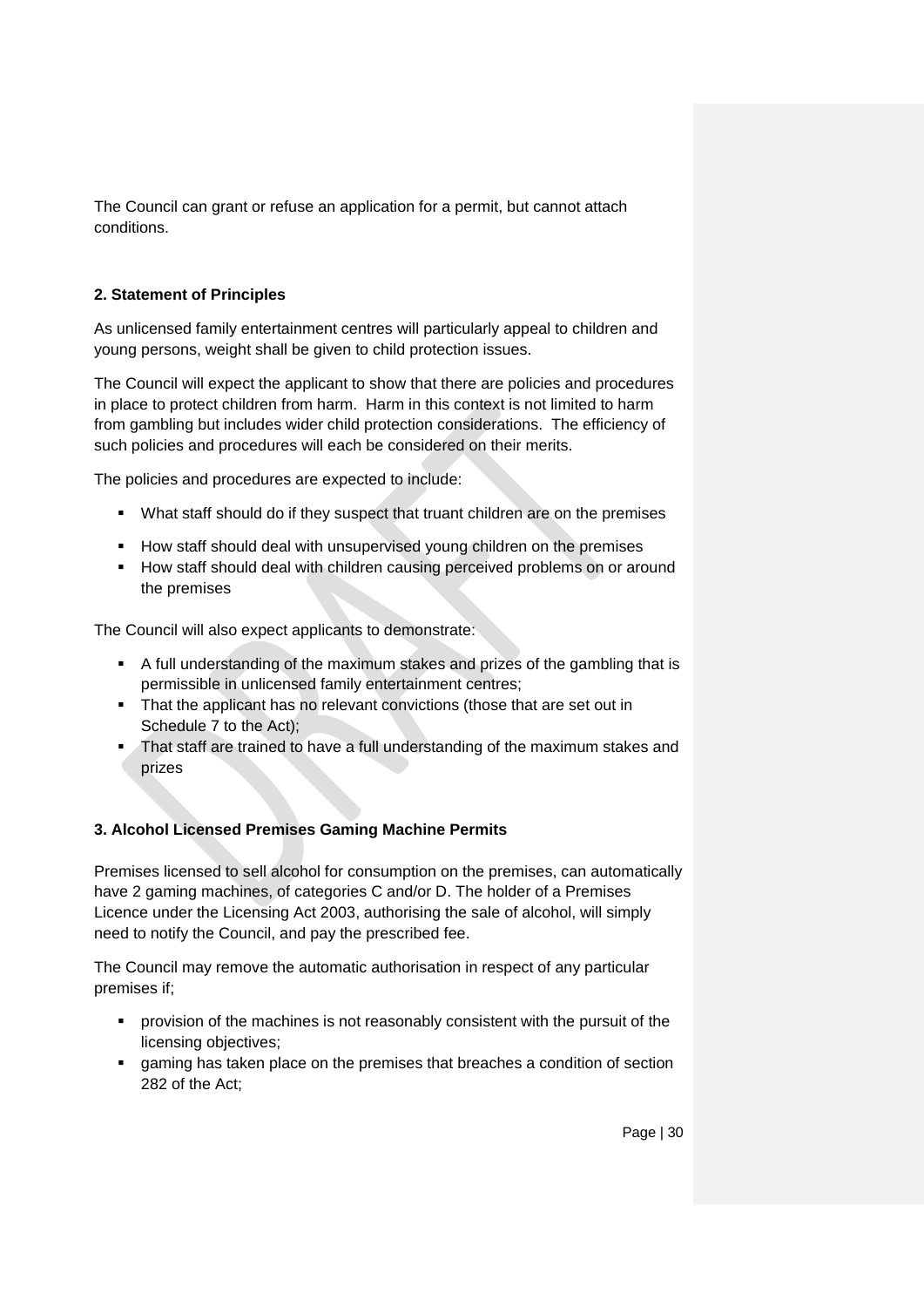- the premises are mainly used for gaming; or
- an offence under the Act has been committed on the premises.

If a premises wishes to have more than 2 machines, then the holder of the Premises Licence will need to apply for a permit. The Council shall consider that application having regard to the licensing objectives, any guidance issued by the Gambling Commission issued under Section 25 of the Act, and any other matters that are considered relevant.

The Council shall determine what constitutes a relevant consideration on a case-bycase basis, but weight shall be given to the third licensing objective i.e. protecting children and vulnerable persons from being harmed or being exploited by gambling. To this end, the Council will expect applicants to demonstrate

- that there will be sufficient measures in place to ensure that under 18 year olds do not have access to the adult only gaming machines.
- Measures may include the adult machines being in sight of the bar, or in the sight of staff who will monitor that the machines are not being used by those under 18.
- Notices and signage will also need to be considered.

With respect to the protection of vulnerable persons, the Council will expect applicants to provide information leaflets / helpline numbers for organisations such as GamCare.

It is recognised that some alcohol-licensed premises may apply for a Premises Licence for their non-alcohol licensed areas. Any such application would most likely need to be applied for, and dealt with as an Adult Gaming Centre Premises Licence.

The Council may decide to grant the application with a smaller number of machines and/or a different category of machines than that applied for. The Council will not attach any other conditions in granting such an application.

The holder of such a permit will be required to comply with any Code of Practice issued by the Gambling Commission about the location and operation of the machine.

# **4. Prize Gaming Permits**

Applicants for prize gaming permits should set out the types of gaming that they intend to offer. The applicant will be required to demonstrate:

- that they understand the limits to stakes and prizes that are set out in Regulations; and
- that the gaming offered is within the law.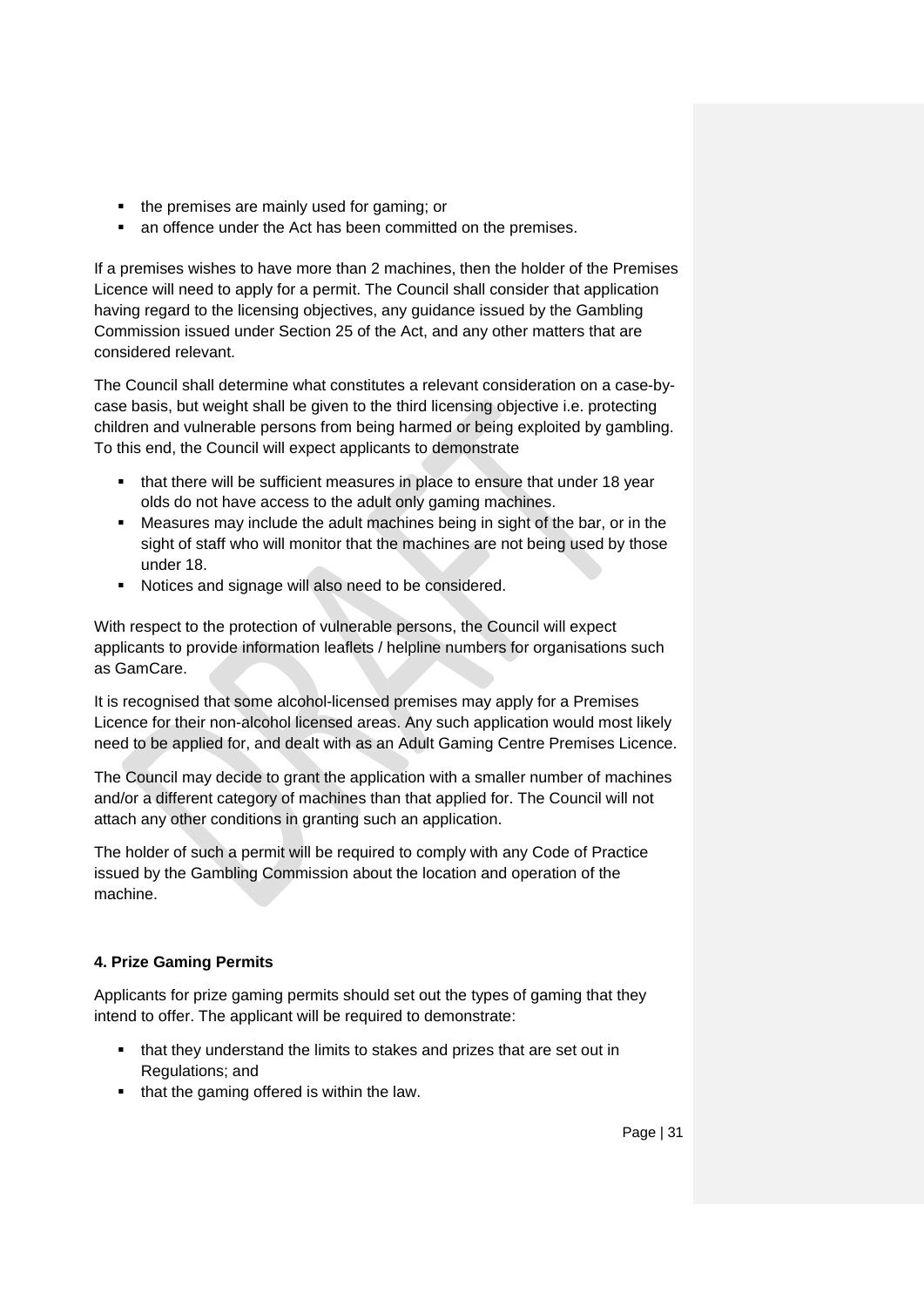In making its decision on an application for this type of permit the Council does not need to have regard to the licensing objectives but will have regard to any Gambling Commission guidance. Weight will be given to child protection issues, and relevant considerations are likely to include the suitability of the applicant (i.e. if the applicant has any convictions which would make them unsuitable to operate prize gaming) and the suitability of the premises. Applicants for prize gaming permits must disclose any previous relevant convictions to the Council.

The Council may grant or refuse an application for a permit, but will not attach any conditions. However, there are 4 conditions in the Act that permit holders must comply with. These are:

- the limits on participation fees, as set out in regulations, must be complied with;
- all chances to participate in the gaming must be allocated on the premises on which the gaming is taking place and on one day; the game must be played and completed on the day the chances are allocated; and the result of the game must be made public in the premises on the day that it is played;
- the prize for which the game is played must not exceed the amount set out in regulations (if a money prize), or the prescribed value (if non-monetary prize); and
- participation in the gaming must not entitle the player to take part in any other gambling.

# **5. Club Gaming and Club Machine Permits**

Members clubs (but not commercial clubs) may apply for a club gaming permit. The club gaming permit will enable the premises to provide gaming machines (3 machines of categories B4, C or D), equal chance gaming and games of chance.

If a club does not wish to have the full range of facilities permitted by a club gaming permit or if they are a commercial club not permitted to provide non-machine gaming (other than exempt gaming under section 269 of the Act), they may apply for a club machine permit, which will enable the premises to provide gaming machines (3 machines of categories B3A, B4, C or D).

Members clubs must have at least 25 members and be established and conducted "wholly or mainly" for purposes other than gaming, unless the gaming is permitted by separate regulations. It is anticipated that this will cover bridge and whist clubs, which will replicate the position under the Gaming Act 1968. A members' club must be permanent in nature, not established to make commercial profit, and controlled by its members equally. Examples include working men's clubs, branches of Royal British Legion and clubs with political affiliations.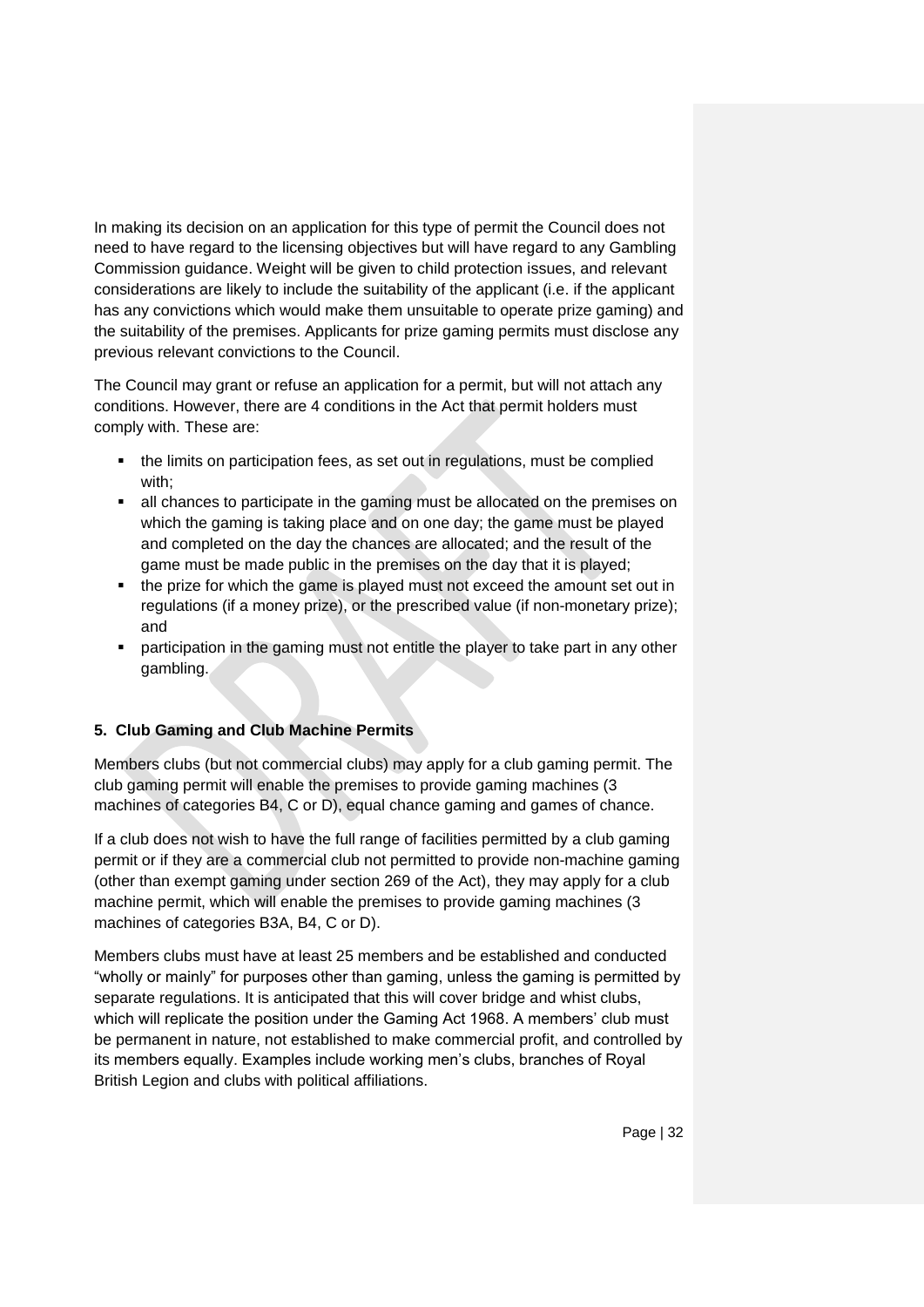The Council will only refuse such an application on one or more of the following grounds;

- the applicant does not fulfil the requirements for a members' or commercial club and therefore is not entitled to receive the type of permit for which it has applied;
- the applicant's premises are used wholly or mainly by children and/or young persons;
- an offence under the Act or a breach of a condition of a permit has been committed by the applicant while providing gaming facilities;
- a permit held by the applicant has been cancelled in the previous ten years; or;
- an objection has been lodged by the Gambling Commission or the Police

The Council will have regard to the guidance issued by the Gambling Commission and (subject to that guidance), the licensing objectives.

There is a 'fast-track' procedure available for clubs which hold a club premises certificate under the Licensing Act 2003. Under the fast-track procedure there is no opportunity for objections to be made by the Gambling Commission or the Police, and the grounds upon which an authority can refuse a permit licences are reduced.

The grounds on which an application under the fast track procedure may be refused are;

- that the club is established primarily for gaming, other than gaming prescribed under schedule 12;
- that in addition to the prescribed gaming, the applicant provides facilities for other gaming; or
- **that a club gaming permit or club machine permit issued to the applicant in the** last ten years has been cancelled.

The Council may grant or refuse an application for a club gaming or club machine permit, but will not attach any conditions. However, premises must comply with the Gambling Commissions Licence Conditions and Codes of Practice. There are a number of conditions in the Act that the holder must comply with.

#### **6. Cancellation of Permits**

#### Gaming / Machine Permits

The authority is able to cancel a permit. It may do so in specified circumstances which include if the premises are used wholly or mainly by children or young persons or if an offence under the Act has been committed. Before it cancels an authority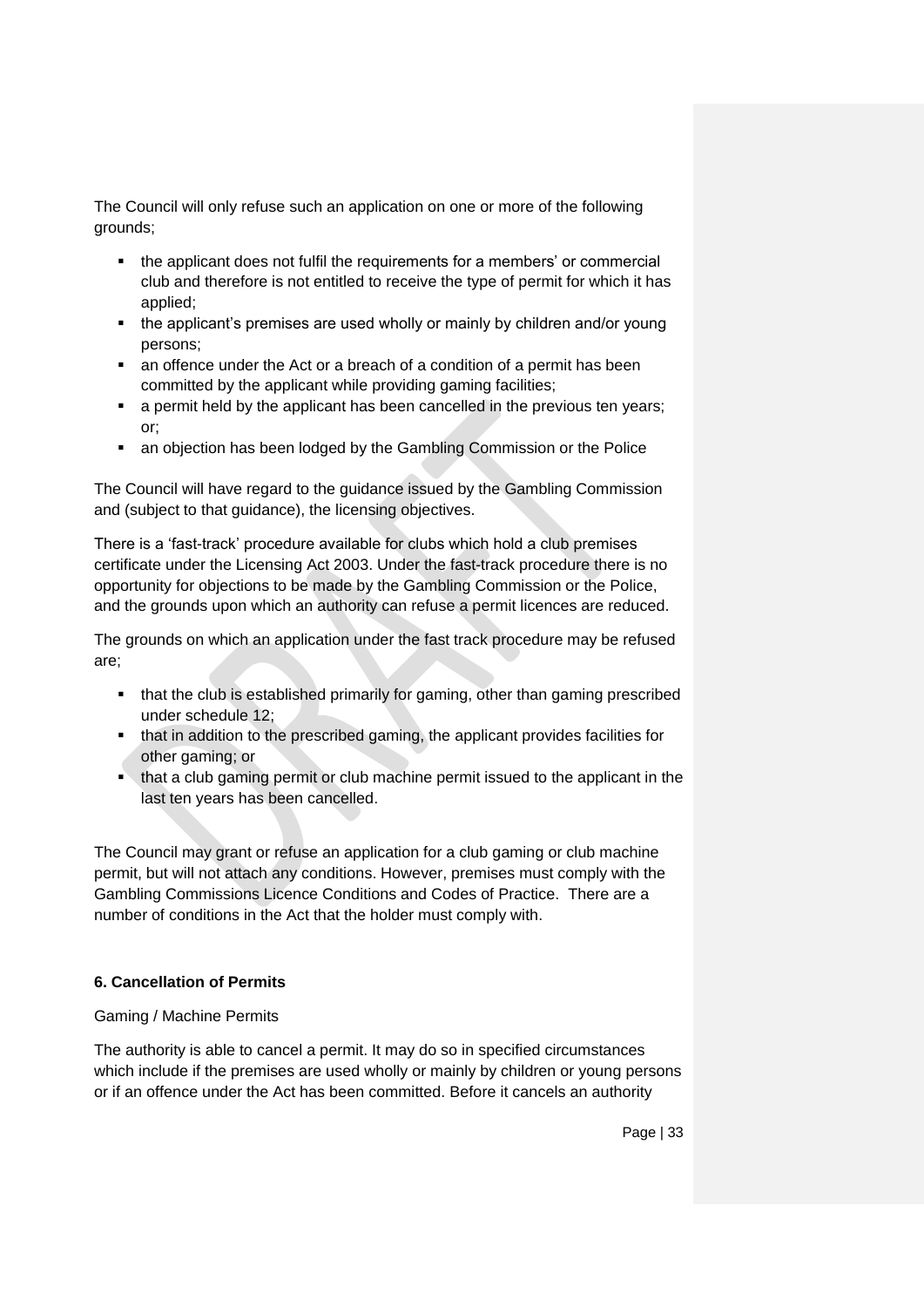must notify the holder giving 21 days' notice of intention to cancel, consider any representations made by the holder, hold a hearing if requested, and comply with any other prescribed requirements relating to the procedure to be followed.

#### Club Gaming / Club Machine Permits

Decisions relating to the cancellation of a Club Gaming or Club Machine Permit may not be made by an officer of the authority. Such decisions shall be dealt with by the Licensing Sub Committee.

Alcohol Licensed Premises Permits

In the event of representations being received against a notice of cancellation, the matter will be determined by a licensing sub-committee. Where no representations have been received, or if they have been received but have been subsequently withdrawn, then the final decision may remain with an Officer of the Council.

## **7. Small Local Society Lotteries**

A Small Society Lottery is a lottery that is promoted on behalf of a non-commercial society (such as a charity or similar non-profit making organisation) to raise funds for any of the purposes for which the society or organisation is set up.

Small Society Lotteries do not require a licence but must be registered with the licensing authority in the area where the society's principle premises is situated. An application to register a Small Society Lottery should be on the relevant application form and accompanied by any necessary documents and the appropriate fee.

The maximum prize per ticket in either money or monies worth is £25,000.

In determining whether to grant or renew a small society lottery registration, the Licensing Authority will have regard to the Guidance to Local Authorities issued by the Commission.

Societies may wish to refer to the relevant section of the Licensing Authority's website for full details on how to register and maintain small society lottery registrations.

#### **8. Exempt Gambling**

The Licensing Authority has no control over Gambling in these circumstances, provided the specific requirements are complied with and any limits on stakes and prizes are observed.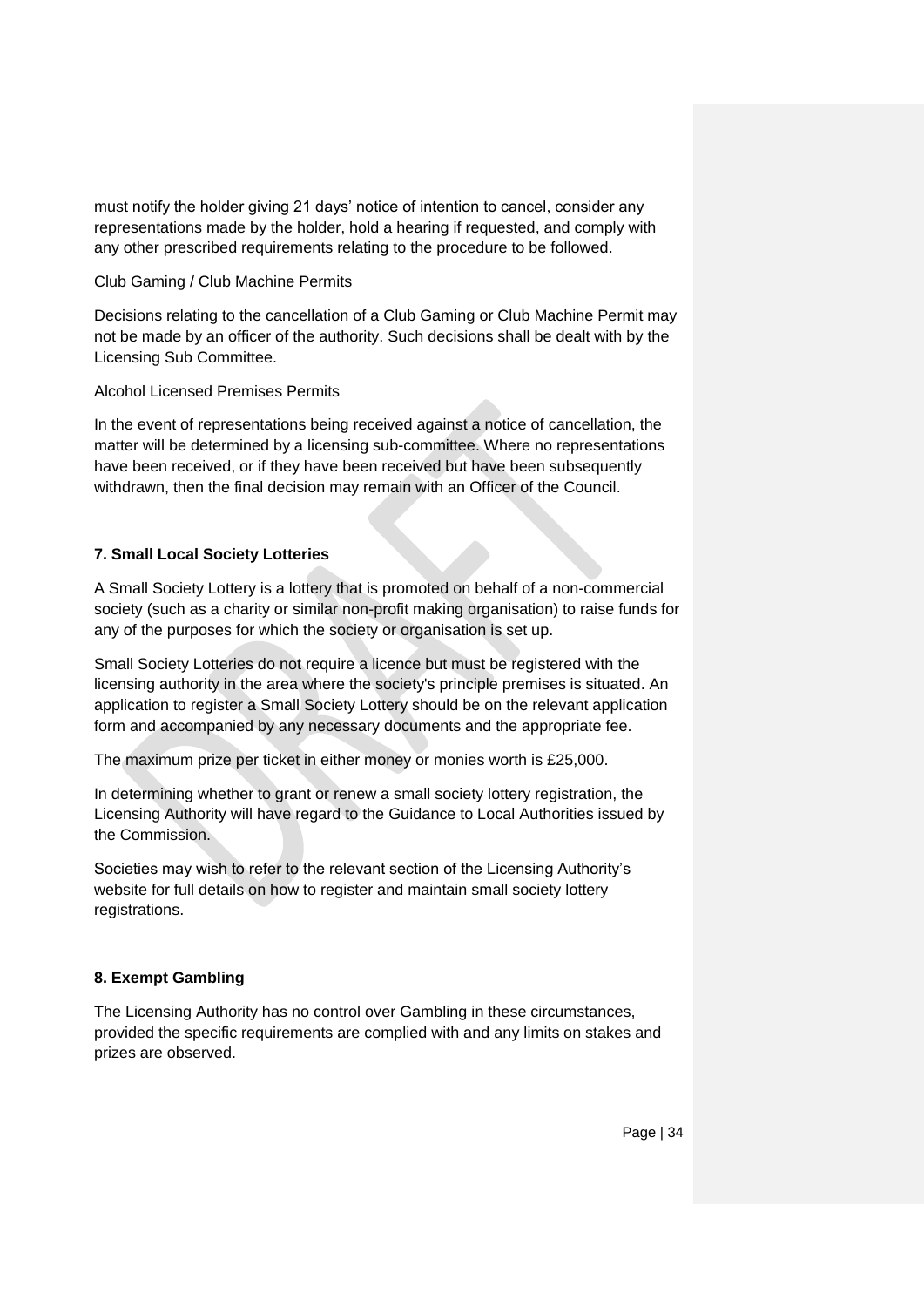#### **8.1. Non-commercial gaming**

There are two types of non-commercial gaming allowed: non-commercial prize gaming and non-commercial equal chance gaming. Neither of these require any authorisation provided the maximum stakes and prizes are not exceeded. In each case the gaming can be incidental to another activity, or the activity itself. It must be non-commercial which means there must be no private profit or gain. However, the proceeds of such events may benefit an organisation, group or one or more individuals if the activity is organised:

- by, or on behalf of, a charity or for charitable purposes;
- to enable participation in, or support of, sporting, athletic or cultural activities.

#### **8.2. Non-commercial prize gaming**

In this case, the prize should be determined in advance and not be dependent on the number of players or monies staked. The players should be told what the monies are being raised for, and it cannot take place in premises that have a Gambling Act premises licence (except a track).

This can include casino nights and race nights.

#### **8.3. Non-commercial equal chance gaming**

In this case, the stakes per player cannot exceed  $£8$ . In addition, the aggregate value of prizes in all games played at a single event cannot exceed £600 (but if the event is the final one of a series in which all of the players have previously taken part, a higher prize fund of up to £900 is allowed). The players should be told what the monies are being raised for, and it cannot take place in premises that have a Gambling Act premises licence (except a track).

This can include casino nights and race nights.

#### **8.4. Private gaming**

This covers situations where the public are not admitted to the gaming. This includes residential and domestic premises and workplaces.

This can include casino nights and race nights.

#### **8.5. Domestic gaming**

Non-equal chance gaming can be played in private dwellings on domestic occasions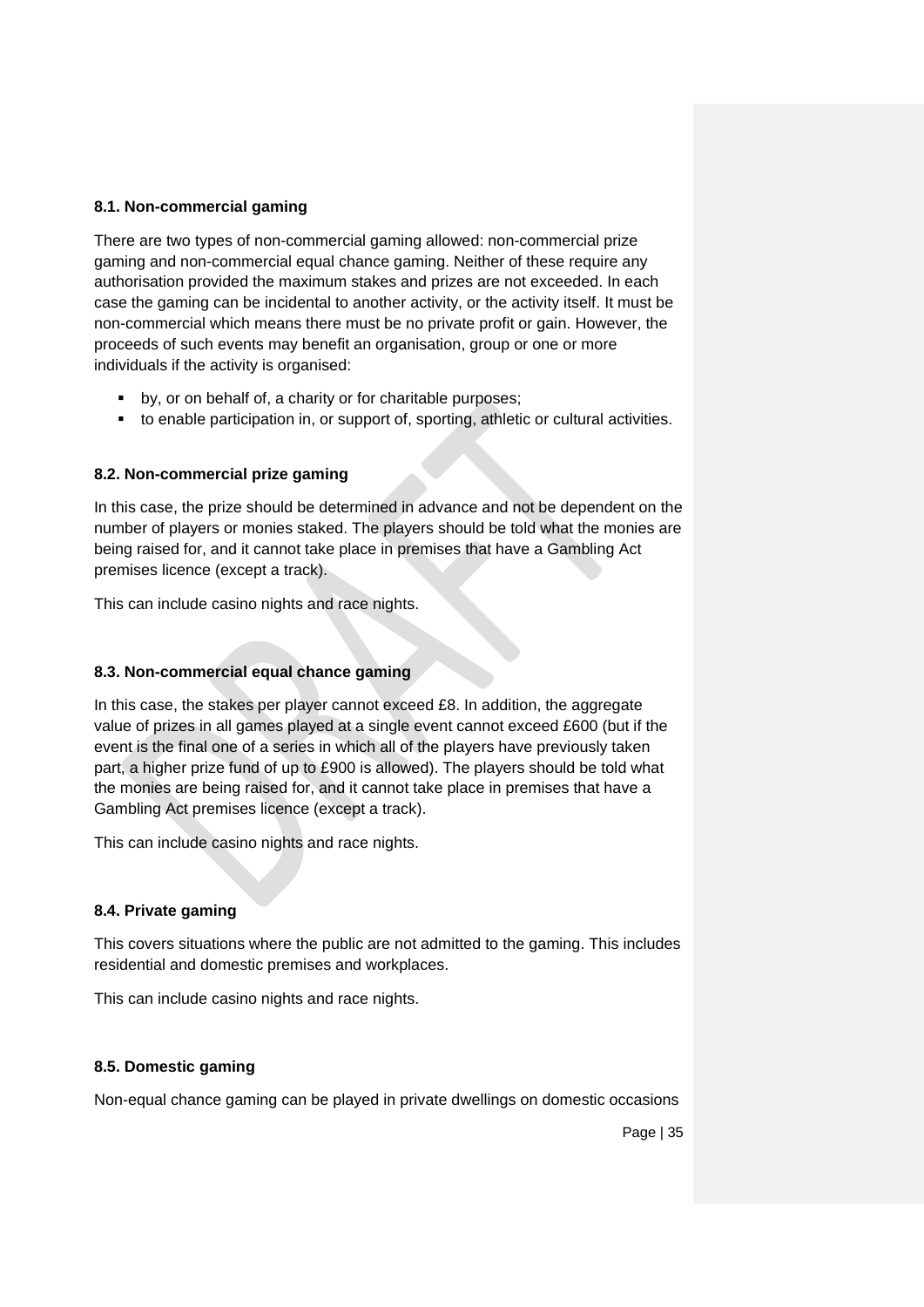provided no participation charge is made.

#### **8.6. Residential gaming**

Non-equal chance gaming can be played in hostels or halls of residence provided at least 50% of the participants are residents.

#### **8.7. Non-commercial and private betting**

This is betting in domestic premises or workplaces. In domestic premises the participants must habitually reside there, and for workers betting the participants must be employed by the same employer.

#### **8.8. Incidental non-commercial lottery**

These can take place as an incidental activity at another non-commercial event, e.g. a raffle at a dinner or tombola at a garden party. No registration or permission is required provided the following requirements are met.

- Tickets can only be sold on the premises where the event takes place to people present and while the event is taking place;
- The draw must take place at the event and the results must be announced while the event is taking place;
- No rollovers are allowed;
- The maximum deduction allowed for prizes from the proceeds is £500; and
- The maximum deduction allowed for organising costs from the proceeds is £100.

#### **9. Exempt gambling in pubs**

Various types of gambling can take place in premises that are licensed under the Licensing Act 2003 to sell alcohol for consumption on the premises and which have a bar at which alcohol is served to customers, but this does not apply where the sale of alcohol can only take place as being ancillary to the sale of food.

#### **9.1. Equal chance gaming in pubs**

Equal chance gaming up to specified limits on stakes and prizes can take place, and this includes games such as backgammon, mah-jong, rummy, kalooki, dominoes,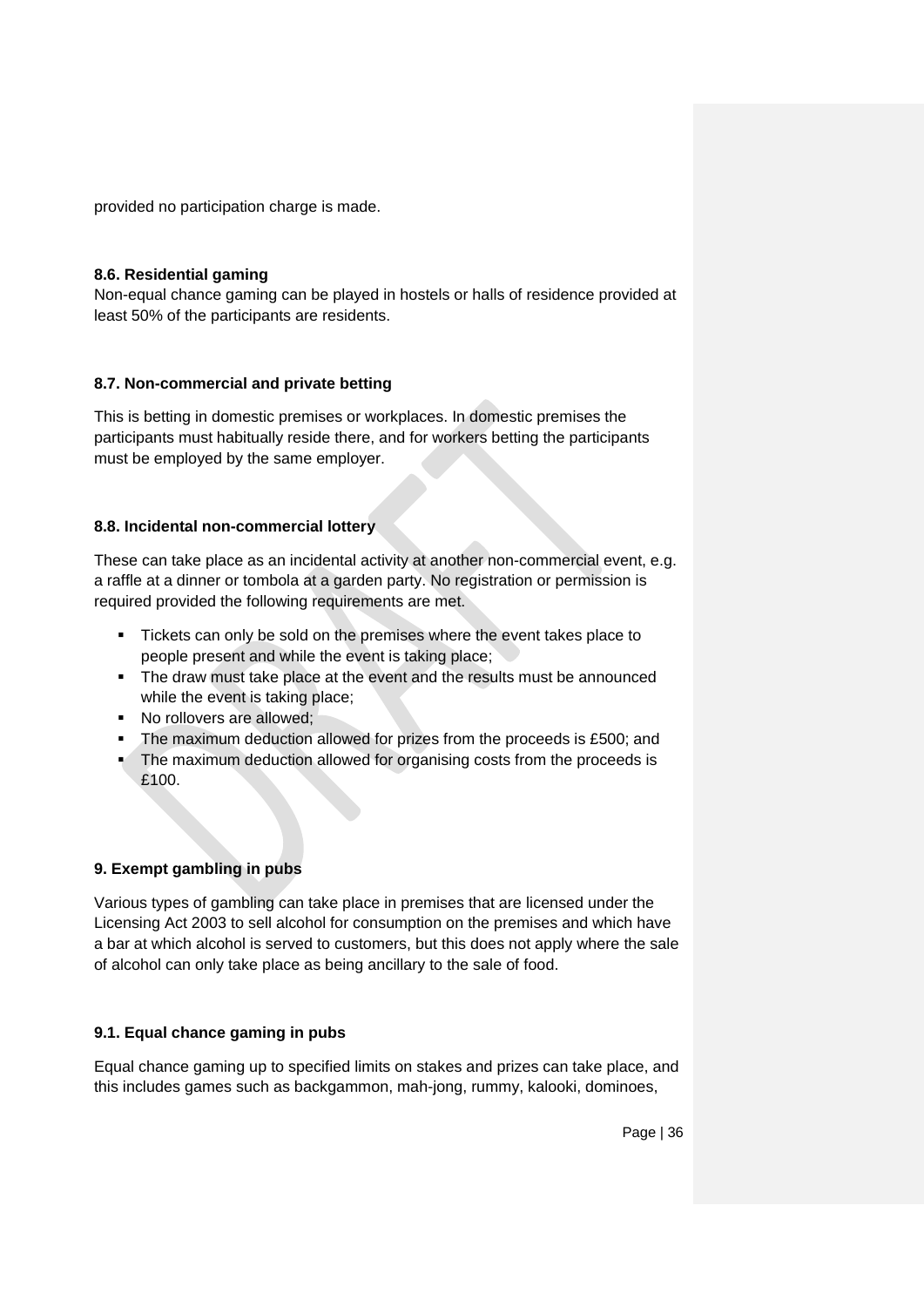cribbage, bingo and poker.

The following requirements have to be met:

- The maximum stakes and prizes for each type of game must not be exceeded (£5 maximum stake for any game of chance except poker, dominoes and cribbage. For poker the maximum stake is £5, a daily maximum of £100 in aggregate stakes cannot be exceeded and the maximum prize limit is £100. There are no limits on stakes and prizes for dominoes or cribbage);
- The gaming must be supervised by a nominated gaming supervisor and comply with Gambling Commission codes of practice;
- No participation fees can be charged and no levy taken from stakes or prizes;
- The games cannot be linked to any other games in other premises; and
- Nobody under 18 years old can take part.

## **9.2. Bingo in pubs**

Low-turnover bingo where the aggregate of stakes and prizes in a seven day period does not exceed £2000 can take place.

## **10. Exempt gambling in Clubs**

There are two types of club for the purposes of the Act: members' clubs (including miners' welfare institutes) and commercial clubs. Generally speaking the club must be established for purposes other than gaming, but there is an exception for bridge or whist clubs. The exempt gaming that can take place differs according to the type of club. If a club has a club gaming permit, additional games and higher stakes and participation fees apply.

#### **10.1. Equal chance gaming in clubs**

Equal chance gaming with no specified limits on stakes and prizes (except for poker) can take place.

The following requirements have to be met:

- Only club members (who have been members for at least 48 hours) or a bona fide guest of a member can participate;
- **Except for poker, there is no maximum stake or prize;**
- For poker there is a £10 maximum stake, a daily maximum of £250 in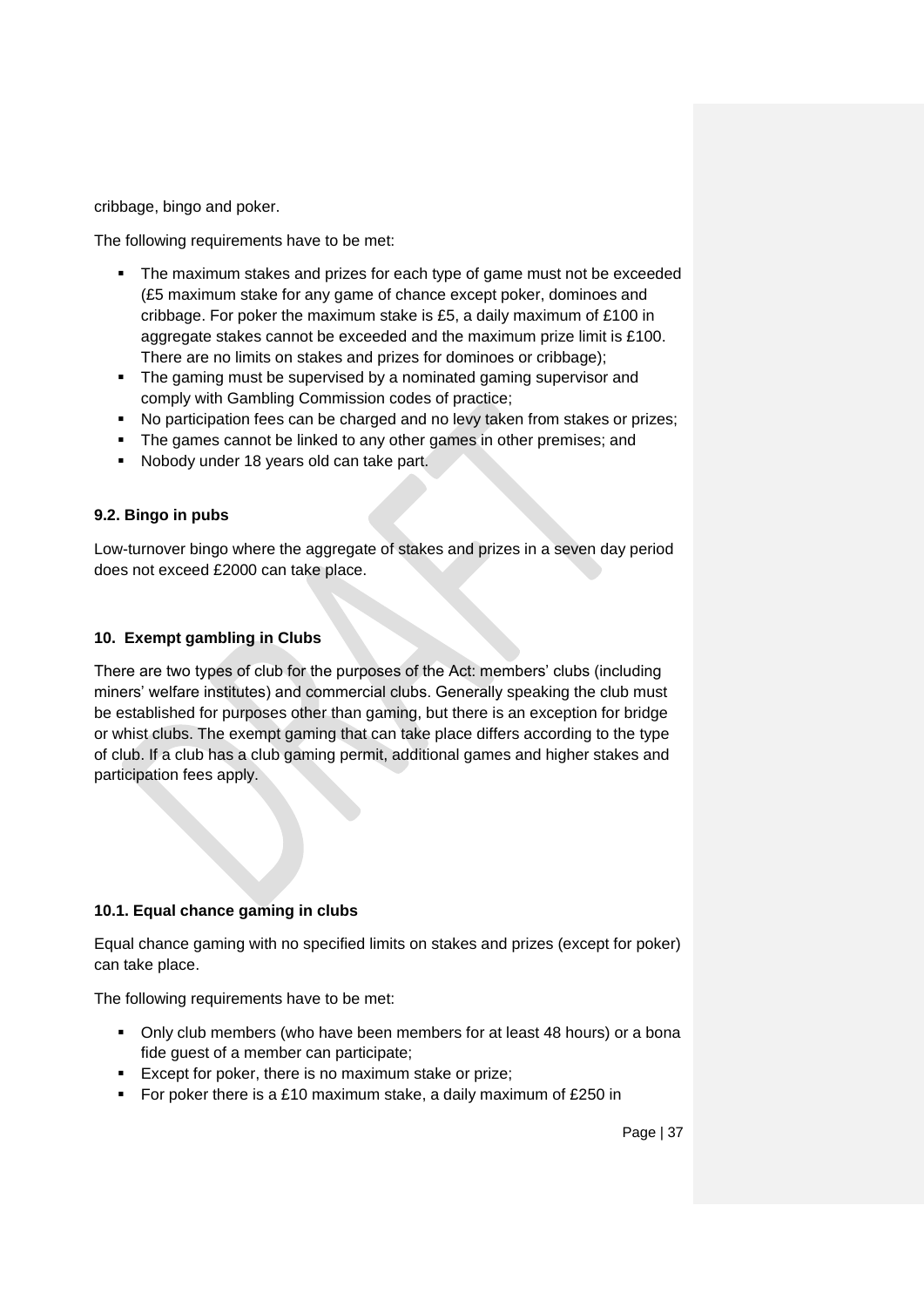aggregate stakes and a seven day maximum of £1000 in aggregate stakes cannot be exceeded, and the maximum prize limit is £250;

- The gaming must be supervised by a nominated gaming supervisor and comply with Gambling Commission codes of practice;
- A maximum participation fee of £1 can be charged but no levy taken from stakes or prizes (however if the games are bridge or whist, on a day when no other gaming is permitted, participation fees of up to £18 per person can be charged);
- The games cannot be linked to any other games in other premises; and
- Nobody under 18 years old can take part.

## **10.2. Bingo in clubs**

Low-turnover bingo where the aggregate of stakes and prizes in a seven day period does not exceed £2000 can take place in all types of club.

#### **10.3. Bridge and Whist clubs**

Unlimited stakes bridge or whist can be played. In addition participation fees (up to £18) can be charged.

# **11. Temporary Use Notices**

Temporary Use Notices allow the use of premises for gambling where there is no premises licence but where a gambling operator wishes to use the premises temporarily for providing facilities for gambling. Premises that might be suitable for a Temporary Use Notice, according to the Gambling Commission, would include hotels, conference centres and sporting venues.

The licensing authority can only grant a Temporary Use Notice to a person or company holding a relevant operating licence i.e. a non-remote casino operating licence.

The Secretary of State has the power to determine what form of gambling can be authorised by Temporary Use Notices, and at the time of writing this statement the relevant regulations (SI no3157: The Gambling Act 2005 (Temporary Use Notices) Regulations 2007) state that Temporary Use Notices can only be used to permit the provision of facilities or equal chance gaming, where the gaming is intended to produce a single winner, which in practice means poker tournaments.

There are a number of statutory limits as regards Temporary Use Notices. Gambling Commission Guidance is noted that "*the meaning of 'premises' in Part 8 of the Act is discussed in Part 7 of the Gambling Commission Guidance to Licensing Authorities.*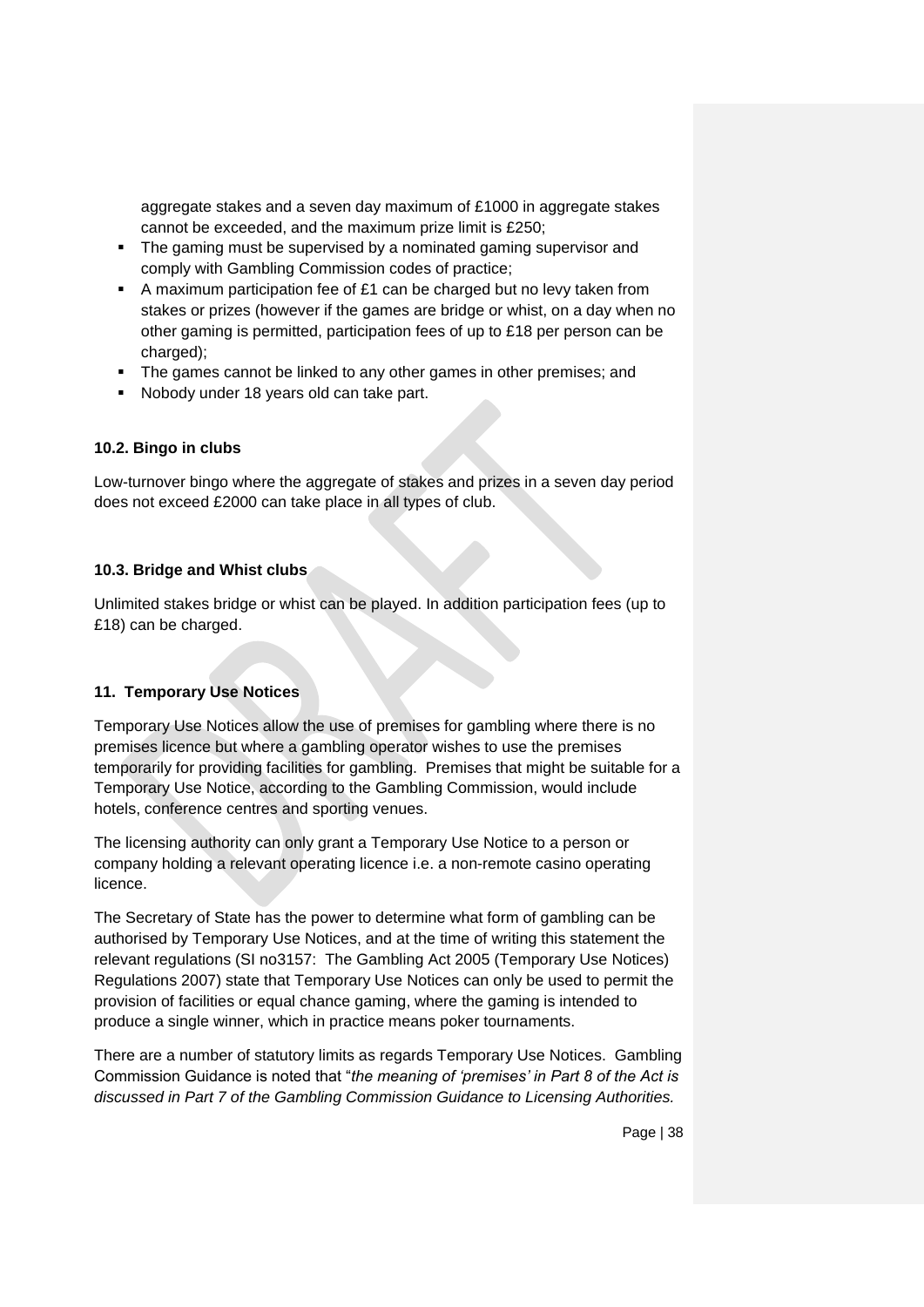*As with 'premises' the definition of a 'set of premises' will be a question of fact in the particular circumstances of each notice that is given. In the Act 'premises' is defined as including 'any place'. In considering whether a place falls within the definition of a 'set of premises', licensing authorities will need to look at, amongst other things, the ownership/ occupation and control of the premises*".

This licensing authority expects to object to notices where it appears that their effect would be to permit regular gambling in a place that could be described as one set of premises, as recommended in the Gambling Commission's Guidance.

#### **12. Occasional Use Notices**

The Council has very little discretion as regards these notices aside from ensuring that the statutory limit of 8 days in a calendar year is not exceeded. The Council will though consider the definition of a 'track' and whether the applicant is permitted to avail him/ herself of the notice.

APPENDIX A – PLAN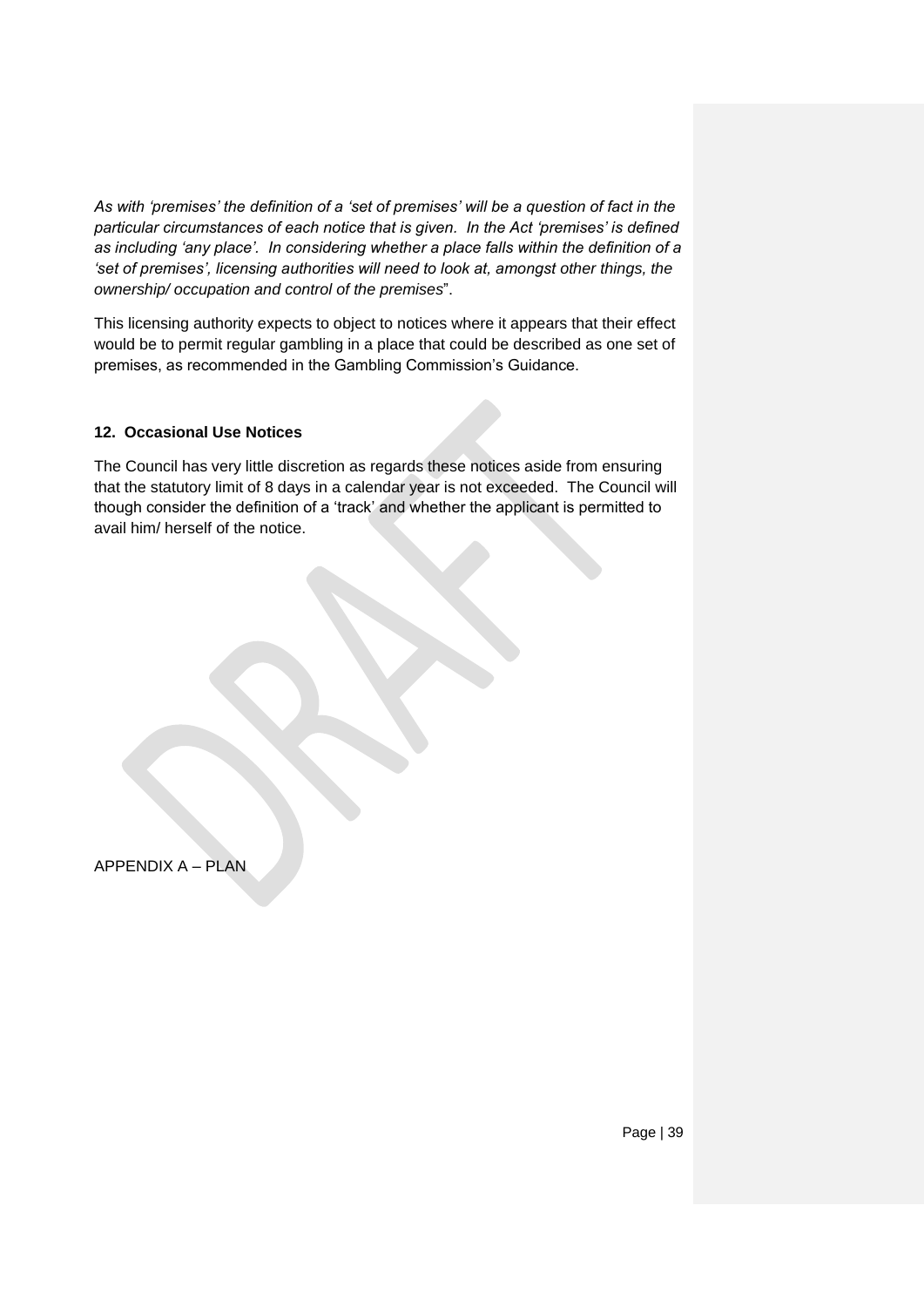

# APPENDIX B – LIST OF CONSULTEES

- **Responsible Authorities**
- **Emma Thornton (Head of Tourism & City Centre Management)**
- Graham Saint (Consultation Working Group)
- **-** Adam Ratcliffe (CAMBAC Manager)
- **•** Poppleston Allen
- TLT Solicitors
- Gamestec
- **BACTA**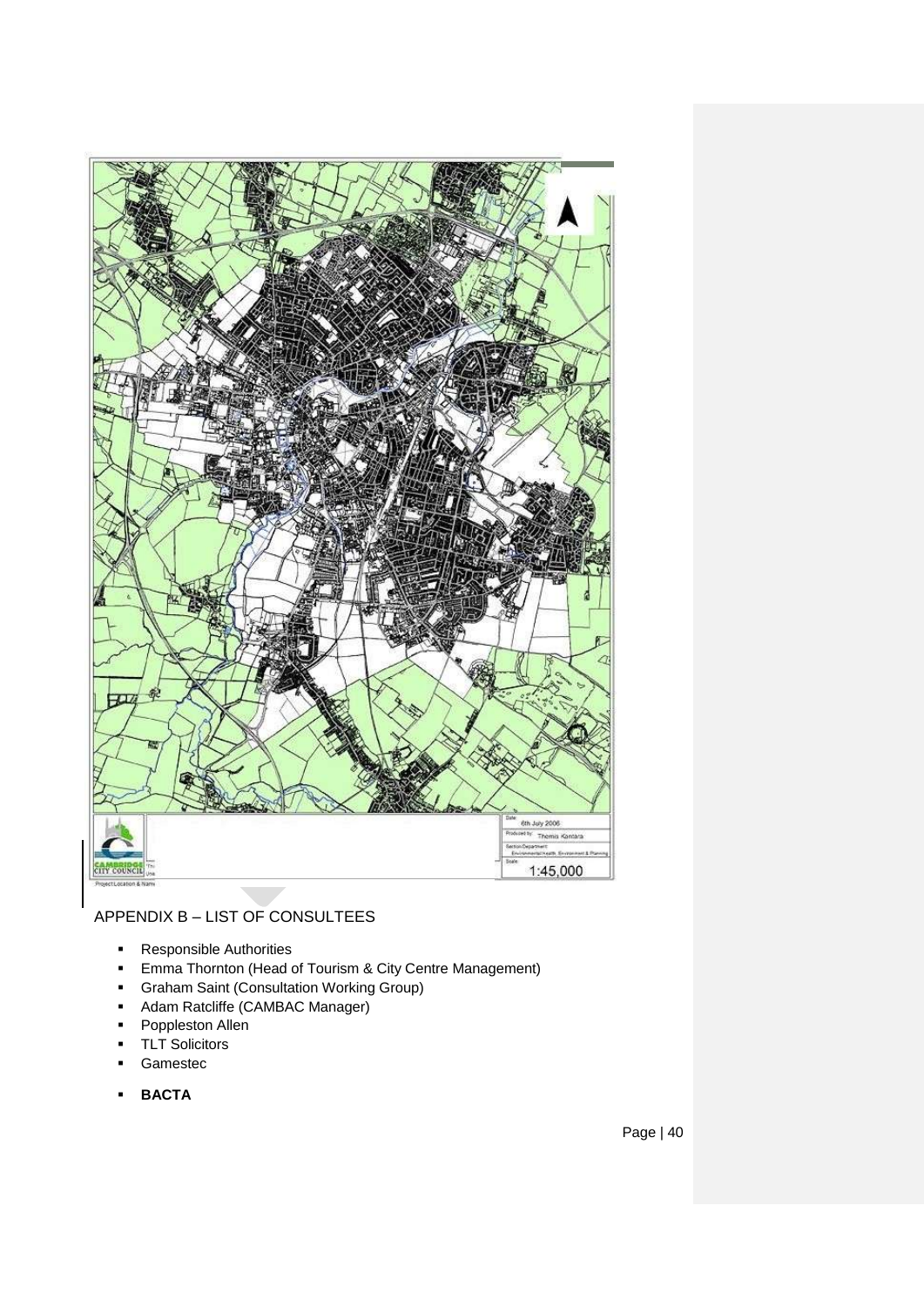- **The Bingo Association**
- **Association of British Bookmakers Ltd (ABB)**
- **Business In Sport and Leisure (BISL)**
- **BALPA**
- **British Institute of Inn Keeping (BII)**
- **Justices Clerks' Society**
- **The Portman Group**
- **British Beer and Pub Association**
- **Racecourse Association Ltd**
- **GAMCARE**
- **Greater Cambridge Partnership**
- **Cambridge Citizens Advice Bureau**
- **Cambridgeshire Chambers of Commerce**

Paddy Power Coral Bookmakers Ladbrokes PLC William Hill Betfred Done Brothers (Cash Betting) Limited Power Leisure Bookmakers Ltd Quicksilver Amusement Talarius Limited

#### Ward Residents Associations

Abbey People Riverside Area Residents Association Riverside Area Residents Association Whitehill Residents Association The Friends of Sourbridge Common Castle Community Action Group Darwin & Akeman St (DEARA) NAFRA 19 Acre Field Residents' Association NAFRA 19 Acre Field Residents' Association Storeys Way Residents' Association Concerned Residents Of North West Cambridge (CRONC) Windsor Road Residents Association (WIRE) Oxford Road Residents' Association **CREW** Tavistock Road & Stratfield Close Residents' Association Richmond Road Residents' Association Richmond Road Residents' Association Marion Close & Sherlock Road Association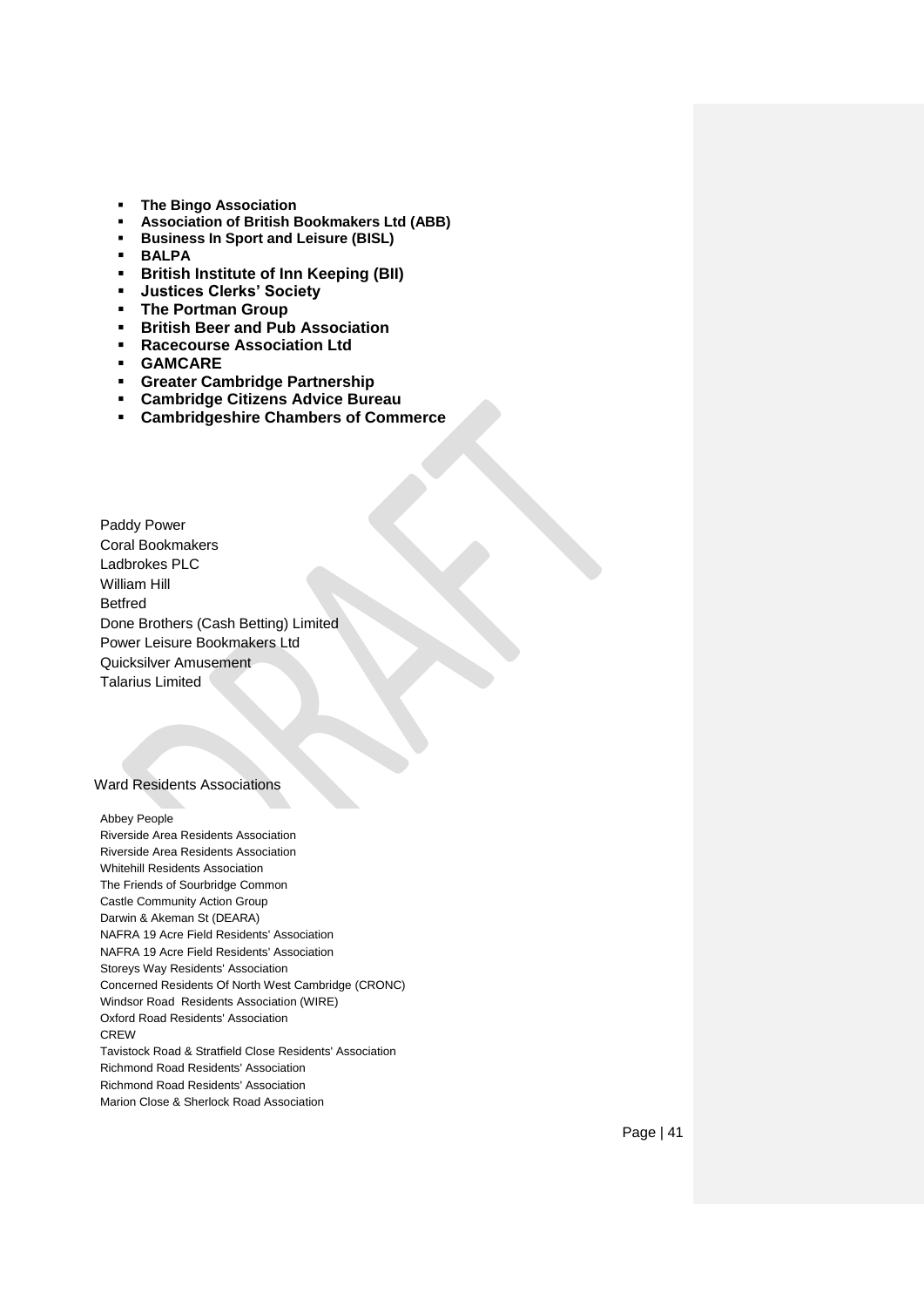Sherlock Close RA Shelly Gardens Leaseholder's Association Rustat Neighbourhood Association Newnham Croft Conservation Group Newnham Croft Conservation Group Cherry Hinton & Rathmore Road Residents' Association Old Chesterton Residents Association Iceni Homes (Hundred Houses) Tenants' Association Three Trees Residents' Association Three Trees Residents' Association St Andrews Road RA Fen Estates and Nuffield Road RA (FENRA) Fen Road Steering Group Bradmore & Petersfield Residents Association Kings Hedges Neighbourhood Partnership Park Street Residents' Association Park Street Residents' Association Park Street Residents' Association Ravensworth Gardens Residents Association Limited Christs Pieces Residents Association King Street Neighbourhood Association Jesus Green Association Jesus Green Association Brunswick & North Kite Residents Association Brunswick & North Kite Residents Association Evening Court RA Radcliffe Court Residents' Association St Andrews Road RA North Newnham Residents Association North Newnham Residents Association North Newnham Residents Association North Newnham Residents Association North Newnham Residents Association Gough Way Residents Association West Cambridge Preservation Society Clerk Maxwell Road Residents' Association Pinehurst South Resident's Association Pinehurst South Resident's Association Residents' Association of Old Newnham Residents' Association of Old Newnham Residents' Association of Old Newnham Bulstrode Gardens Residents Association Barton Close Residents' Association Millington Road & Millington Lane Residents' Association Milington Road & Millington Lane Residents' Association Hedgerley Close RA Bradmore & Petersfield Residents Association Bradmore & Petersfield Residents Association George Pateman Court Residents' Association Covent Garden Residents' Association Glisson Road/Tenison Road Area Residents' Association Petersfield Mansions Residents' Association Petersfield Mansions Residents' Association Petersfield Area Community Trust (PACT)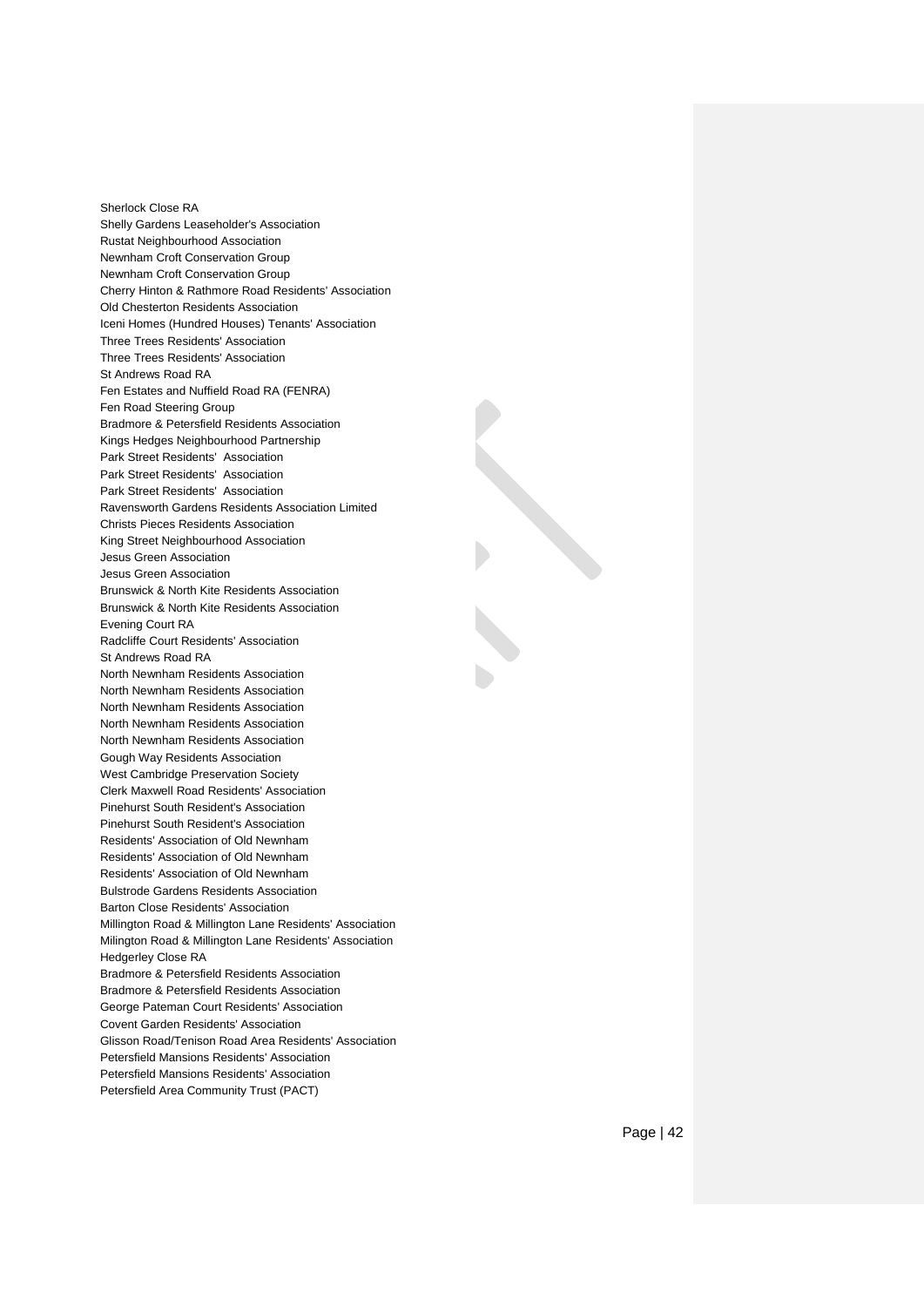Mill Road Community Improvements Group Devonshire Road Residents' Association Guest Road Residents' Association Highsett Flats Resident's Association Babraham Road Action Group Corfe Close Residents Association (CCRA) Greenlands' Residents Association Blinco Grove Residents' Asociation East Mill Road Action Group EMRAG East Mill Road Action Group EMRAG East Mill Road Action Group EMRAG East Mill Road Action Group EMRAG Romsey Action Mill Road Society Mill Road Society Mill Road Society Mill Road Society Empty Common Allotment Society Gazeley Lane Residents' Association Brookside Residents Association Hanover & Princess Court Residents' Association Bateman Street & Bateman Mews Residents Association Bishops Court Residents' Company Ltd Trumpington Residents Association Norwich Street Residents' Association Norwich Street Residents' Association Southacre Latham Road and Chaucer Road RA (SOLACHRA) Southacre Latham Road and Chaucer Road RA (SOLACHRA) Southacre Latham Road and Chaucer Road RA (SOLACHRA) Accordia Community and Resident's Association (ACRA) Accordia Community and Resident's Association (ACRA) Brooklands Avenue Area Residents' Association North Newtown Residents' Association North Newtown Residents' Association Newtown Residents' Association Applecourt Residents' Association Fenners Lawn Residents' Association Fenners Lawn Residents' Association BENERA (Bentley and Newton Road Residents' Association) Victoria Park Residents Working Group Mitchams Corner Residents' & Traders' Association (MCRTA) Mulberry Close Residents Society Sandy Lane Residents' Association De Freville Avenue RA Federation of Cambridge Residents' Associations (Secretary)

Federation of Cambridge Residents' Associations (Chair)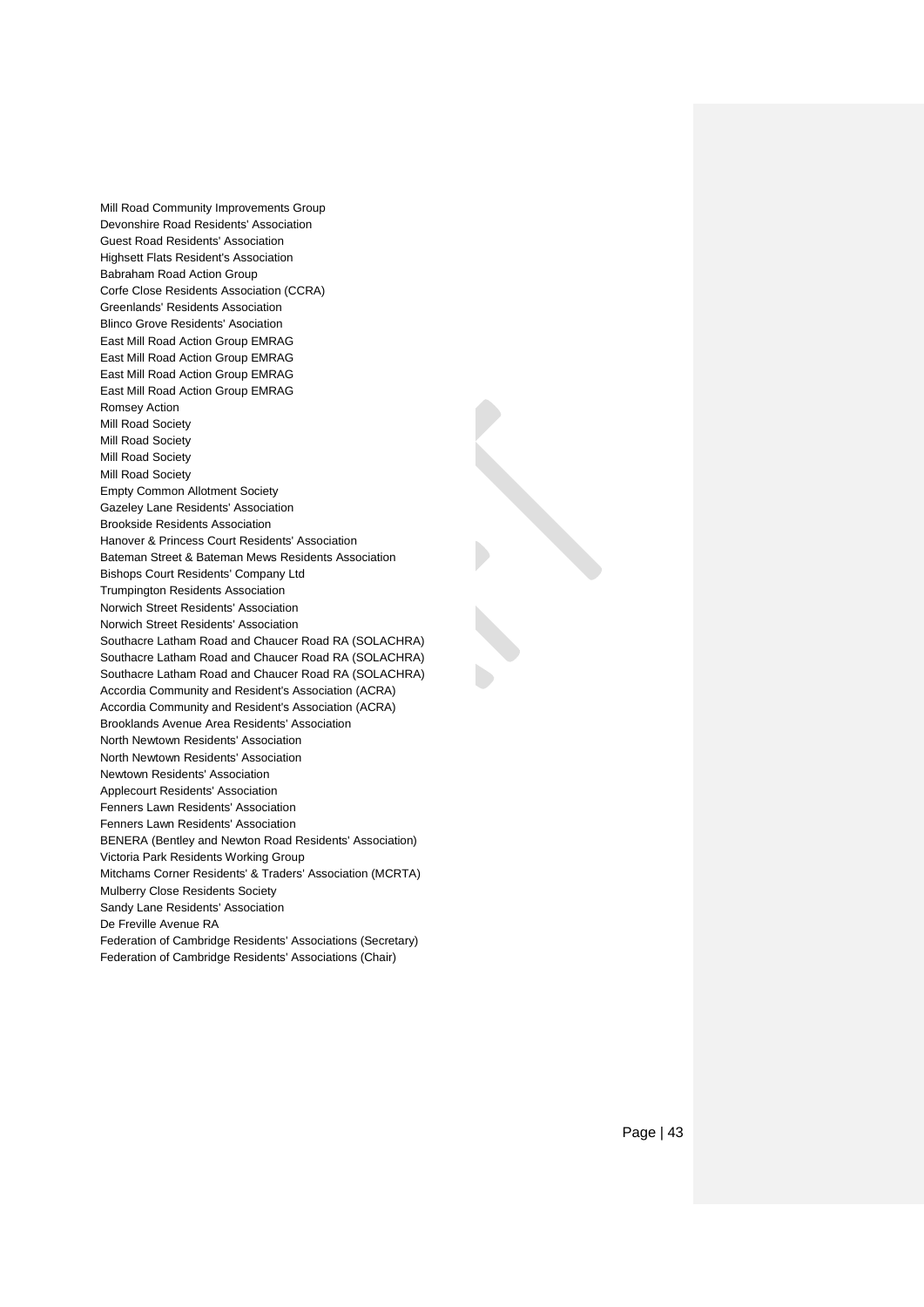**APPENDIX C – Responsible Authorities**

**The Licensing Authority**

**The Gambling Commission**

**The Chief Officer of Police**

**The Fire and Rescue Authority**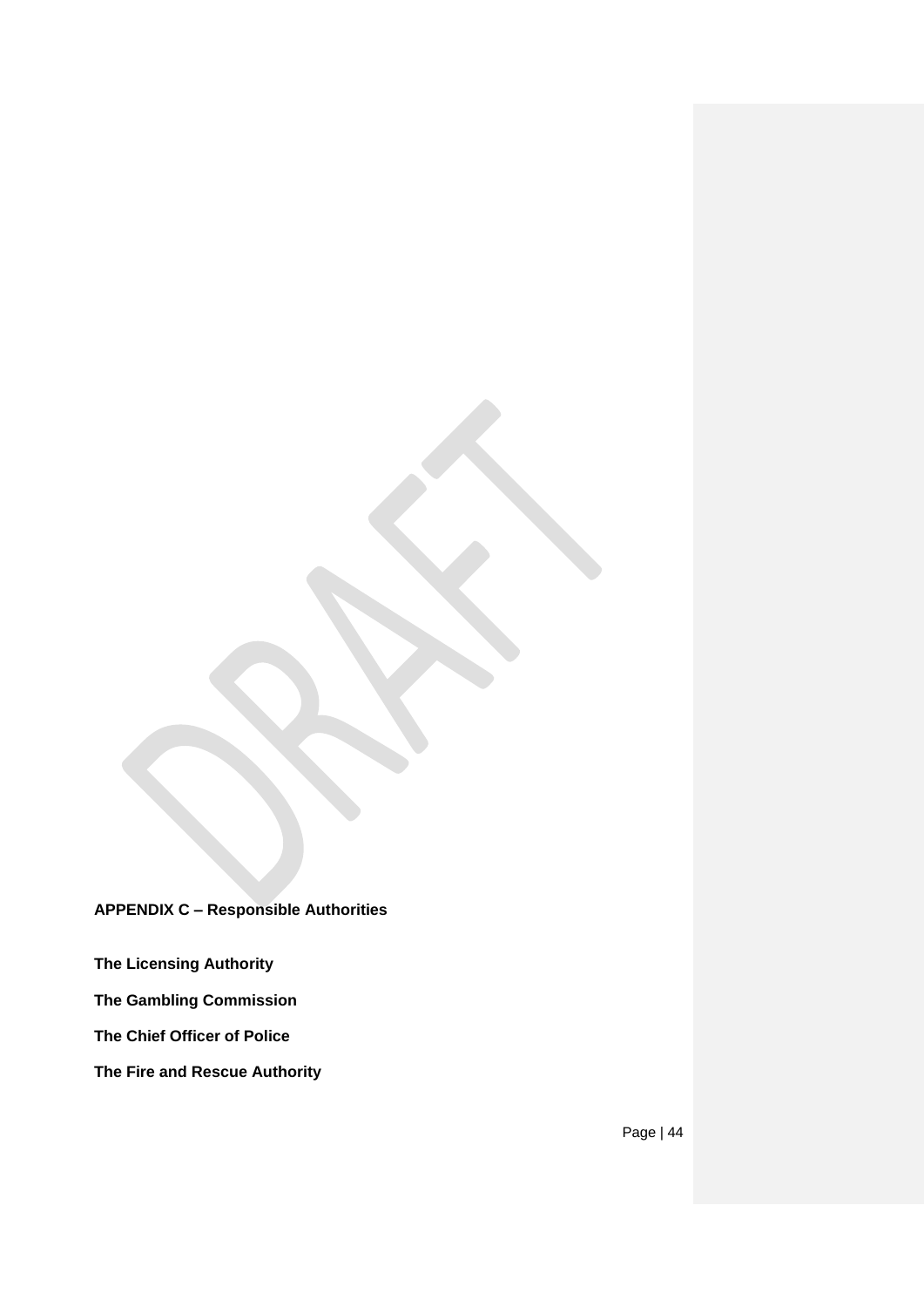**Planning Authority**

**Environmental Health**

**Local Safeguarding Children Board**

**HM Revenues and Customs**

In addition, for vessels:

**Environment Agency**

**Conservators of the River Cam**

APPENDIX D List of Authorisation

| <b>MATTER TO BE</b><br><b>DEALT WITH</b> | <b>FULL</b><br><b>COUNCIL</b> | <b>LICENSING</b><br><b>COMMITTEE/SUB</b><br><b>COMMITTEE</b> | <b>OFFICERS</b>          | <b>COUNCIL</b><br><b>SOLICITOR</b> |
|------------------------------------------|-------------------------------|--------------------------------------------------------------|--------------------------|------------------------------------|
| Three year                               |                               |                                                              |                          |                                    |
| licensing policy                         |                               |                                                              |                          |                                    |
| Policy not to                            |                               |                                                              |                          |                                    |
| permit casinos                           |                               |                                                              |                          |                                    |
| Fee setting-when                         |                               |                                                              |                          |                                    |
| appropriate                              |                               |                                                              |                          |                                    |
| Application for                          |                               | Where representations                                        | Where no representations |                                    |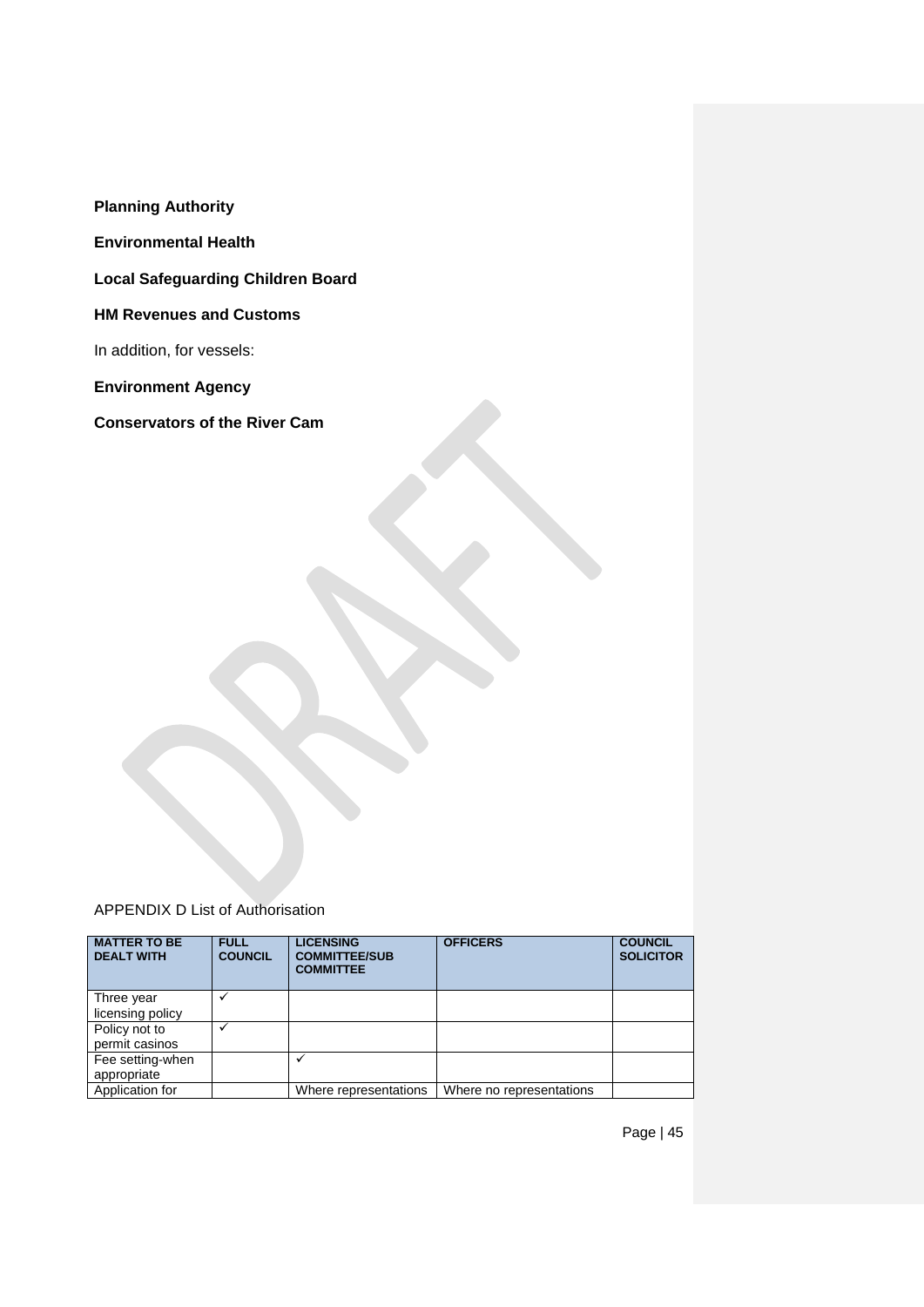| premises licences          | received and not           | received/representations   |              |
|----------------------------|----------------------------|----------------------------|--------------|
|                            | withdrawn                  | have been withdrawn        |              |
| Application for a          | Where representations      | Where no representations   |              |
| variation to a             | received and not           | received/representations   |              |
| licence                    | withdrawn                  | have been withdrawn        |              |
| Application for a          | Where representations      | Where no representations   |              |
| transfer of a              | received from the          | received from the Gambling |              |
| licence                    | <b>Gambling Commission</b> | Commission                 |              |
| Application for            | Where representations      | Where no representations   |              |
| provisional                | received and not           | received/representations   |              |
| statement                  | withdrawn                  | have been withdrawn        |              |
| Review of                  |                            |                            |              |
| premises licence           |                            |                            |              |
| Application for club       | Where representations      | Where no representations   |              |
| gaming/club                | received and not           | received/representations   |              |
| machine permits            | withdrawn                  | have been withdrawn        |              |
| Cancellation of            | ✓                          |                            |              |
| club gaming/club           |                            |                            |              |
| machine permits            |                            |                            |              |
| Application for            |                            | ✓                          |              |
| other permits              |                            |                            |              |
| Cancellation of            |                            | ✓                          |              |
| licensed premises          |                            |                            |              |
| gaming machine             |                            |                            |              |
| permits                    |                            |                            |              |
| Consideration of           |                            | ✓                          |              |
| <b>Temporary Use</b>       |                            |                            |              |
| Notices                    |                            |                            |              |
| Decision to give a         | ✓                          |                            |              |
| counter Notice to a        |                            |                            |              |
| <b>Temporary Use</b>       |                            |                            |              |
| Notice                     |                            |                            |              |
| Determination as           |                            |                            | ✓            |
| to whether a               |                            |                            |              |
| person is an               |                            |                            |              |
| interested party           |                            |                            |              |
| Determination as           |                            |                            | ✓            |
| to whether                 |                            |                            |              |
| representations            |                            |                            |              |
| are relevant               |                            |                            |              |
| Determination as           |                            |                            | ✓            |
| whether a                  |                            |                            |              |
| representation is          |                            |                            |              |
| frivolous,                 |                            |                            |              |
| vexatious or               |                            |                            |              |
| repetitive                 |                            |                            |              |
|                            |                            |                            |              |
| Representative of          |                            |                            | $\checkmark$ |
| <b>Licensing Authority</b> |                            |                            |              |
| who will be                |                            |                            |              |
| responsible for            |                            |                            |              |
| making                     |                            |                            |              |
| representations as         |                            |                            |              |
| the Responsible            |                            |                            |              |
| Authority on               |                            |                            |              |
| licence                    |                            |                            |              |
| applications               |                            |                            |              |
| Responsibility for         |                            | ✓                          |              |
| attaching to               |                            |                            |              |
|                            |                            |                            |              |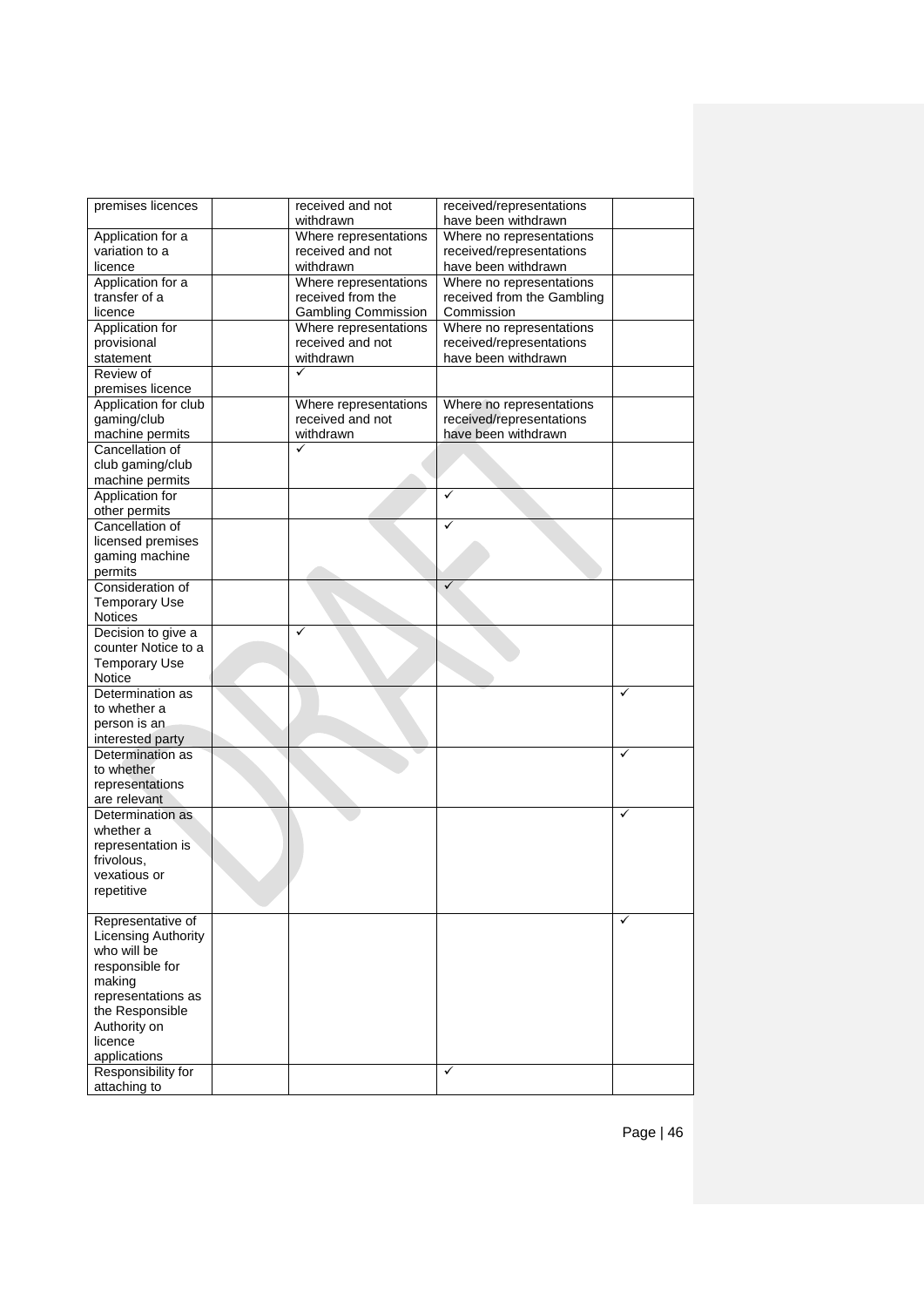| premises licences          |  |   |
|----------------------------|--|---|
| Mandatory, Default         |  |   |
| and Specific               |  |   |
| Conditions                 |  |   |
| Representative of          |  | ✓ |
| Licensing Authority        |  |   |
| who can initiate a         |  |   |
| Licence review             |  |   |
| Representative of          |  | √ |
| <b>Licensing Authority</b> |  |   |
| who can reject an          |  |   |
| application for a          |  |   |
| Licence review             |  |   |

APPENDIX E – GLOSSARY OF TERMS

**Admissible Representations: -** representations submitted by a Responsible Authority or Interested Party.

**Authorised Local Authority Officer: -** a Licensing Authority Officer who is an authorised person for a purpose relating to premises in that authority's area.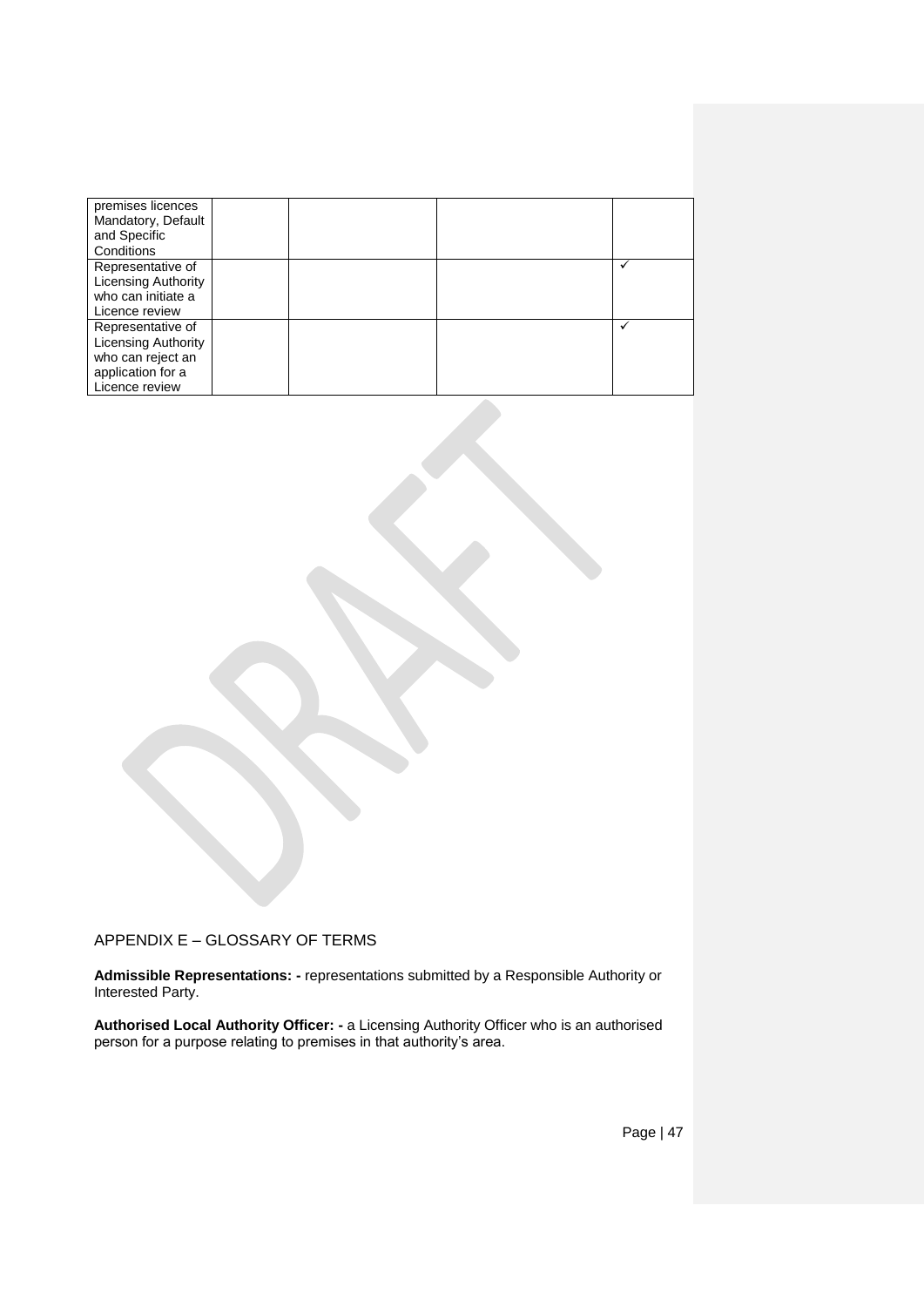**Authorised Person: -** a licensing officer and an officer of an authority other than a Licensing Authority, both of whom have been authorised for a purpose relating to premises in that authority's area. The following are considered authorised persons:

• Inspectors appointed under the Fire Precautions Act 1971;

• Inspectors appointed under the Health and Safety at work, etc. Act 1974;

• Inspectors or Surveyors of ships appointed under the Merchant Shipping Act  $1995: 8$ 

• A person in a class prescribed in regulations by the Secretary of State.

**Automated Roulette Equipment: -** equipment that is either linked to a live game of chance, e.g. roulette, or plays live automated games, i.e. operates without human intervention.

**Automatic Conditions: -** conditions attached automatically to premises licences or authorisations. The Licensing Authority has no discretion not to include or modify them.

**AWP machines: -** Amusement with Prize Machines

**BACTA: -** the British Amusement Catering Trade Association

**Betting Intermediary: -** someone who offers services via remote communication, such as the internet.

**Betting Ring: -** an area that is used for temporary 'on course' betting facilities.

**Bingo: -** a game of equal chance.

**Casino: -** an arrangement whereby people are given an opportunity to participate in one or more casino games.

**Casino Games: -** games of chance that are not equal chance gaming.

**Casino Premises Licence Categories: -** regional, large, small, casinos permitted under transitional arrangements.

**Casino Resolution: -** resolution concerning whether or not to issue Casino Premises Licences.

**Child: -** an individual who is less than 16 years old.

**Christmas Day Period: -** the period of 24 hours from midnight on 24 December.

**Club Gaming Machine Permit: -** a permit to enable the premises to provide gaming machines (three machines of Categories B, C or D)

**Club Gaming Permit: -** a permit to enable the premises to provide gaming machines (three machines of Categories B C or D), equal chance gaming and games of chance.

**Complex Lottery: -** an arrangement where:

• Persons are required to pay to participate in the arrangement;

• In the course of the arrangement, one or more prizes are allocated to one or more members of a class;

• The prizes are allocated by a series of processes; and

• The first of those processes relies wholly on chance.

**Conditions: -** conditions to be attached to licences by way of: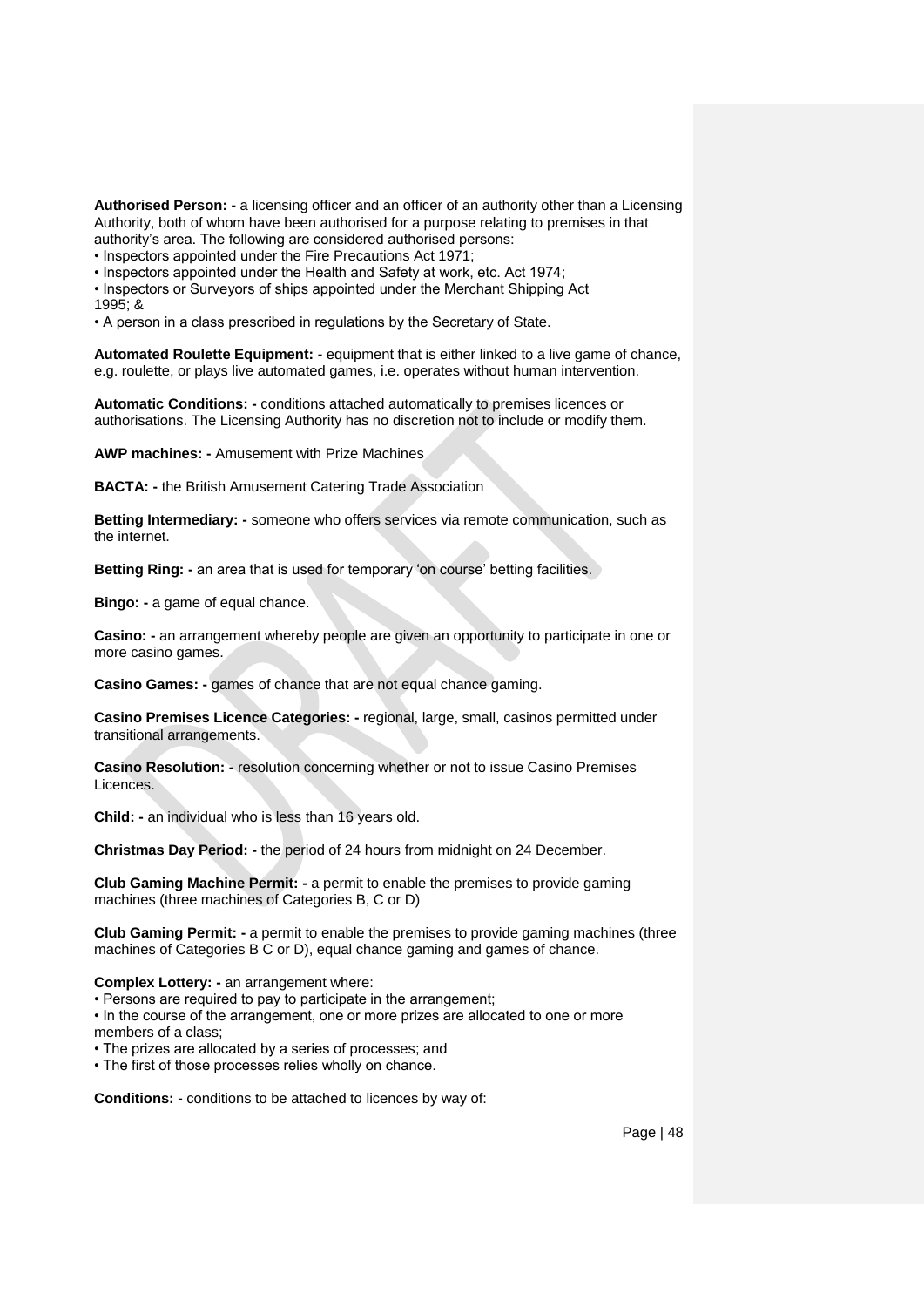• Automatic provision

- Regulations provided by Sec. Of State
- Conditions provided by Gambling Commission
- Conditions provided by Licensing Authority

• Conditions may be general in nature (either attached to all licences or all licences of a particular nature) or may be specific to a particular licence.

**Customer Lotteries: -** lotteries run by the occupiers of business premises who sell tickets only to customers present on their premises. These lotteries may not be conducted on vessels.

**Default Conditions: -** conditions that will apply unless the Licensing Authority decide to exclude them. This may apply to all Premises Licences, to a class of Premises Licence or Licences for specified circumstances.

**Delegated Powers: -** decisions delegated by the Licensing Authority either to a Licensing Committee, Sub-Committee or Licensing Officers.

**Disorders: -** in the case of gambling premises licences, disorder is intended to mean activity that is more serious and disruptive than mere nuisance.

**Domestic Computer: -** one used for in a residential property for private, non-commercial purposes and is exempt from a Gaming Machine Permit.

**Dual Use Computer: -** definition in forthcoming Regulations. Exempt from a Gaming Machine Permit.

**Equal Chance Gaming: -** games that do not involve playing or staking against a bank and where the chances are equally favourable to all participants.

**EBT: -** Electronic Bingo Ticket Minders consisting of electronic equipment operated by a Bingo Operators Licence for the purposes of playing bingo.

**Exempt Lotteries: -** lotteries specified in the Gambling Act as permitted to be run without a licence from the Gambling Commission. There are four types:

- Small Society Lottery (required to register with Licensing Authorities)
- Incidental Non Commercial Lotteries
- Private Lotteries
- Customer Lotteries

**External Lottery Manager: -** an individual, firm or company appointed by the Small Lottery Society to manage a lottery on their behalf. They are consultants who generally take their fees from the expenses of the lottery.

**Fixed Odds Betting: -** general betting on tracks.

**Gaming: -** prize gaming where the nature and size of the prize is not determined by the number of people playing or the amount paid for or raised by the gaming and where the prizes are determined by the operator before the play commences.

**Gaming Machine: -** a machine used for gambling under all types of gambling activity, including betting on virtual events.

**Guidance to Licensing Authorities: -** guidance issued by the Gambling Commission dated May 2009.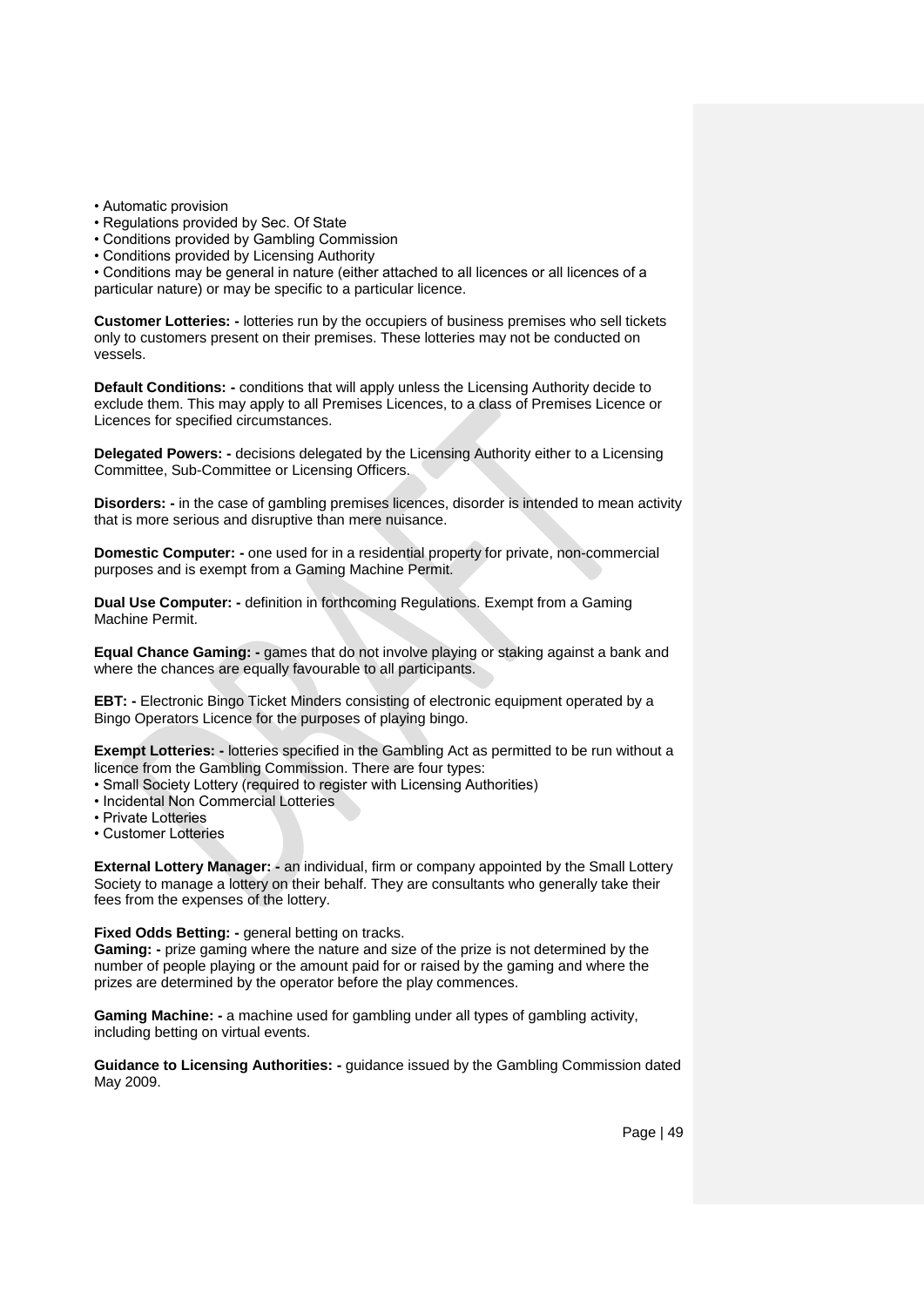**Inadmissible Representation: -** a representation not made by a Responsible Authority or Interested Party.

**Incidental non-commercial lottery: -** a lottery that is run as an additional amusement at non-commercial events with tickets only sold and drawn during the event, such as a raffle at a dance, bazaar etc.

**Information Exchange: -** exchanging of information with other regulatory bodies under the Gambling Act.

**Interested Party: -** a person who in the opinion of the Licensing Authority • Lives sufficiently close to the premises to be likely to be affected by the authorised activities,

• Has business interests that might be affected by the authorised activities, or

• Represents persons above, including Trade Associations, Trade Unions, Residents and Tenants Associations where they can demonstrate that they represent such persons.

In determining if a person lives or has business interests sufficiently close to the premises, the following factors will be considered: -

• The size and nature of the premises to be licensed.

• The distance of the premises from the location of the person making the representation.

• The potential impact of the premises (e.g. number of customers, routes likely to be taken by those visiting the establishment).

• The nature of the complaint, i.e. not the personal characteristics of the complainant but the interest of the complainant, which may be relevant to the distance from the premises.

• The catchment area of the premises (i.e. how far people travel to visit).

• Whether the person making the representation has business interests that might be affected in that catchment area.

**Irrelevant Representations: -** representations that are vexatious, frivolous or will certainly not influence the authority's determination of the application.

**Large Lottery: -** where the total value of tickets in any one lottery exceeds £20,000 or tickets in separate lotteries in one calendar year exceeds £250,000. This type of lottery requires an operating Licence from the Gambling Commission.

**Licensed Lottery: -** large society lotteries and lotteries run for the benefit of local authorities will require operating licences to be issued by the Gambling Commission.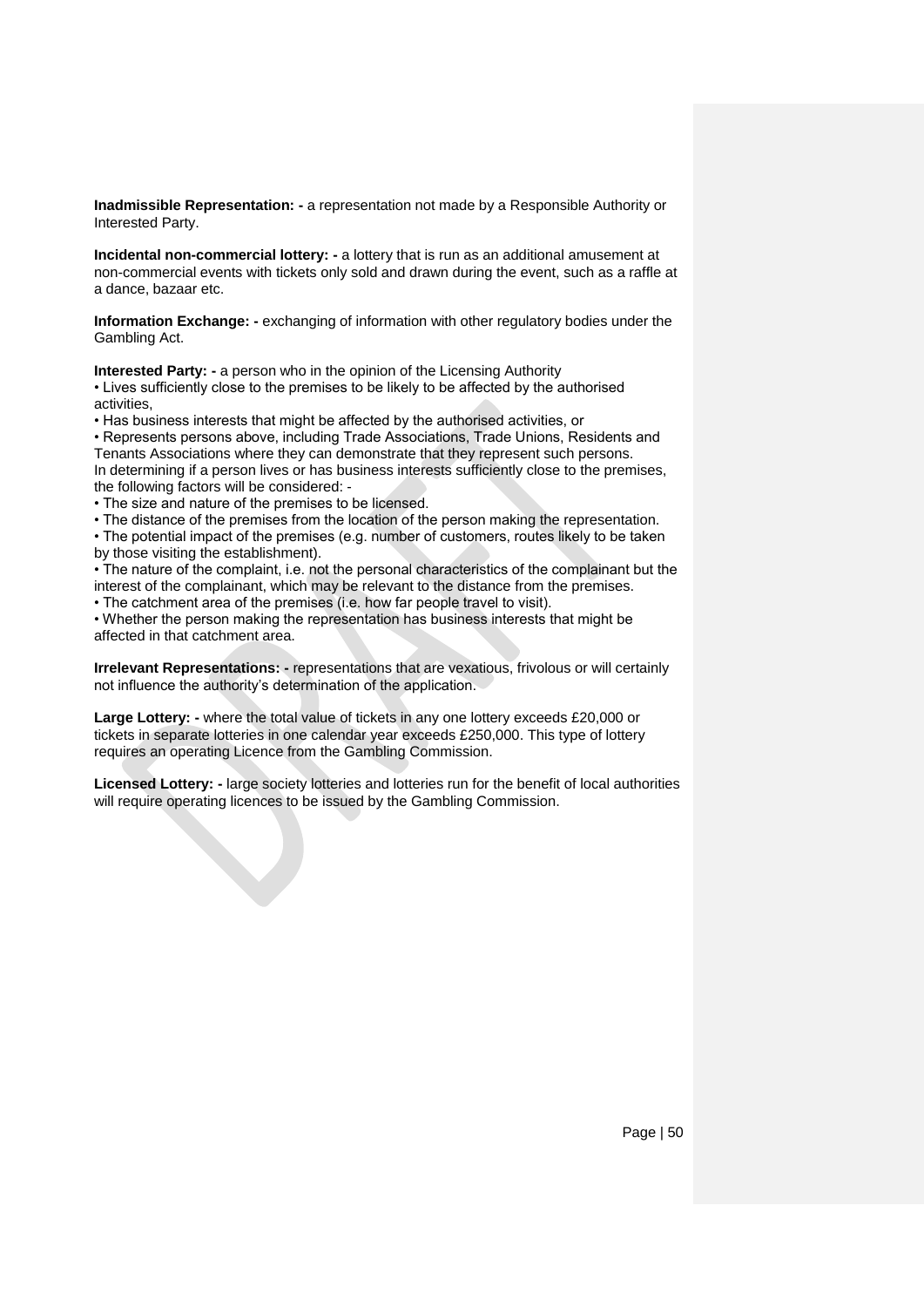**Licensing Objectives: -** there are three objectives

• Preventing gambling from being a source of crime or disorder, being associated with crime or disorder, or being used to support crime;

• Ensuring that gambling is conducted in a fair and open way; and

• Protecting children and other vulnerable persons from being harmed or exploited by gambling.

**Live Gambling: -** gambling on a live game as it happens.

**Lottery: -** an arrangement which satisfies the statutory description of either a simple lottery or a complex lottery in Section 14 of the Act.

**Lottery Tickets: -** every lottery must have tickets for each chance

• Identifying the promoting society

• Stating the price of the ticket, which must be the same for all tickets

• Stating the name and address of the member of the society who is designated as having responsibility at the Society for the promotion of the lottery, or, if there is one, the external lottery manager; and

• Stating the date of the draw, or sufficient information to enable the date of the draw to be determined.

**Mandatory Conditions: -** conditions that must be attached to a Premises Licence, to a class of Premises Licence or licences for specified circumstances.

**Members Club: -** a club must have at least 25 members, be established and conducted 'wholly or mainly' for purposes other than gaming, be permanent in nature, not established to make commercial profit and controlled by its members equally.

**Non-commercial event: -** an event where all the money raised at the event, including entrance fees, goes entirely to purposes that are not for private gain.

**Non-commercial society: -** a society established and conducted for charitable purposes; for the purpose of enabling participation in, or of supporting, sport athletics or a cultural activity; or for any other non-commercial purpose other than that of private gain.

**Occasional Use Notice: -** a notice that may only be issued in respect of a track, that permits betting on a track without the need for a Premises Licence and which only the person responsible for administration of events on the track or the occupier of the track may issue.

**Off Course Betting: -** betting that takes place other than at a track, i.e. at a licensed betting shop.

**Off Course Betting: -** betting that takes place in self contained betting premises within the track premises providing facilities for off course betting, i.e. on other events, not just those taking place on the track. Normally operate only on race days.

**On Course Betting: -** betting that takes place on a track while races are taking place.

**Operating Licence: -** a licence issued by the Gambling Commission to permit individuals and companies to provide facilities for certain types of gambling, including remote or non remote gambling.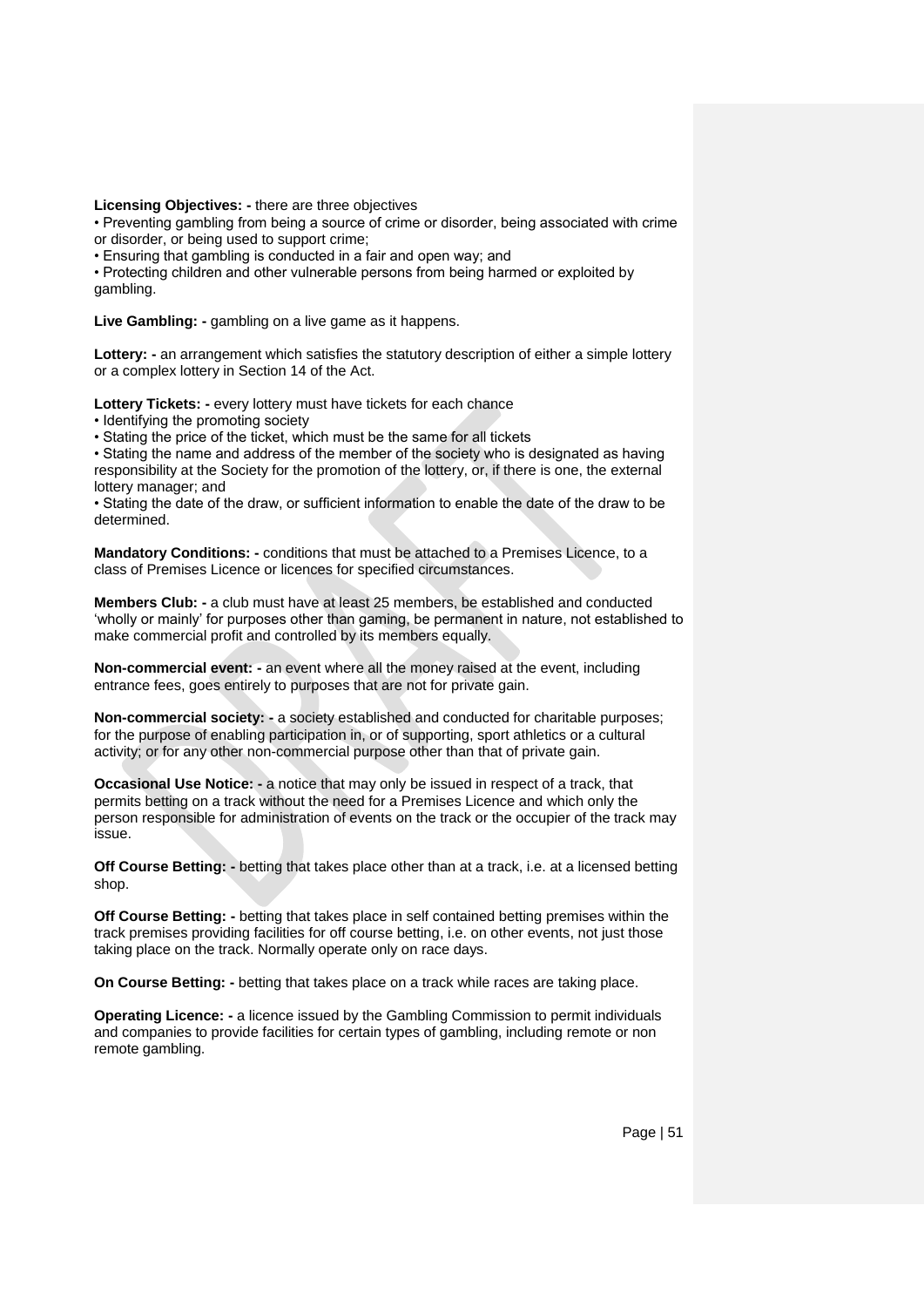**Permit: -** an authorisation issued by the Licensing Authority to provide gambling facilities where the stakes and prizes are low or gambling is not the main function of the premises. **Personal Licence: -** a licence issued by the Gambling Commission to individuals who control facilities for gambling or are able to influence the outcome of gambling.

**Pool Betting (Tracks):** - pool betting may only be offered at a horse racecourse by the Tote and at a dog track by the holder of the premises licence for the track.

**Premises: -** 'any place' including anything (other than a seaplane or amphibious vehicle) designed or adapted for use on water, a hovercraft or anything or any place situated on or in water. It is for the Licensing Authority to decide whether different parts of a building can be properly regarded as being separate premises.

**Premises Licence: -** a licence issued by the Licensing Authority to authorise the provision of gaming facilities on casino premises, bingo premises, betting premises, including tracks, adult gaming centres and family entertainment centres where an operator's licence and personal licence have been issued by the Gambling Commission. A licence is restricted to one premises only but one set of premises may have separate licences issued in respect of different parts of the building.

**Private lottery: -** there are three types of private lottery

• Private Society Lotteries – tickets may only be sold to members of the Society or persons who are on the premises of the Society

• Work Lotteries – the promoters and purchasers of tickets must all work on a single set of work premises

• Residents' Lotteries – promoted by, and tickets may only be sold to, people who live at the same set of premises

**Prize Gaming: -** gaming in which the nature and size of the prize is not determined by the number of players or the amount paid for or raised by the gaming, the prizes having been determined before play commences, e.g. bingo with non-cash prizes. (NB: bingo with cash prizes and that carried on in commercial bingo halls will need to be licensed by the Gambling Commission; prize gaming does not include gaming by use of gaming machines.)

**Prize Gaming Permit: -** a permit issued by the Licensing Authority to authorise the provision of facilities for gaming with prizes on specific premises.

**Provisional Statement: -** an application to the Licensing Authority in respect of premises that are

• Expected to be constructed

• Expected to be altered

• Expected to acquire a right to occupy

**Relevant Representations: -** representations that relate to the Gambling Licensing Objectives, the Gambling Commission's Guidance, the Codes of Practice.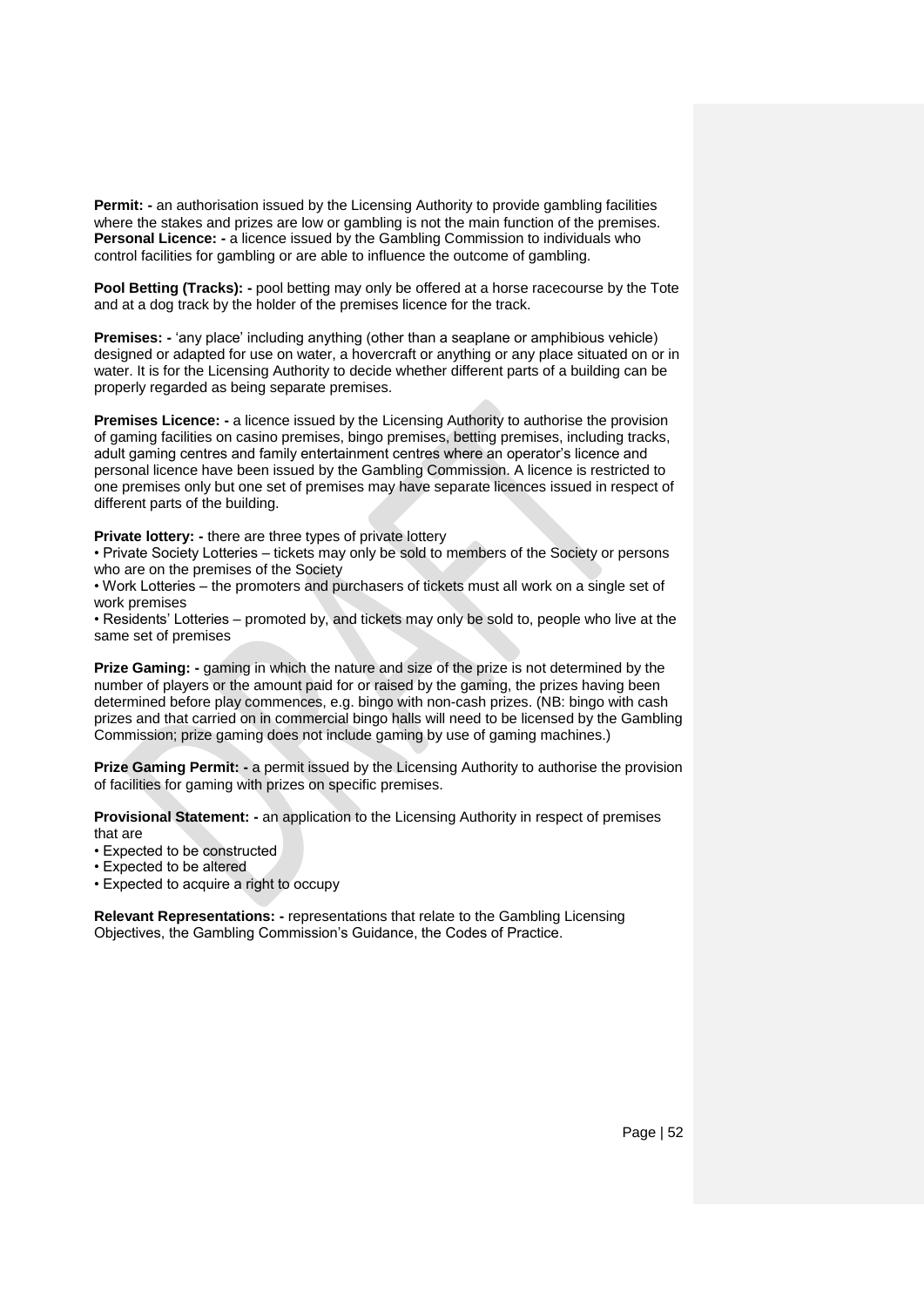**Responsible Authorities: -** public bodies for the area in which the premises are mainly or wholly situated

- Licensing Authority in whose area the premise is partly or wholly situated
- Chief Officer of Police
- Fire & Rescue Service
- Planning Authority
- Environmental Health (related to pollution and harm to human health)
- Body competent to advise on protection of children from harm, i.e. Children & Young
- Peoples' Service
- Authority in relation to vulnerable adults
- Navigation Authority whose statutory functions are in relation to waters where a vessel is usually moored or berthed
- Environment Agency
- British Waterways Board
- Maritime & Coastguard Agency
- HM Revenue & Customs
- Gambling Commission

#### **Simple Lottery: -** an arrangement where

- Persons are required to pay to participate in the arrangement
- In the course of the arrangement, one or more prizes are allocated to one or more
- members of a class and
- The prizes are allocated by a process which relies wholly on chance.

**SWP: -** a Skills-with-Prizes machine

**Skills with Prizes machine: -** a machine on which the winning of a prize is determined only by the player's skill and there is no element of chance. SWPs are unregulated.

**Small Lottery: -** where the total value of tickets in a single lottery is £20,000 or less and the aggregate value of the tickets in a calendar year is £250,000 or less.

**Small Society Lottery: -** a lottery promoted on behalf of a non-commercial society, i.e. lotteries intended to raise funds for good causes.

**Small Operations: -** independent on course betting operators with only one or two employees or a bookmaker running just one shop.

**Statement of Principles: -** matters the Licensing Authority may publish in the Statement of Licensing Principles that they intend to apply when considering an applicant's suitability in applications for permits for unlicensed family entertainment centres and prize gaming.

**Temporary Use Notice: -** a notice that may be issued in respect of a set of premises where there is no premises licence, but where a person or company holding an operating licence relevant to the proposed temporary use of premises wishes to use the premises temporarily for providing facilities for gambling.

**Travelling Fair: -** a fair that 'wholly or principally' provides amusements and must be on a site used for fairs for no more than 27 days per calendar year.

**Vehicles: -** includes trains, aircraft, sea planes and amphibious vehicles other than hovercraft.